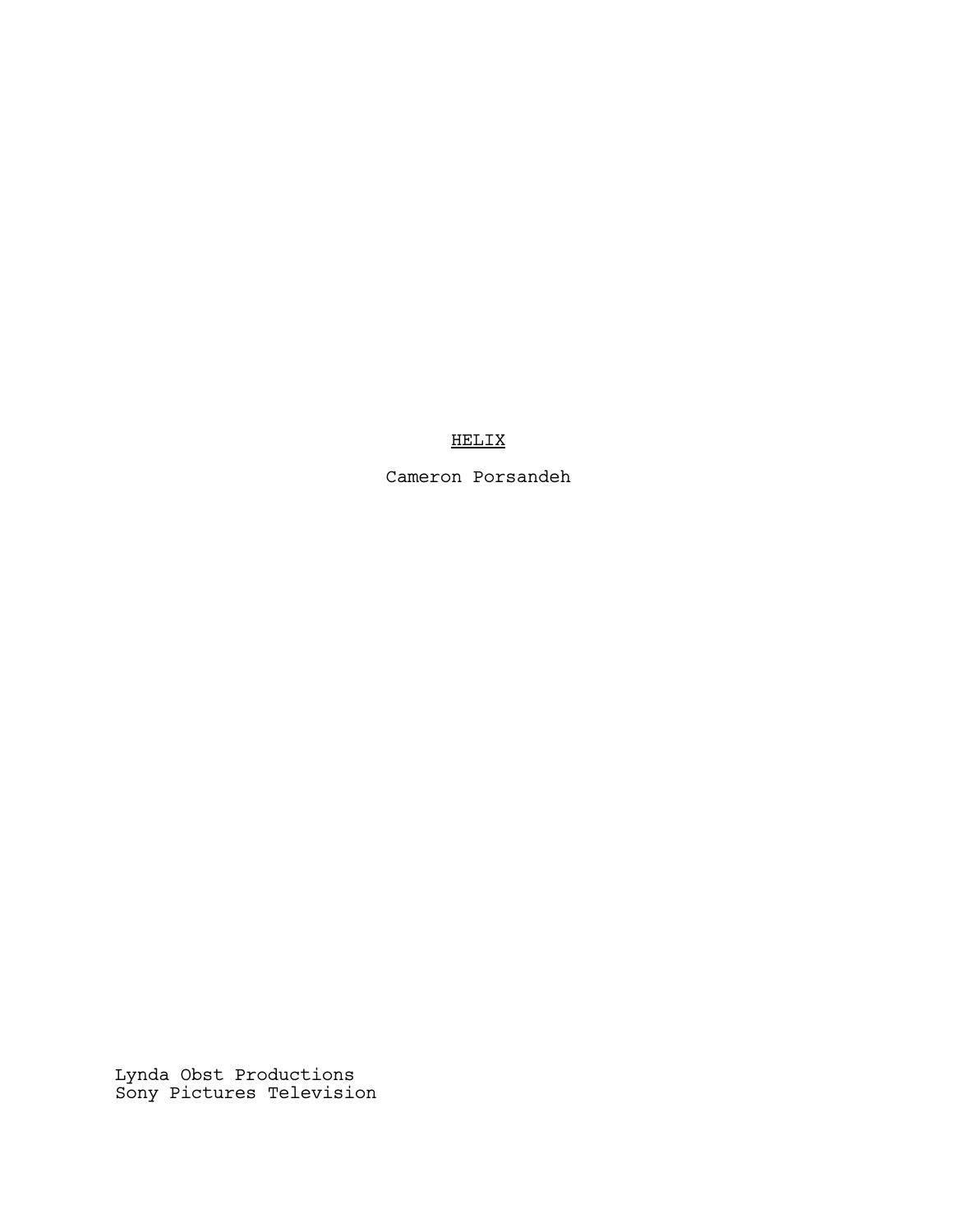FADE IN:

INT. DARK ROOM - NIGHT

Hard breathing. As if through a tunnel.

A RUBBER HAND wipes the surface of a MASK clear. We're looking through this mask. We read on a STEEL PLATE -

INFECTIOUS AREAS. NO UNAUTHORIZED ENTRY.

The mask tilts down -

TO OPEN THIS DOOR, PLACE ID ON SENSOR.

The same gloved hand reaches out, places a hard plastic BADGE against the electronic eye. A digital screen reads -

PROCESSING.

Then:

## YOU ARE CLEAR TO PROCEED **DR. FRANK PEDERSON, US ARMY**

The heavy carbon door slides open, leading to a chamber where Pederson is met by another man wearing the same orange RACAL SUIT. This is DR. HIROSHI HATAKI. Hataki, muffled American accent, speaks through the reinforced mask -

# HATAKI

Where were you?

### PEDERSON

(tough, slighty southern) Hunting polar bears. Where the hell do you think?

WHITE DETOXIFYING GAS shoots down from the ceiling. Painting them. Cleansing them.

> PEDERSON (CONT'D) You're overreacting by doing this in here. You'll spook the other scientists.

HATAKI They're scientists. And who says they know we're here.

The gas stops, and almost instantly, the milky residue on their suits evaporates. Hataki extends his hand, places his own ID BADGE over the next sensor.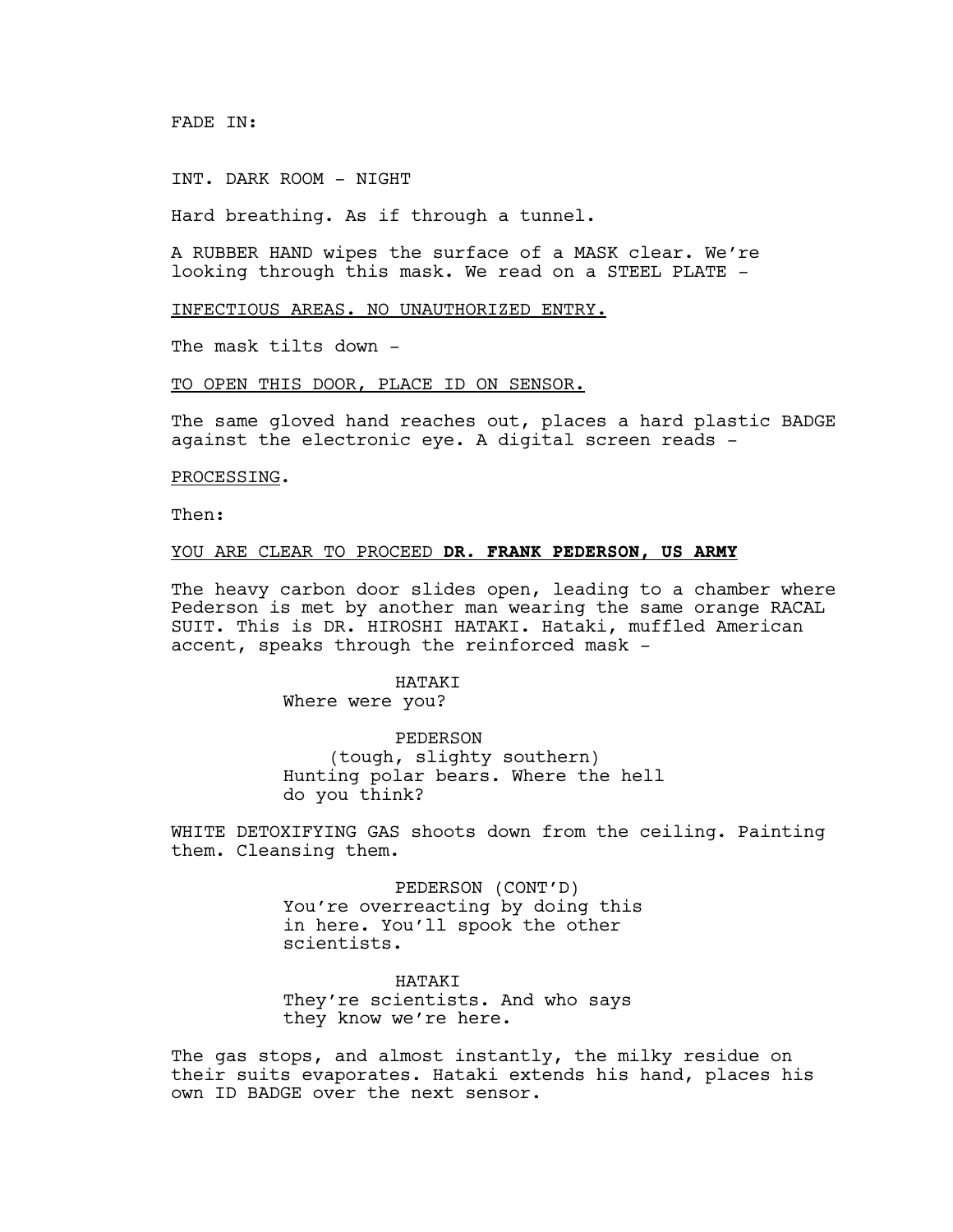#### PROCESSING

Then:

## YOU ARE CLEARED TO PROCEED **DR. HIROSHI HATAKI, ROLAND PHARMACEUTICALS**

The next chamber opens -

## BIOSAFETY LEVEL 2. CAUTION: ULTRAVIOLET LIGHT

Pederson and Hataki enter. Both lift their arms. Pederson now towers over the other man.

> PEDERSON The investors then. The Brazilians.

HATAKI They left yesterday.

Even through the mask, we can see this is news to Pederson. STROBE LIGHTS envelop the room. Then stop. The next door opens -

BIOSAFETY LEVEL 3. NEGATIVE PRESSURE, ZERO TOLERANCE. The back door SLAMS behind them.

> PEDERSON If it was what you thought, we'd be dead already. That or -

But we don't get to hear it. Instead, a VACUUM sucking the life out of the room. It's deafeningly loud, then powers down much the way a hair dryer does. A KEYPAD emerges -

CAUTION. EXTREME BIOHAZARD LEVEL 4. ENTER ID CODE.

Both do.

#### YOU ARE CLEARED TO ENTER

The final door opens, revealing -

INT. DISECTION ROOM - DAY

The walls look like something from fifty years into the future. But on a very normal looking surgical table -

An overweight MAN lays naked. Limp. Both Pederson and Hataki remove SURGICAL TOOLS from a shelf, approach the body.

> PEDERSON So you suspect...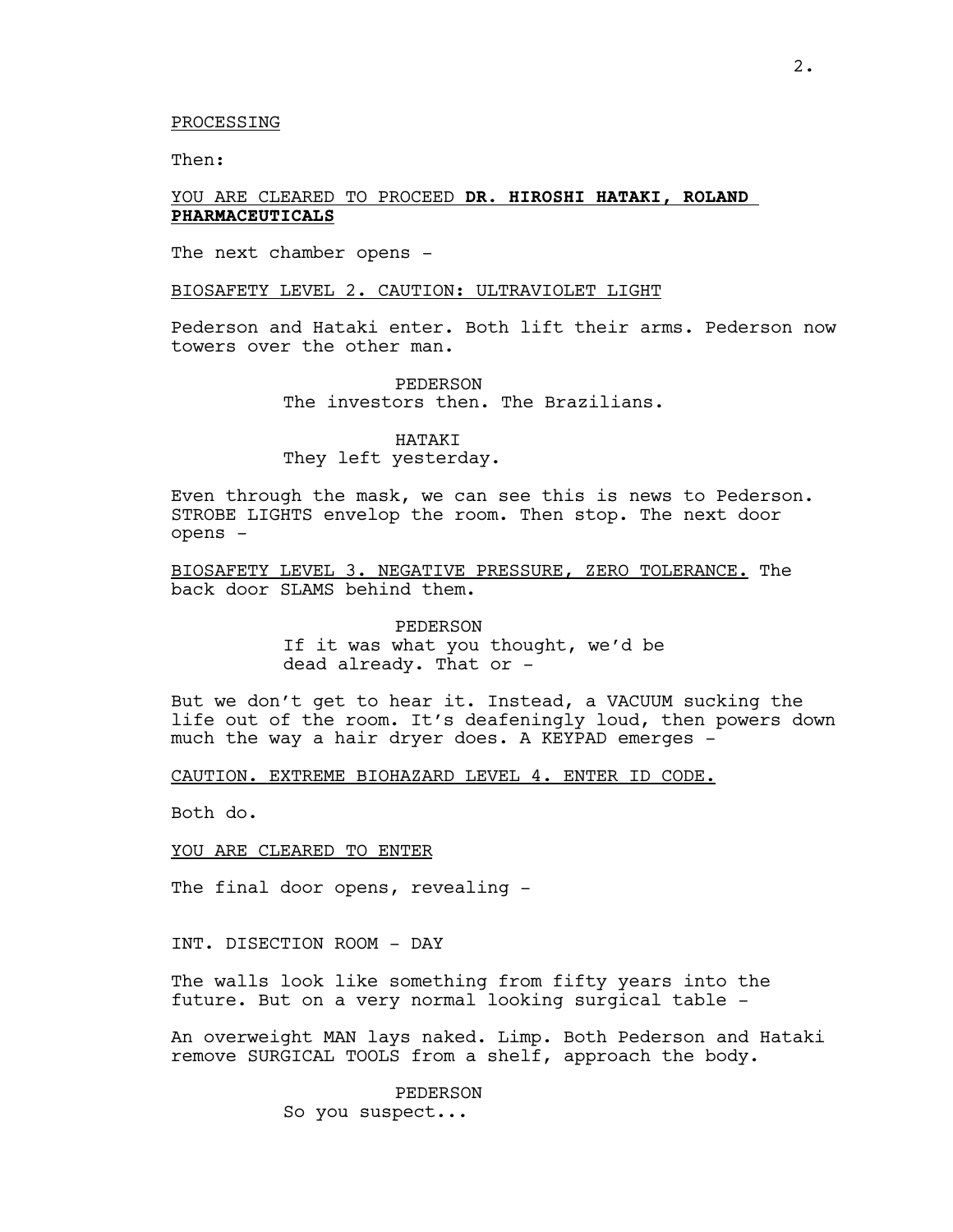PEDERSON

I'll do it.

Pederson selects a large curved knife and slowly, expertly, begins to open a slit above the man's navel.

> PEDERSON (CONT'D) Ten bucks says we find an undigested donut in here. Jelly or powdered?

Hataki doesn't respond. Pederson continues with the cut. But before he can finish, the man's stomach FALLS open, spilling -

LIQUEFIED GUTS in every direction. It's like his insides have been DIED BLACK and sent through a blender.

PEDERSON (CONT'D)

What the -

Both jump back. Pederson slips in the mess, falls to the ground. But the insides keep coming, as if being FORCIBLY EVACUATED. Pederson's alarmed, but Hataki's calm as ever. Part of him almost looks...intrigued?

> HATAKI Check the mouth and neck. Quick.

Pederson jumps around the expanding pool of sludge, opens the mouth. There's blood. And the teeth appear a little...too long? He then feels the neck when -

The entire head falls off. It descends to the floor as -

PEDERSON (O.C.) Holy shit. We have a code grey. Initiate lockdown IMMEDIATELY.

It hits the tile with a THUD as we -

HARD CUT TO:

A BLACK TITLE CARD -

**HELIX**

FADE OUT.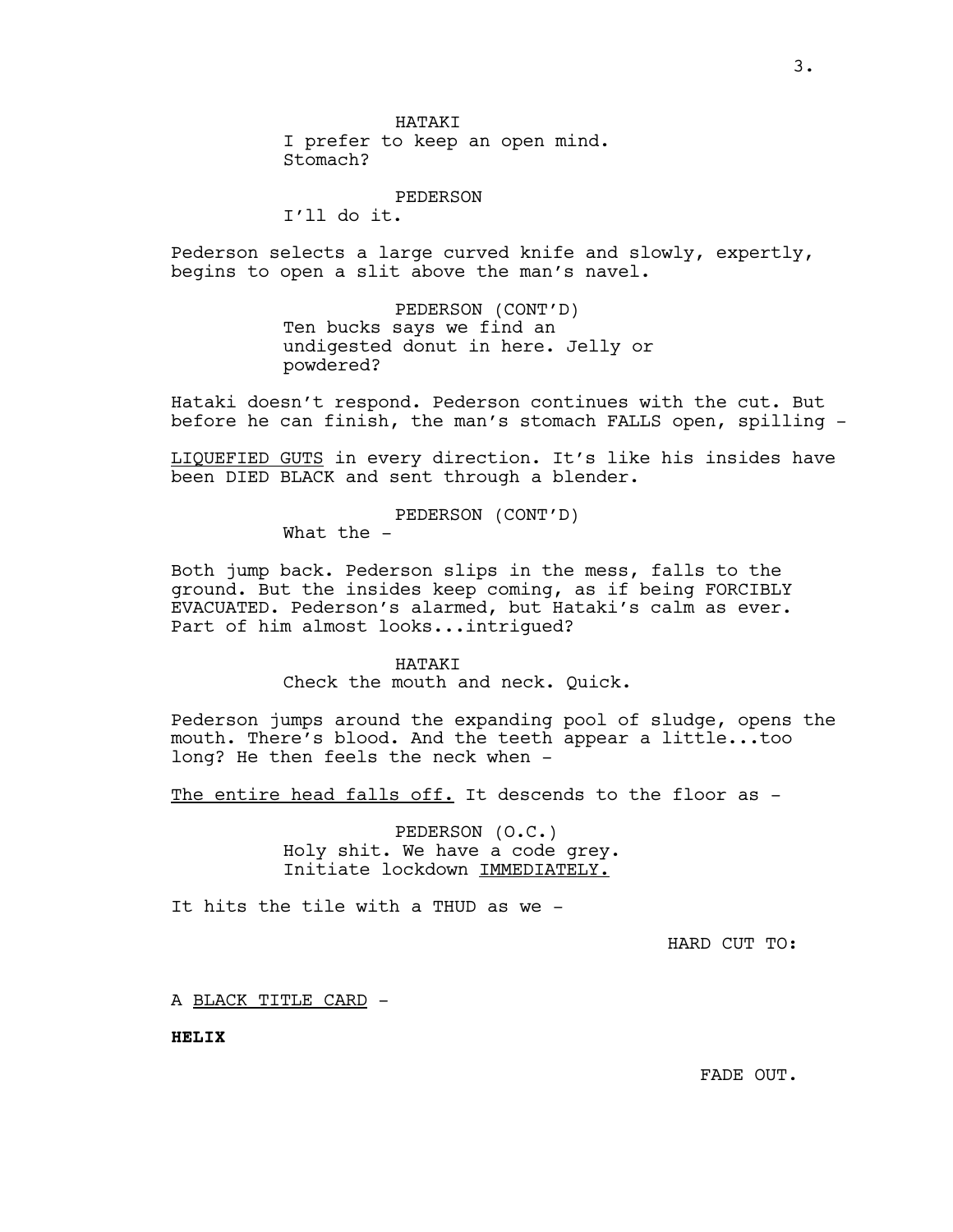ACT I

FADE IN:

INT. CENTER FOR DISEASE CONTROL (CDC), ATLANTA - DAY

DR. ALAN FARRAGUT (early 40's) - glasses, tweed, handsome in an academic kind of way - carefully dissects something on his desk. We pull back to reveal - it's a PLASTIC MODEL BOAT.

A KNOCK at the door. A younger doctor, SARAH JORDAN (mid 20's), thin, timid, and excited just to be there, enters.

> JORDAN You sure you want to see this? It is your last day.

Farragut places the last sail on the beam, looks up.

FARRAGUT This place is my life. I want to see everything.

INT. CONFERENCE ROOM - DAY

Farragut, clearly the authority figure in the room, watches as Dr. Jordan presents -

> JORDAN We originally thought BCM-8 was a derivative strand of AP-4, but after distilling it -

An IMAGE of a CELLULAR STRAND cut in half.

JORDAN (CONT'D) - we confirmed that it was a byproduct of normal cellular division, and hence, an *improvement* upon the original strain. Darwinism triumphs again.

Polite APPLAUSE from the group. Another senior researcher, DR. KATHERINE WALKER (mid 30's), - short spiky hair, slightly butch, but also pretty - shoots Farragut a mocking look.

Farragut ignores it.

FARRAGUT Very impressive, Dr. Jordan. Though perhaps we should shy away from science versus God undertones. (MORE)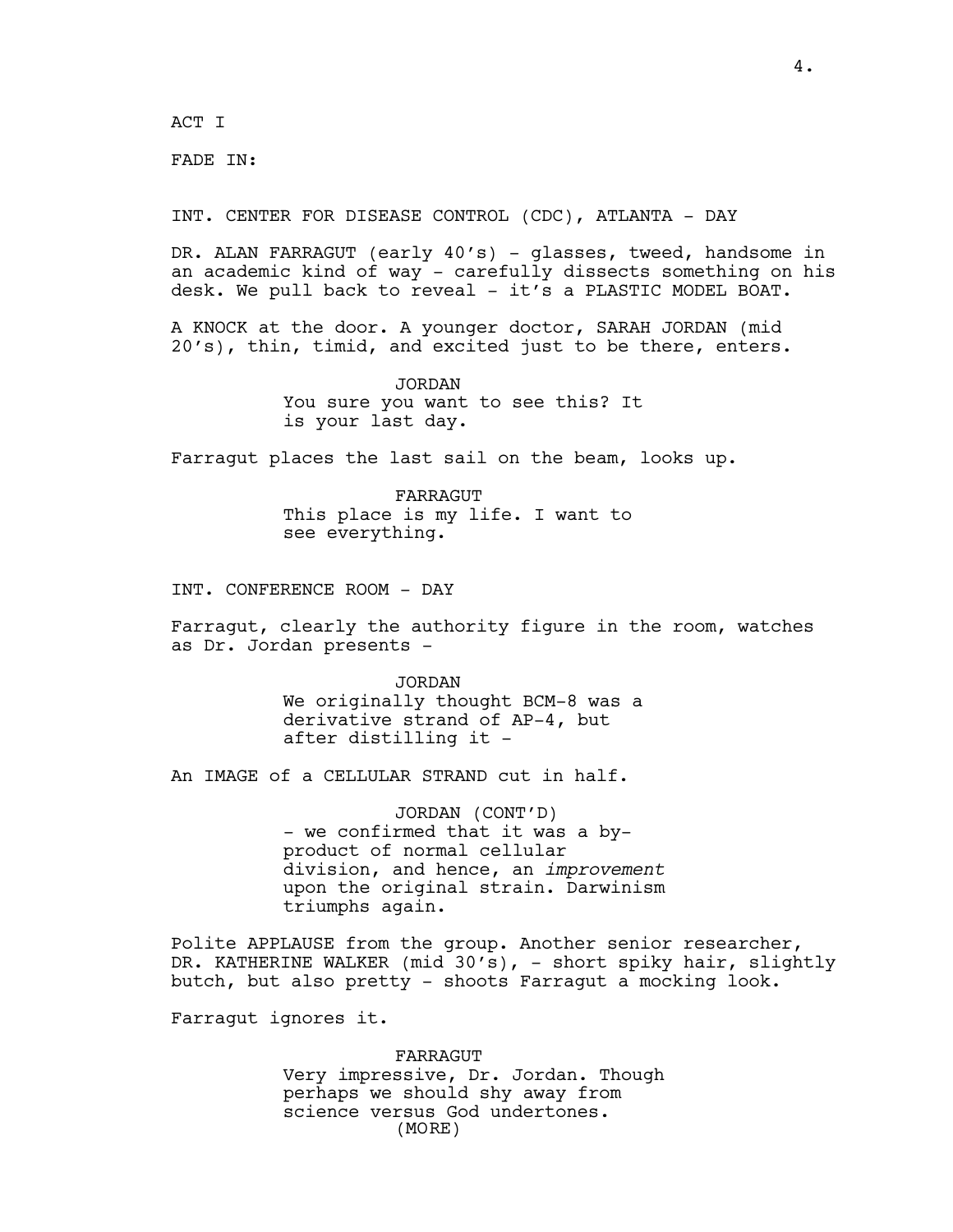This may be a government agency, but we are in Georgia. FARRAGUT (CONT'D)

Friendly laughter. Jordan, appreciative, smiles back.

INT. CDC HALLWAY - DAY

Farragut walks with Walker.

WALKER (intentional)

And I swear to God, if I have to listen to another 'prodigy' from Yale rediscover gravity in that room...

FARRAGUT The girl's brilliant. She just needs a chance to prove it. Besides, that's Pete Jordan's daughter.

Walker looks up with surprise, but says nothing.

FARRAGUT (CONT'D) And didn't you go to Yale?

WALKER But I hated it. My parents forced me. (then) You sure you want to go back to that world?

FARRAGUT I'm sure I don't. But my wife deserves to know her husband isn't being attacked by deadly microbes every day. A university setting gives her that.

WALKER Unless you're eating in the dining hall.

Farragut half grins, takes in his surroundings. He's had a good twenty years here. He begins a rare smile when -

MAJOR SERGIO BALLESEROS (30) - short, in military uniform, and built like a tank - approaches from behind, cutting through the rest of the staff like a hot knife.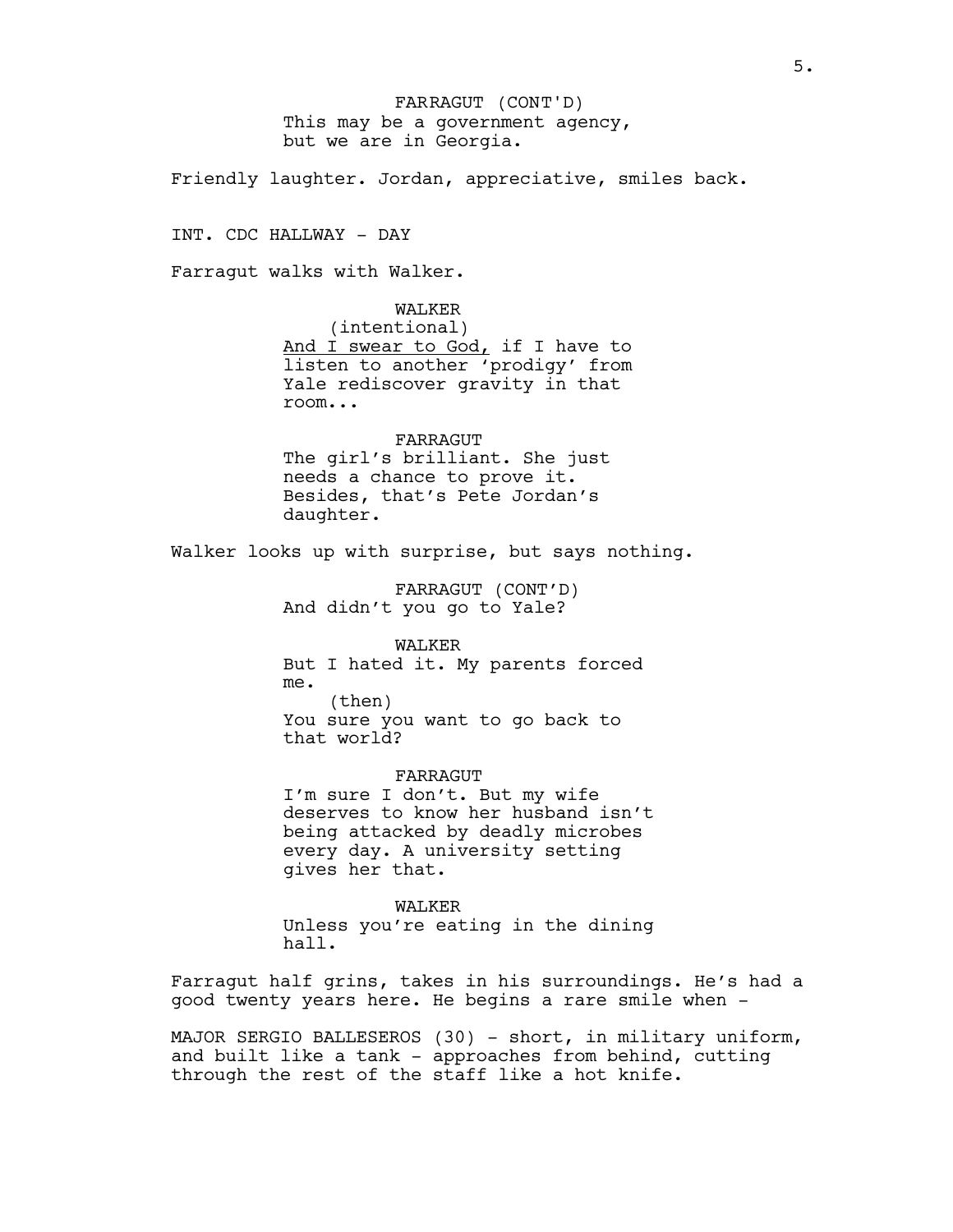This guy clearly isn't a doctor. Just as clear - he isn't intimidated by them.

BALLESEROS

Dr. Farragut?

But before Farragut can turn, Balleseros steps around him and stops him in his tracks.

> BALLESEROS (CONT'D) Major Balleseros, Army Engineer Corp, Fort Bragg. We have a problem, sir. (before Farragut can object) And yes, I know it's your last day.

Balleseros turns, gestures for them to follow.

BALLESEROS (CONT'D) Come with me. (then) Now, please.

INT. TRANSMISSION ROOM - DAY

It's like the Pentagon War Room, but for doctors. Farragut and Walker enter, see their boss, GENERAL MAX AEROV (50's) to their left. This is serious and they know it.

## FARRAGUT

Shit.

Walker starts to leave.

AEROV She should stay.

FARRAGUT

WALKER

Shit.

Okay.

Balleseros takes a seat beside Aerov.

AEROV (CONT'D) (to Farragut) Look, I'm sorry to have to -

FARRAGUT Spare me the emotional plea till the end. Deal?

Aerov nods slowly - fine.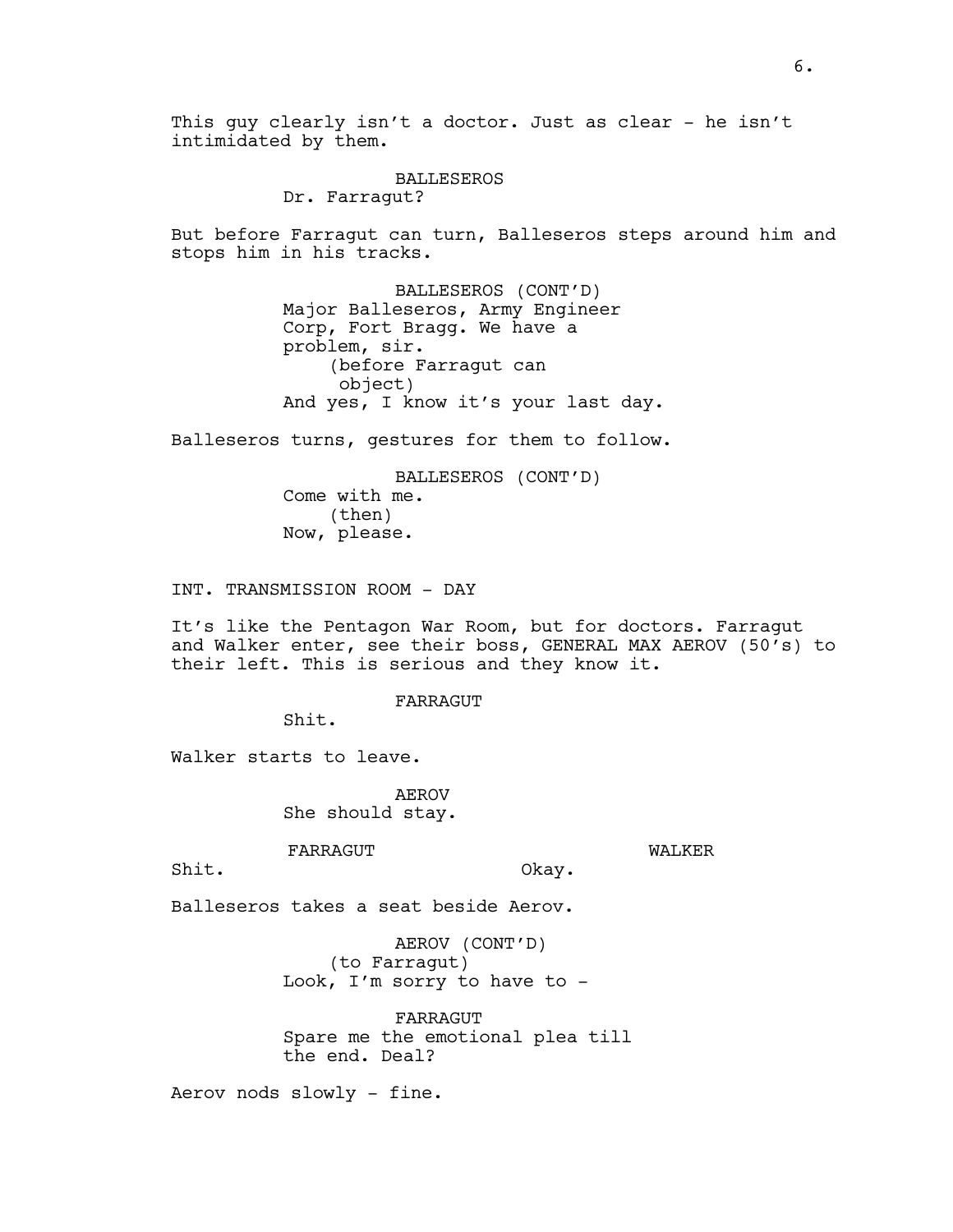### AEROV

Eleven hours ago we received an unidentified distress call from the Area 32 International Research facility.

## FARRAGUT

Area 32?

AEROV International territory. No one country holds jurisdiction. No one set of laws.

## WALKER

In other words, no laws at all. Who do we think placed the call?

#### AEROV

It was an unauthorized leak through an off-grid device. We contacted the base directly for confirmation, they denied it. We contacted the military to see if they'd also picked up the distress call, they sent us this gentleman.

Aerov gestures towards Balleseros, who stares straight back.

WALKER And the purpose of the facility?

### BALLESEROS

What we're dealing with is an isolated incident that is nonrelevant to the facilities mandate.

Farragut and Walker exchange a look - *what?*

## AEROV

(anticipating) In addition to performing the structural evaluation, Major Balleseros will serve as the military liaison on the case. (off their concern) The Major is well versed in working *under* scientists.

Farragut and Walker exchange another look - *yeah right.*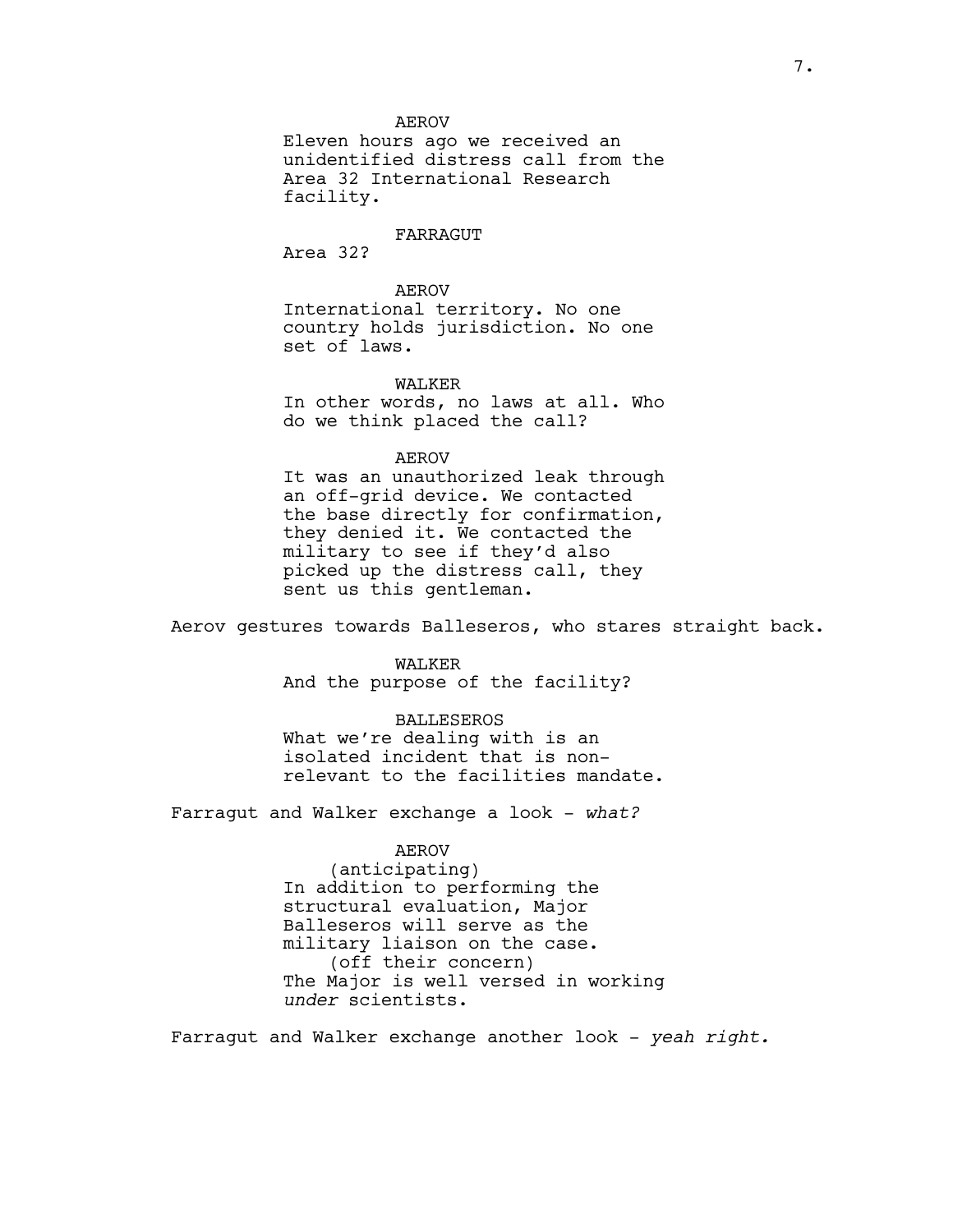What's important is that an unidentified pathogen has infected two doctors. (then) USAMRIID's concerned it might be a retrovirus.

## WALKER

(dubious) Do you even know what a retrovirus is?

AEROV (stopping the pissing war) One of the doctors is catatonic. The other's already bled out.

Silence.

AEROV (CONT'D) Look, this case is sensitive. There are over one hundred scientists from thirty UN countries in that facility. We only need you to confirm that this is not a retrovirus. Whole thing should take twenty four hours.

Farragut's unimpressed, stands to leave.

FARRAGUT Dr. Walker is an excellent diagnostician. You should put her on the case immediately.

Aerov and Balleseros exchange a look. Farragut's weary -

FARRAGUT (CONT'D) And now, go ahead and tell me why I'm the only guy who can do this.

Balleseros takes a deep breath, preparing to drop the bomb -

BALLESEROS The dead index patient is Dr. Paul Farragut...your brother. (then) He's still up there. What's left of him. (then) Twenty four hours.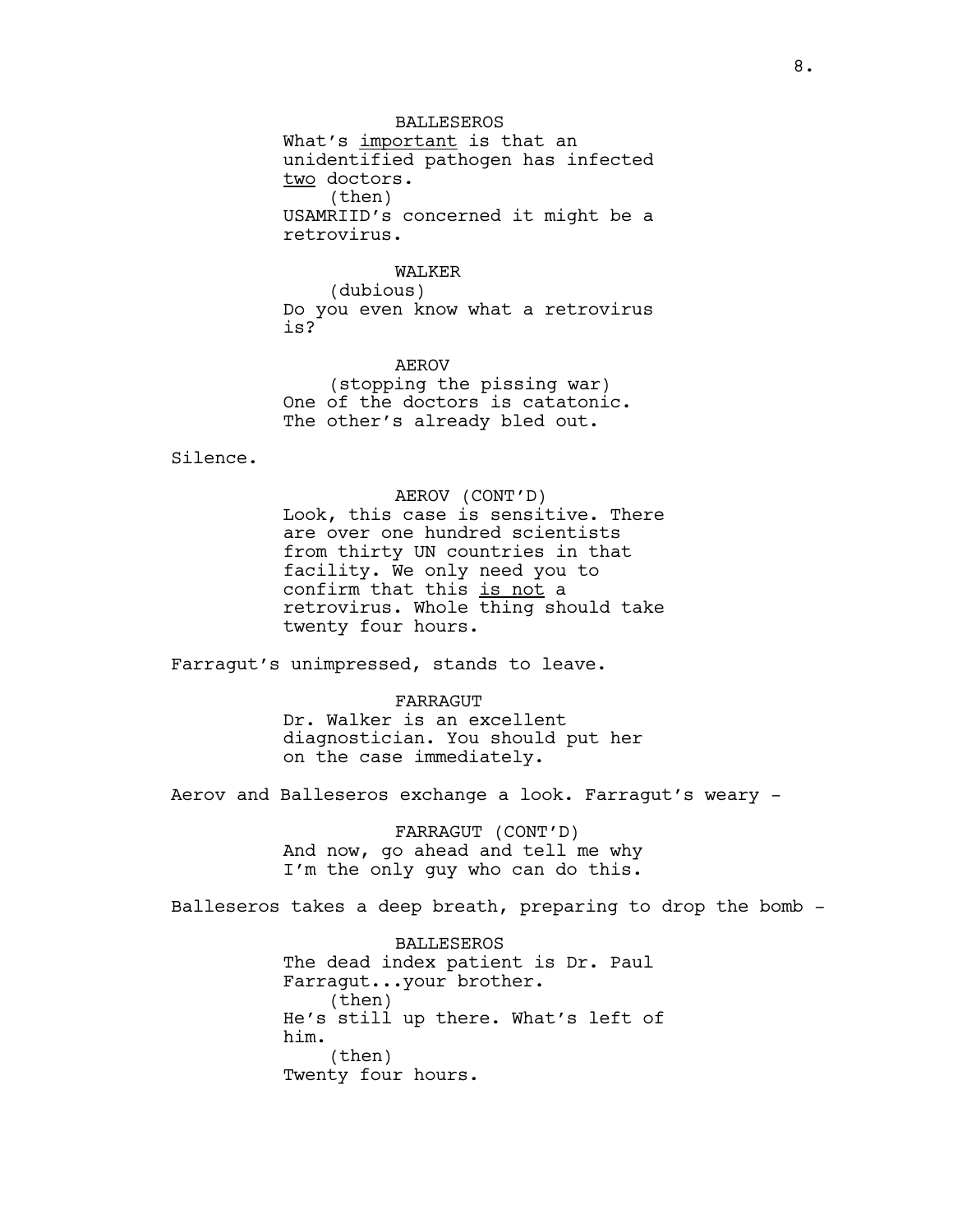Farragut storms towards his car. Walker follows. FARRAGUT You sat there saying nothing. You owe me more than that. Walker's face - *I owe you?* FARRAGUT (CONT'D) I was set up. WALKER

Set up how? They came to you because he's family -

FARRAGUT Fort Bragg doesn't operate on courtesy. They came to me because -

WALKER You're the best? (then) Don't flatter yourself. I could do this on my own.

FARRAGUT Then do. Because I'm not going.

Walker grabs him by the arm.

EXT. CDC - DAY

WALKER I know you're upset. I also know you *want* to go.

The two stare at each other - and we know Walker's right. Farragut shakes her off, gets into an old Volvo, and drives off.

INT. FARRAGUT HOUSE - DAY

A Victorian home in the final stages of being packed up.

Farragut enters quietly, stands in the doorway, and watches his wife -

MARGARET (29), good natured, pretty, but slightly too thin, pack a box of wedding photos. She moves about her task with an excitement that breaks Farragut's heart. Finally -

FARRAGUT

Hi.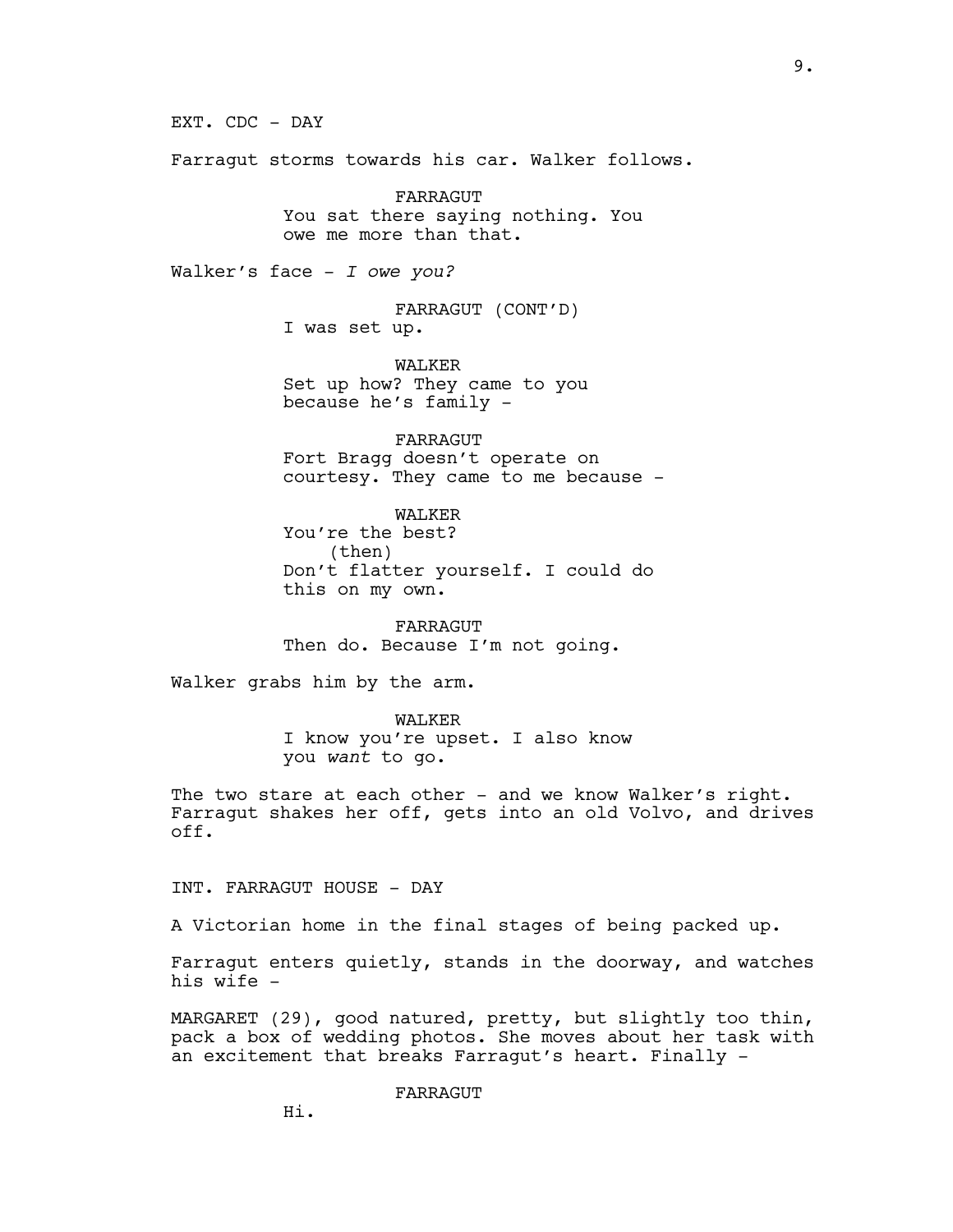Margaret looks up, smiles. She clearly loves him too.

MARGARET You're home early. Good, I could use another pair of hands.

Farragut walks over, kneels beside her. But instead of helping, he just sits there.

She looks up, smiles again. He smiles back, sadly. And with that one look, she knows...

EXT. FARRAGUT'S BACKYARD - DAY

Farragut sits with his wife on a porch swing. She's curled up against him, trying to act braver than she actually feels, as they rock back and forth.

> FARRAGUT I don't have to go.

MARGARET He's your brother.

FARRAGUT But we hadn't even spoken in twenty years. The guy didn't even come to our wedding.

MARGARET *You* almost didn't come to our wedding.

For a brief moment, both laugh. These two have a long history. She takes his hand.

> MARGARET (CONT'D) I'll be fine.

FARRAGUT You deserve better than this. I keep saying that but -

MARGARET One last case isn't going to kill us.

Margaret immediately regrets her choice of words, buries her head into him.

> FARRAGUT I don't have to go.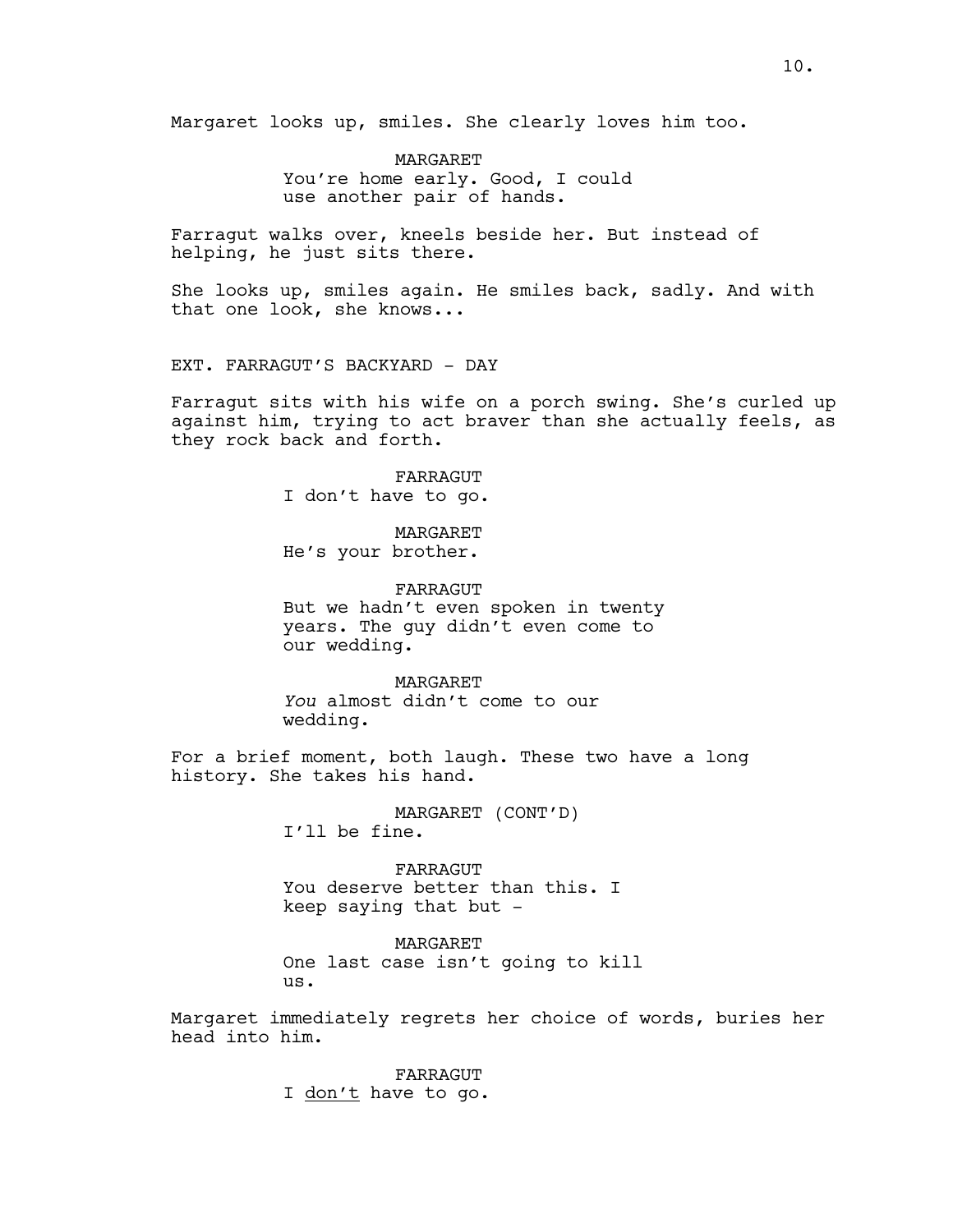MARGARET - but you should. You know you should.

More silence.

FARRAGUT You're the only family that matters to me.

MARGARET You're the only family that's *ever* mattered to me.

She wraps up against him even tighter. Then -

MARGARET (CONT'D) When do you leave?

Farragut starts to answer, then stops. Runs his hand through her hair. And she, knowing him all too well -

> MARGARET (CONT'D) There's a car waiting outside, isn't there?

> > HARD CUT TO:

INT. ARMY HELICOPTER - TWILIGHT

Farragut, now in a military jump suit, sits with Walker, Major Balleseros, and...Sarah Jordan?

Jordan, thick reading glasses now fogged over, looks even skinnier in gear. She shakes from the cold. Walker removes her own jacket, hands it to Jordan, revealing a frame that's -

Feminine, shapely, but ripped. If we had to fight any of these four, Walker would be last on the list.

And she knows it.

FARRAGUT We're going to follow normal expedited protocol - explore, isolate, identify, and get the hell out of there. (specifically to Walker) No vanity research. (then) I want to be back on this copter by nightfall. Understood?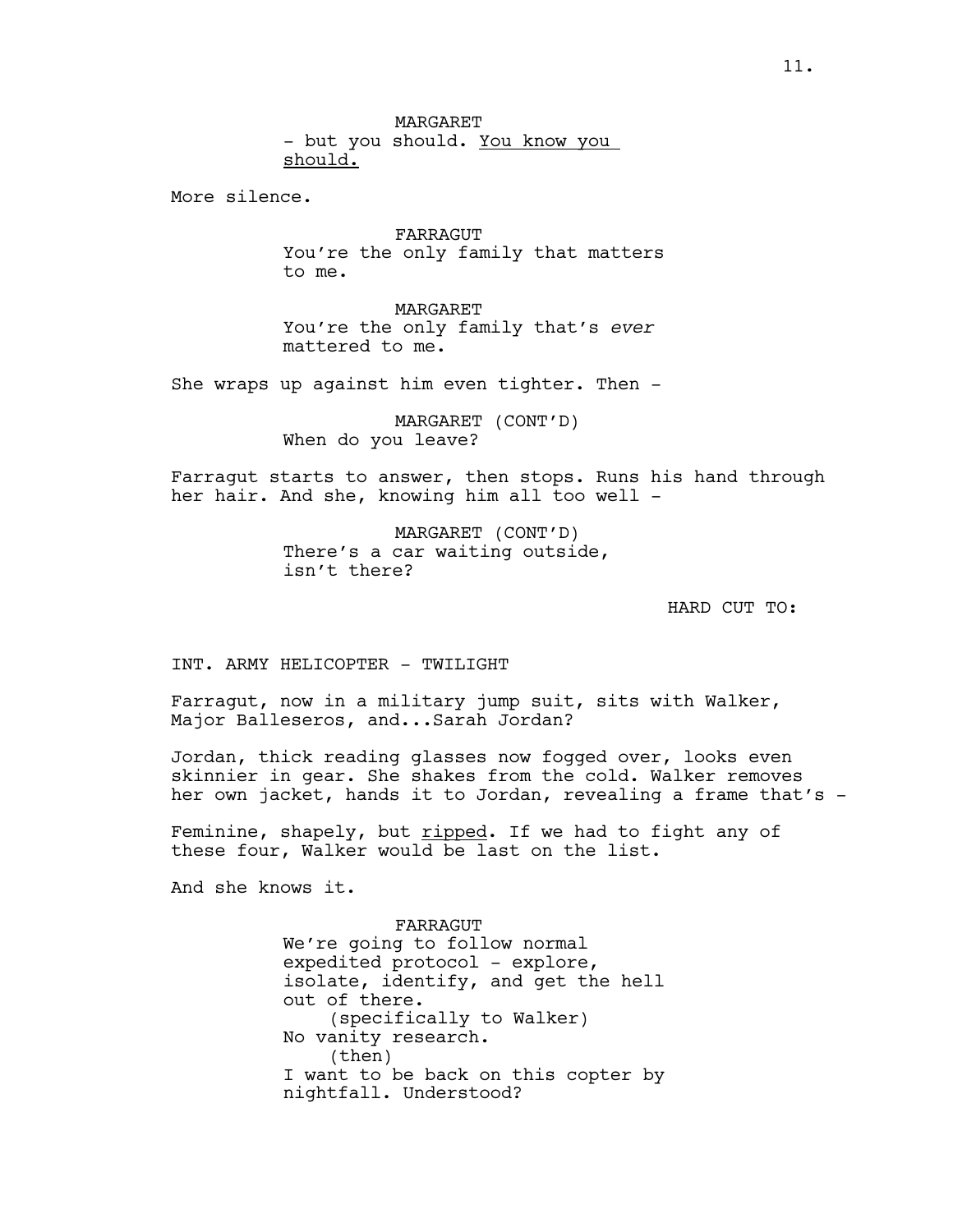JORDAN (to Farragut) Thanks again for assigning me.

Walker, not convinced herself, tries to smile while Balleseros just stares - worried by the newbie.

#### FARRAGUT

(nipping it in the bud) Every team needs a pathologist to work the cultures. You're the best I've seen in twenty years. I mean that.

# JORDAN

(excited, to everyone) Thank you. And I know I'm new, but -

FARRAGUT (firm, to everyone) Everyone's new until they aren't.

Cased closed.

BALLESEROS We'll be briefed on the parameters when we land.

The team collectively leans back. Walker looks at Farragut.

WALKER Your wife's a good woman.

Farragut stares back, sadly, but it's lost on Jordan.

JORDAN Tomorrow is my one year anniversary.

Jordan proudly holds up a picture of herself with her husband. He's as dorky as she is, and it makes her awkwardness even more endearing.

> FARRAGUT You should have said something.

JORDAN And miss an opportunity like this? My husband understands. Besides, I want to be part of a team.

Farragut looks the four over, they're hardly a team.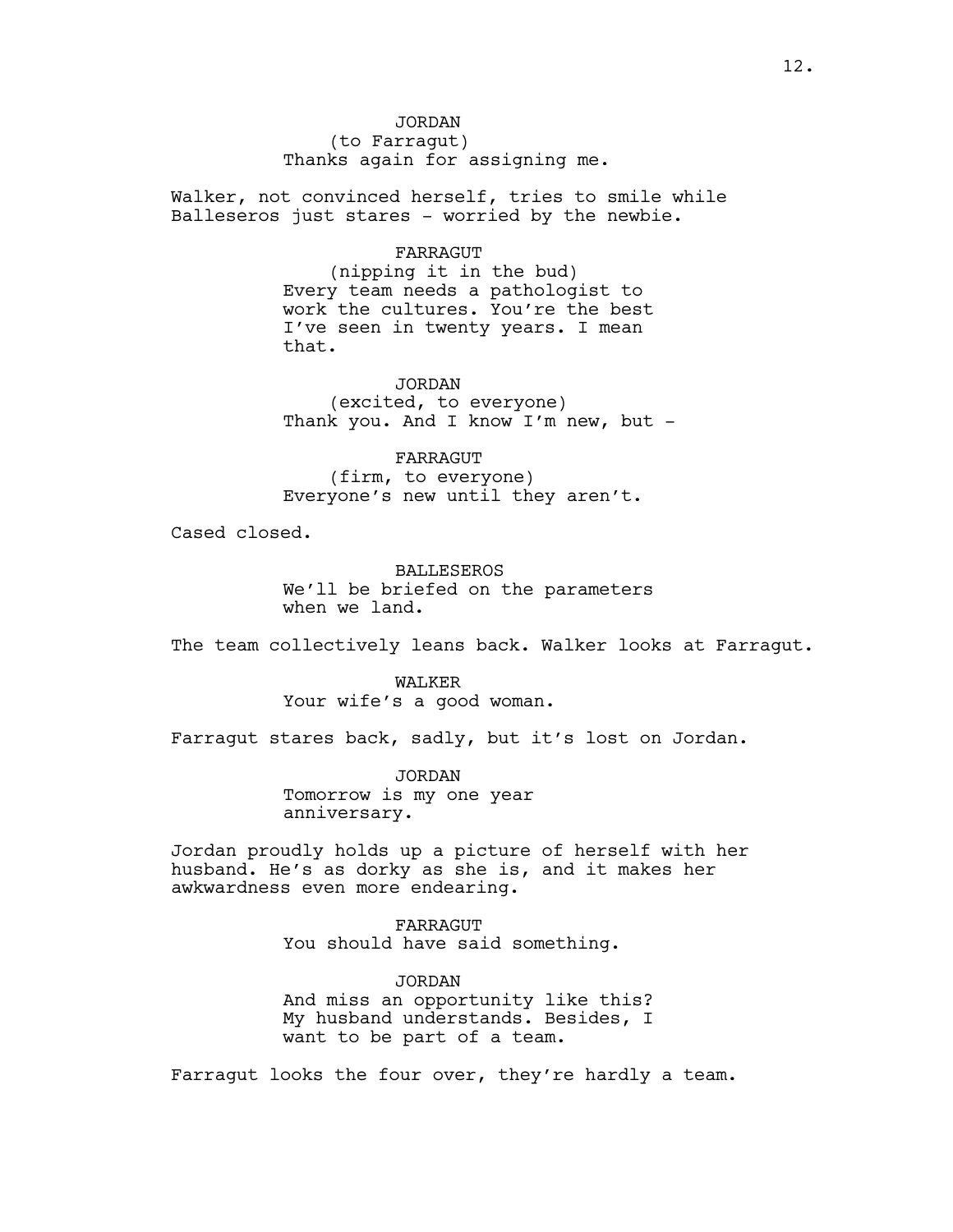JORDAN (CONT'D) (to Balleseros) What about you?

## WALKER

He's single. Army always sends one single man to keep the rest of us in check. Who better to make the hard decisions than someone with nothing.

Ballerseros pulls a small SILVER CROSS from his camo jacket.

BALLESEROS I wouldn't say nothing.

Walker smirks. Jordan observes Walker's empty ring finger.

JORDAN But you're not married either.

FARRAGUT Walker was a staunch defender of

the 'Don't ask, don't tell' policy.

Balleseros smirks back - so she's gay.

WALKER

I goddam loved that policy.

Quiet LAUGHTER until - the helicopter BANKS left, begins its approach, revealing -

Miles of FROZEN TUNDRA in every direction. It's beautiful AND terrifying. The laughter stops. *They're in the fucking Arctic.*

> PILOT (intercom) Welcome to the Circle.

Suddenly - the helicopter SWERVES from a violent gust of wind. A plastic satchel falls from a ledge which Balleseros, lighting quick - *scary quick* - catches.

Walker notices. And now she's even more wary. The other two, oblivious, catch their breath, and relax.

> FARRAGUT (to Balleseros) I told my wife I'd be here one day. I was serious.

Balleseros tightens his mouth, looks away.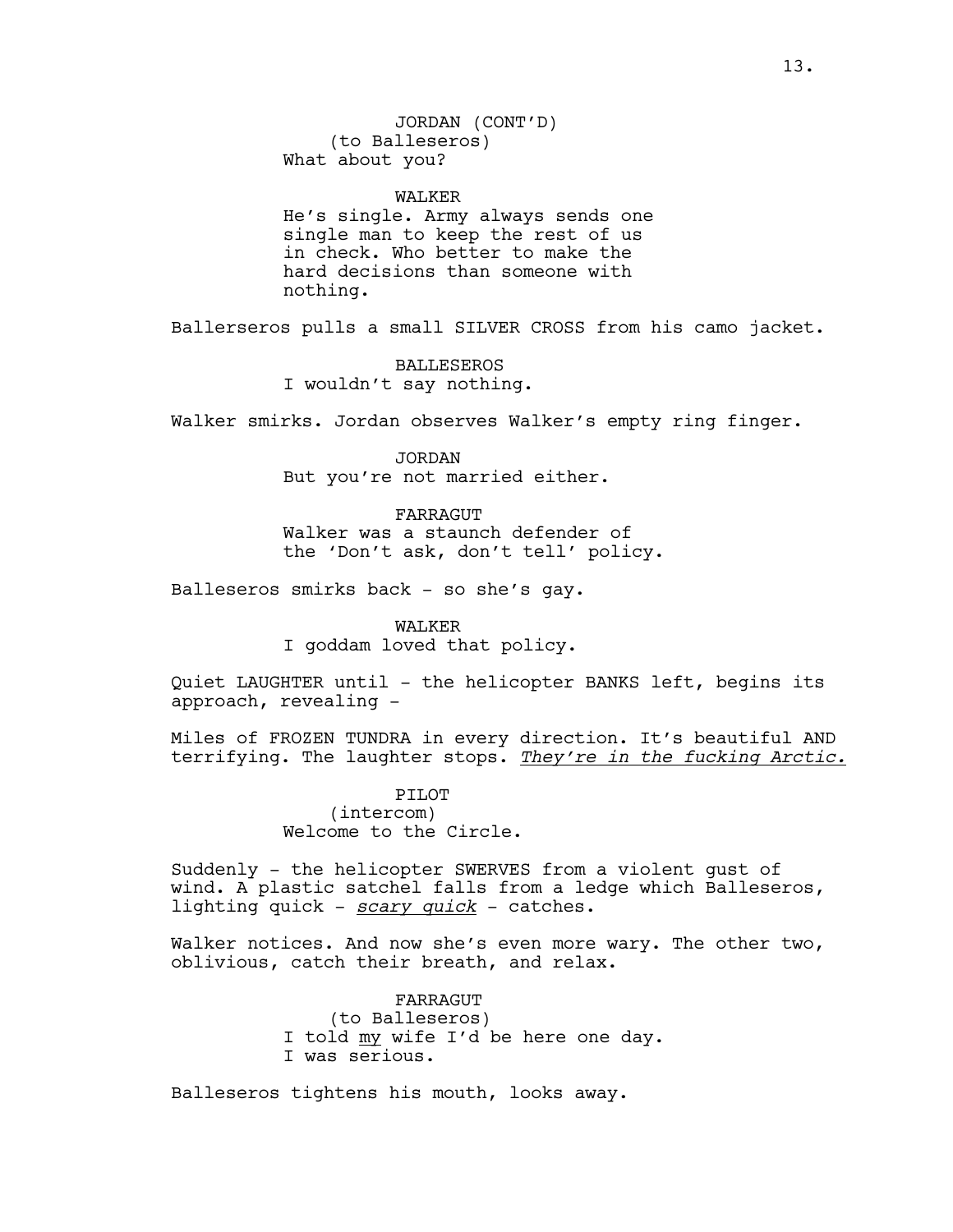The helicopter touches down and our foursome are immediately greeted by Pederson and Hataki. Now without their suits on -

Pederson is beyond huge. He could play football for the Jets. Hataki, meanwhile, is extremely handsome, with sharp features and deep eyes - the Japanese George Clooney.

Both men are clearly unhappy to have visitors. Pederson steps forward.

> PEDERSON Colonel Frank Pederson, Army Procurement.

Pederson and Balleseros salute one another.

PEDERSON (CONT'D) Sorry there's no red carpet, but we didn't know you were coming till an hour ago. We're not really used to having guests.

FARRAGUT Well here we are.

HATAKI Hiroshi Hataki. Roland Pharmaceuticals.

Farragut and Walker exchange a look.

HATAKI (CONT'D) Both the deceased and the surviving patient are sequestered inside. Follow me.

Suddenly, the helicopter starts to lift off. Walker spins, concerned.

> PEDERSON It's too cold to keep the copter stationed here. Besides -

Pederson gestures to black SIGNS in several languages marking the facility as a QUARANTINED RESEARCH AREA.

> PEDERSON (CONT'D) - we don't need the pilots any more spooked than they are already. Camp Eisenhower is just forty miles south. They can be here at a half hours notice.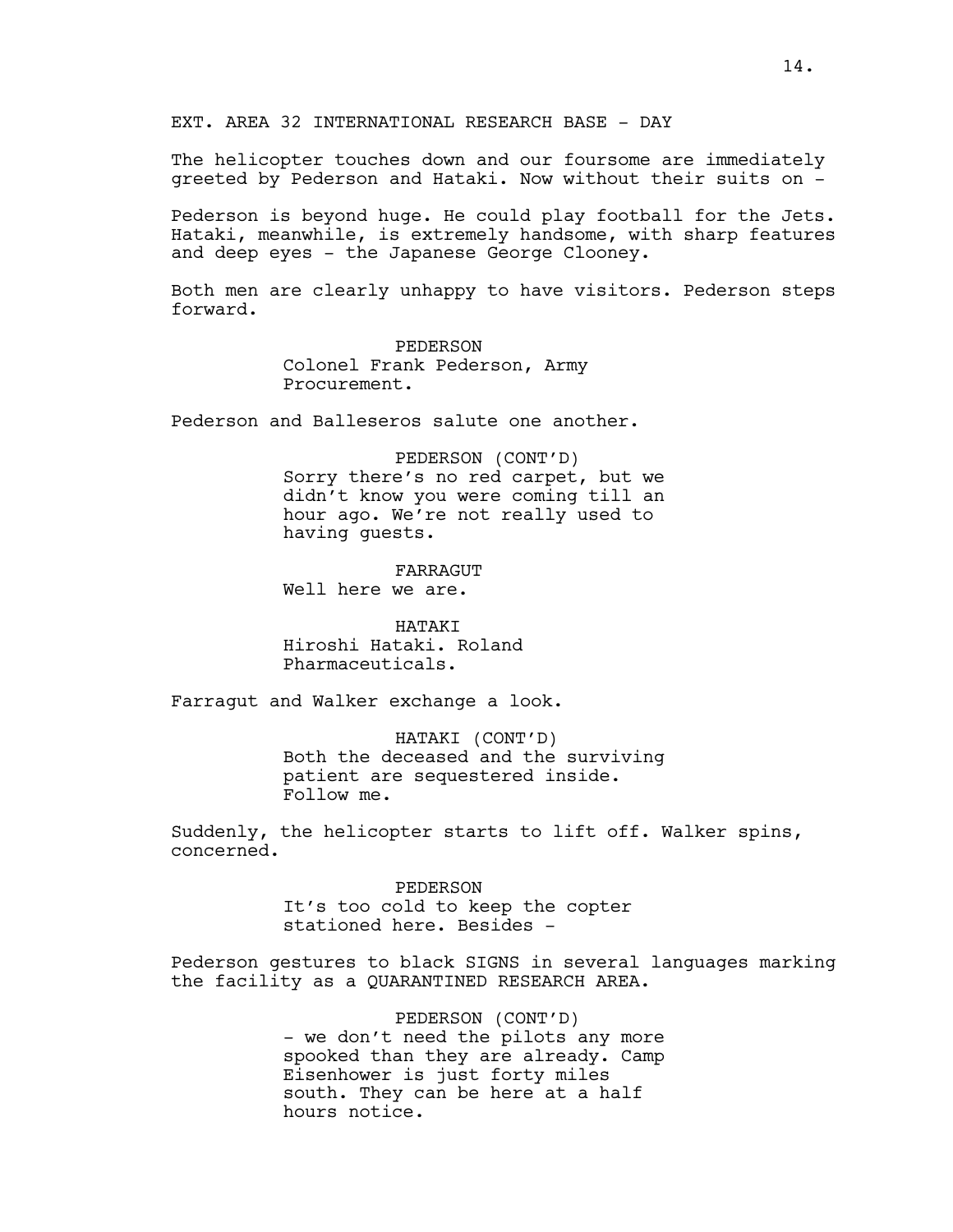WALKER (quietly to Farragut) Big pharma working with the military?

Hataki, thirty feet away but still overhearing her -

### HATAKI

We'll tell you everything inside.

From Walker's now creeped out face, we seriously doubt this.

INT. AREA 32, INDUSTRIAL LIFT - DAY

A private glass elevator slowly moves floor by floor down the center artery of the complex. As they descend, they see SCIENTISTS moving about the facility.

Our team changes into AREA 32 SCRUBS while Pederson explains.

PEDERSON One hundred and six doctors, including Hataki and me, work the two hundred and fourteen thousand square foot complex. On top of the research, we handle all cooking, cleaning, and facility maintenance. Think of us like a space ship. But with way better technology.

Jordan appears slightly uncomfortable changing out in the open.

> PEDERSON (CONT'D) Relax, it's one way glass. (then) It's important for you to keep a low profile. Our research, and the way we conduct ourselves, has political implications.

WALKER How? What is this place?

Hataki starts to answer while Pederson pulls out a tray with four DEX SYRINGES. Farragut, Walker, and Jordan immediately inject themselves. Balleseros just stares at the needle.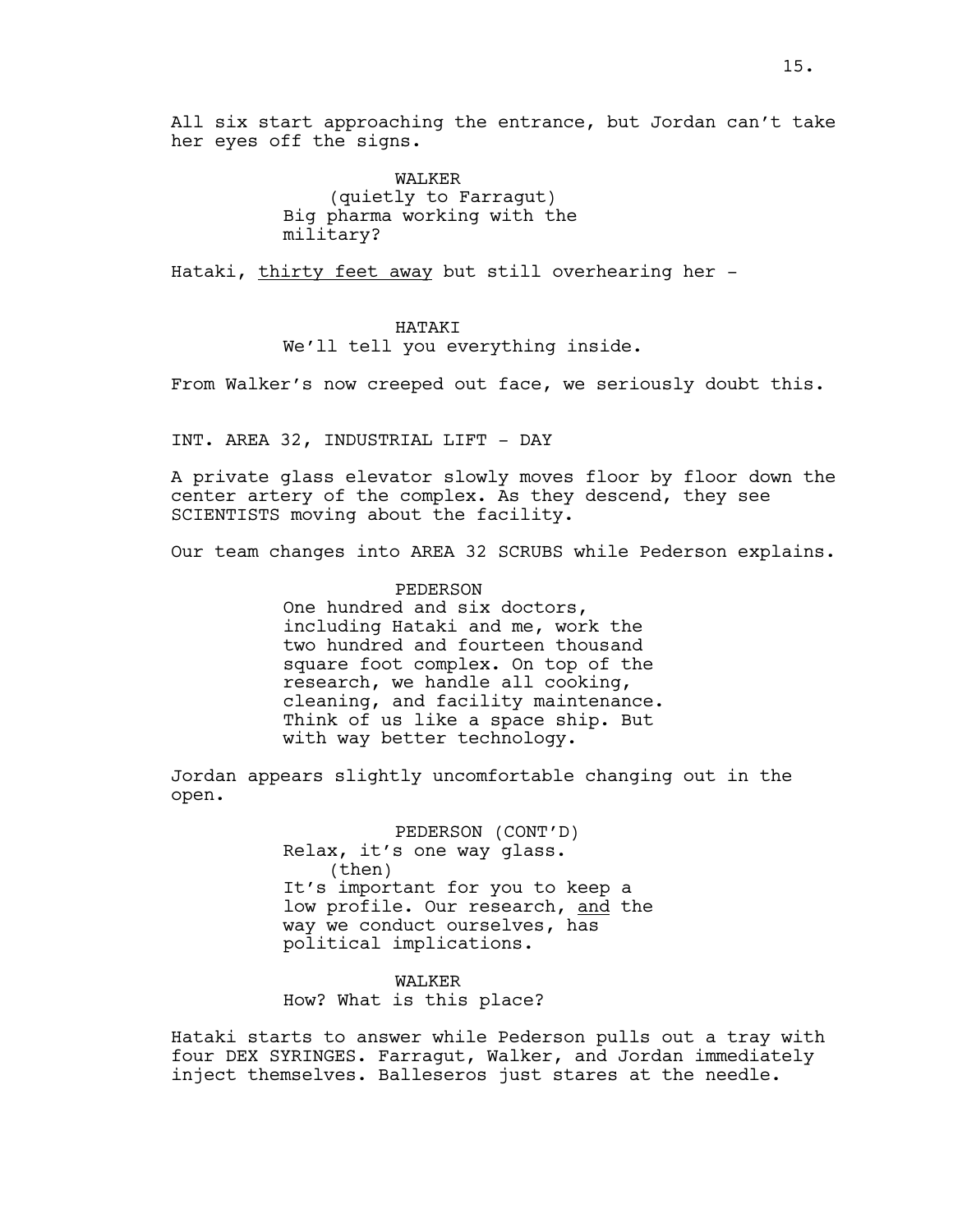#### HATAKI

We're a research lab. Just like you were told. A place for the private and public sectors to come together across countries to create new partnerships.

As they descend further and further, the number of scientists radically thins out, replaced by COMPUTER MAINFRAMES, then HEAVY SEALED DOORS. Doors that are impossible to see past.

> HATAKI (CONT'D) I've been overseeing Area 32's research since it's inception in hopes of piggy backing on anything that has commercial applications. Needless to say, it's an extremely delicate operation, all the more reason we need you to -

#### FARRAGUT

We got it. But right now, we're wasting time.

(to Balleseros) You stay with Colonel Pederson. I want to see a vector map of every possible transmission route including the ventilation ducts -

#### PEDERSON

(stern) They're UV filtered. And besides, it's not airborne. We know this from the infection rate.

Farragut gives Balleseros a quick look *-* but doesn't argue.

## FARRAGUT

Walker, you work with Hataki to construct a list of all possible human carriers and begin interviews to assess transmission mechanisms and/or commonalities among current or future carriers. If this thing can spread person to person, I want to know how and who's most at risk.

#### WALKER

I should be in the disection room. With you.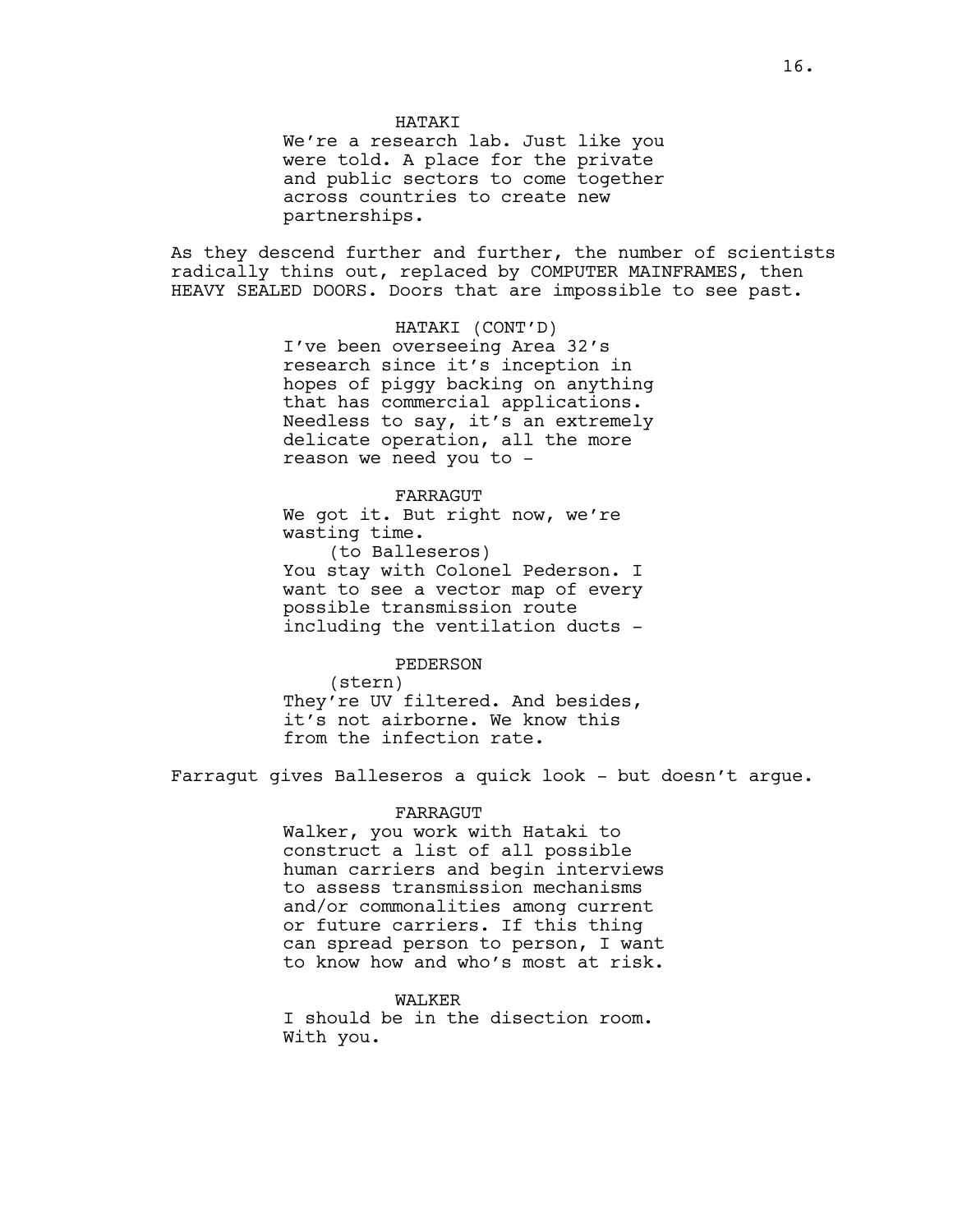FARRAGUT

(to Jordan) You'll be assisting me with the initial autopsy of the deceased. (to group) No one talks to the surviving index patient until we have a better idea of what we're dealing with. We'll meet outside the slammer in one hour.

Everyone nods, if Walker reluctantly. And then, all three turn to Balleseros, who still hasn't injected himself.

> JORDAN It's to help with the thin air.

But Balleseros just stares. It's unclear whether he's scared of needles, or just wary in general. Walker takes note again.

BALLESEROS

I'll be fine.

And then, with a hiss, the elevator stops.

FARRAGUT Remember people, this thing is hot. Your small mistakes can kill you. Your even smaller mistakes can kill all of us. (then, to Pederson) Now, show me the body.

INT. DISECTION ROOM - DAY

Farragut stands across from Jordan, both in Racal suits. Between them, on the table, is a non-porous BLUE BODY BAG.

Both prepare their equipment. Farragut, two decades of experience, does it blindly. He can't stop staring at the sack. There's a hint of sadness in his face - *it is his brother* - but only a hint. He's the consummate professional.

Jordan, despite years of study, is slightly nervous now that she's actually on a site. She tries to hide it, but Farragut knows nothing can prepare you for this kind of experience.

> FARRAGUT You ever seen a bag like this?

JORDAN I know what it is, sir.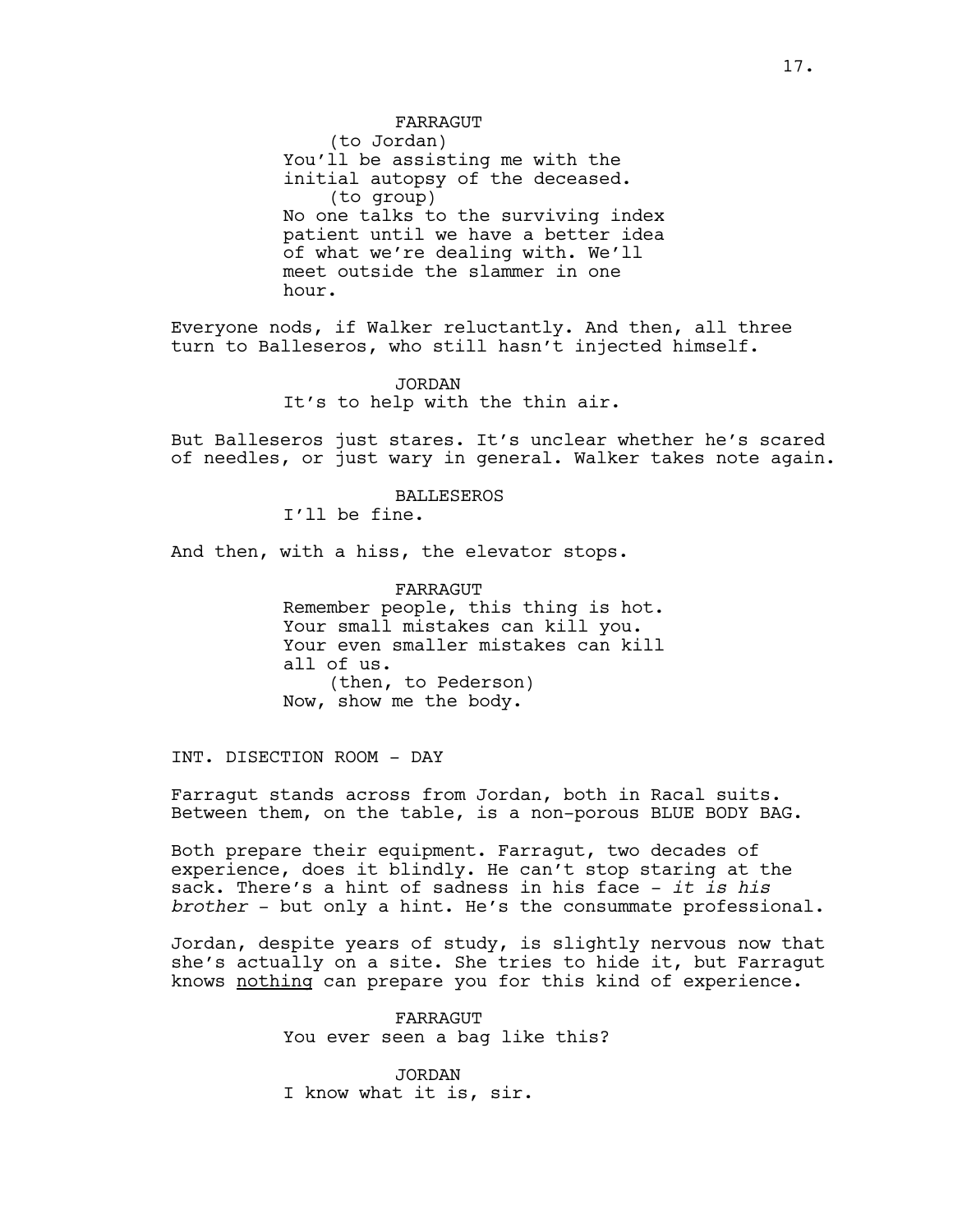It's reverse engineered to prevent any contamination, in or out.

JORDAN I know what it is, sir.

Farragut smiles, fastens a needle onto a syringe, rechecks his gloves. He sees Jordan's arms begin to ever so slightly shake. Keeps lecturing -

### FARRAGUT

Your hands are the most vulnerable part of this kind of work. Over twelve thousand health workers are infected annually this way.

Jordan looks up. Says nothing.

# FARRAGUT (CONT'D) The second greatest vulnerability is claustrophobia induced by the head gear. If you feel light headed, excuse yourself, but under no circumstance remove the mask -

JORDAN

Sir.

#### FARRAGUT

- or you might find yourself in the same condition as the thing you're working on.

Farragut still hasn't taken his eyes off the bag.

JORDAN

Dr. Farragut. Would you like to do this alone?

Farragut stares up at Jordan.

#### FARRAGUT

I'm just trying to prepare you. First time in the field can be hard.

## JORDAN

I'm prepared, sir. My father's been talking about this kind of stuff since I was in diapers.

FARRAGUT Right. Now open the bag.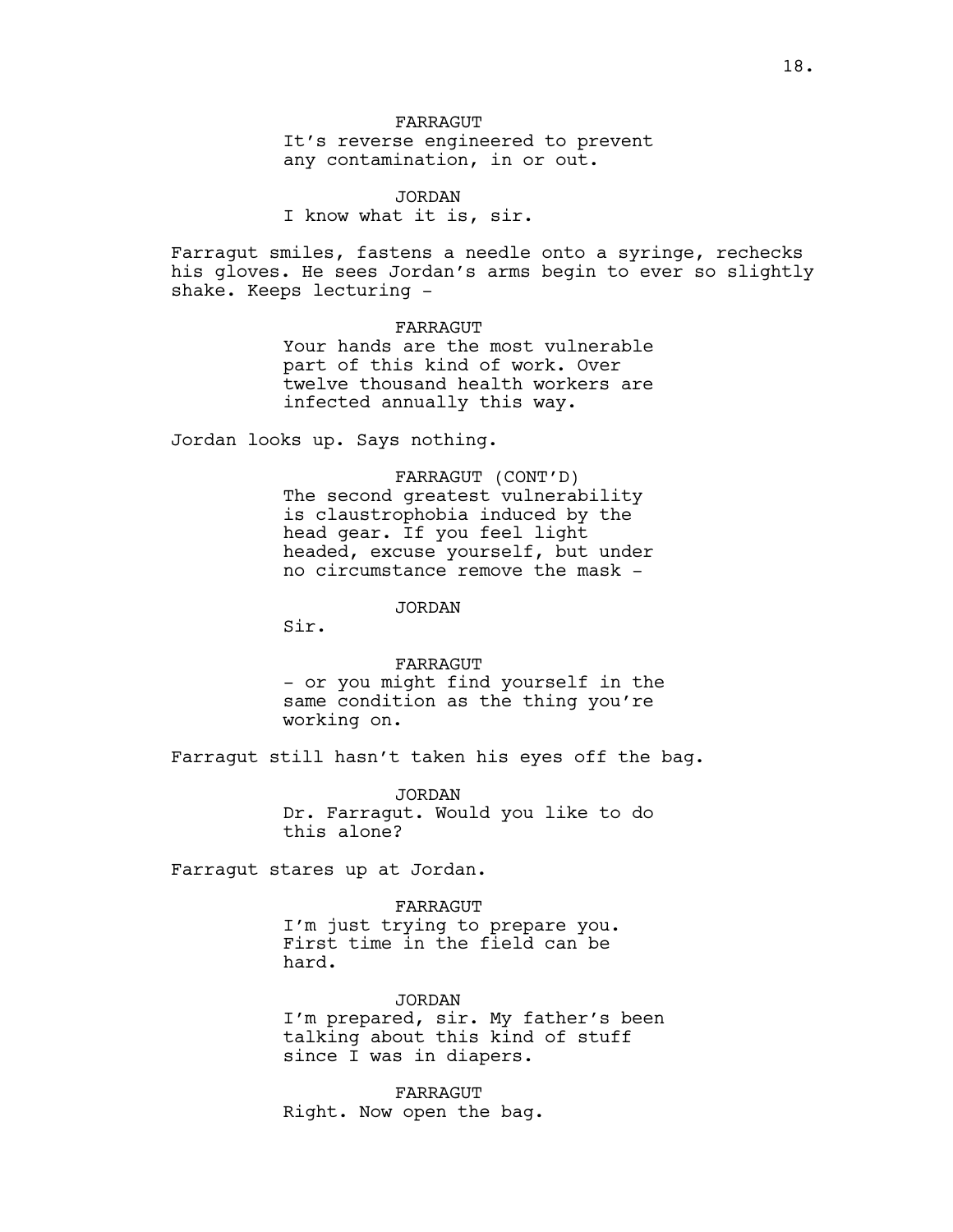Jordan reaches over and unzips -

SHOT FROM BELOW

Jordan looks down into the bag, and her EYES GROW LARGE. She turns pale, sputters VOMIT into the front of her mask, and backs away.

Farragut smiles sympathetically, then turns down towards the bag himself. But what he sees hits him even harder. He shakes.

> FARRAGUT (CONT'D) You should go, Sarah.

> > SARAH

But  $-$ 

FARRAGUT I'll leave the samples outside for you. (then) Now, please.

Sarah does so reluctantly, and he goes back to staring. His face says it all - even *he* wasn't ready for this. *Scientifically or emotionally.* 

> FARRAGUT (CONT'D) I'm so sorry, Paul. So sorry.

He takes a breath. Then another. Then another. Slowly recomposing himself. Then, slowly, painfully, he begins to work.

But then, he sees something. Something he's never seen before. And his face darkens.

FARRAGUT (CONT'D)

Dear God.

Then, probing even further.

FARRAGUT (CONT'D)

Dear God.

CUT TO BLACK.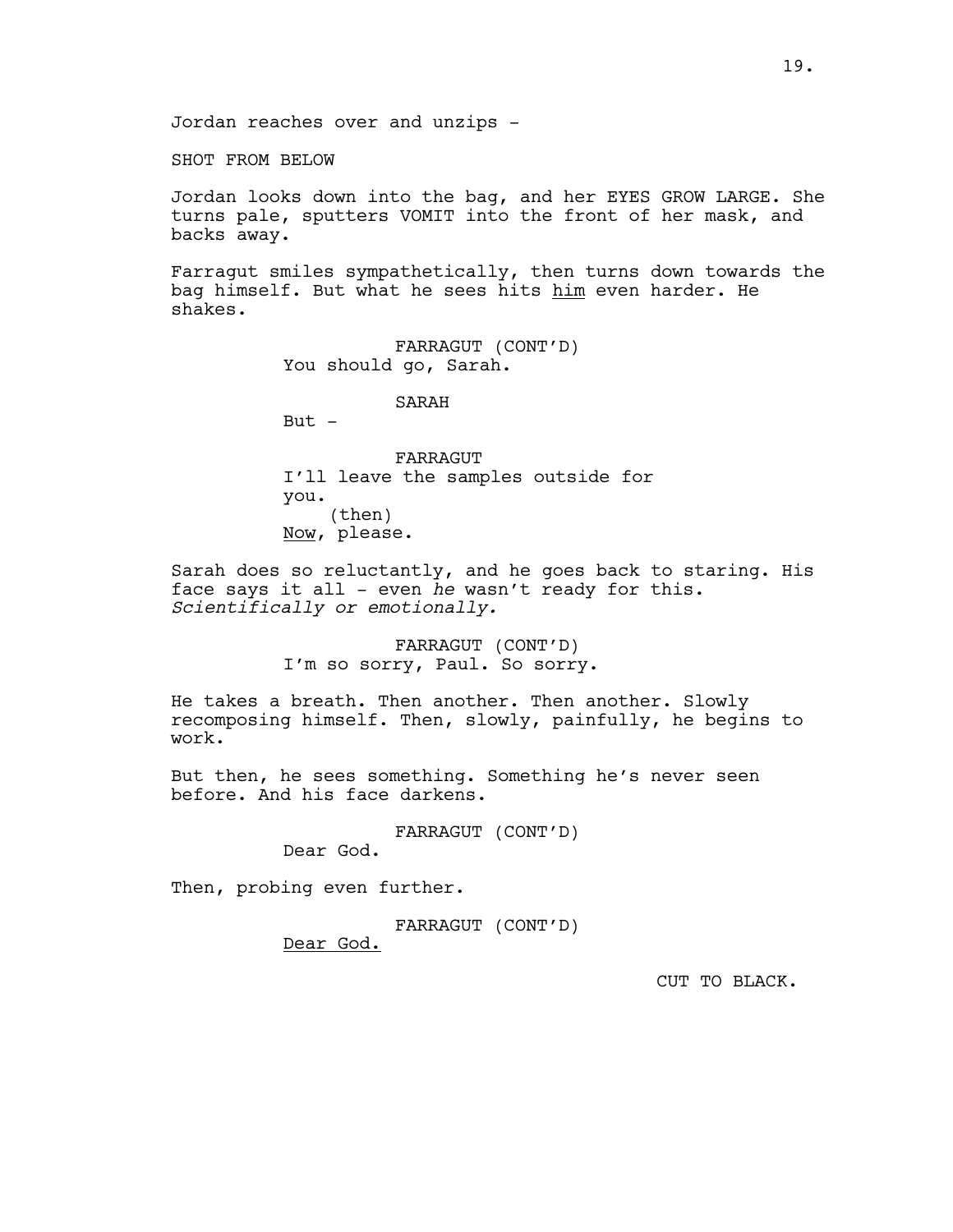ACT II

INT. MASTER CONTROL ROOM - DAY

Doubling as Pederson's office - it's plain. Mostly filled with diagrams, computer monitors, and a couple ping pong paddles in the corner.

Balleseros looks over STAGING MAPS, and we now get a grasp of how incredibly layered the facility is. Almost like a labyrinth.

> PEDERSON Eighty six self contained research labs. Forty three miles of sewer lines. One hundred eighteen miles of subterranean ducts.

Balleseros, not much of talker, takes notes. But his eyes never leave Pederson for more than a second.

> PEDERSON (CONT'D) How many years you been with the service?

# BALLESEROS

Nine. First six doing anthrax detection in Iraq. Last three as a structural engineer stateside.

PEDERSON So you're not a doctor? This shit must seem crazy to you.

BALLESEROS

Not really.

PEDERSON You Mexican? We have some scientists from Guadala -

BALLESEROS I grew up on an army base in Michigan. I was adopted.

That kills *that* conversation. Balleseros points to the map.

BALLESEROS (CONT'D) What's this here?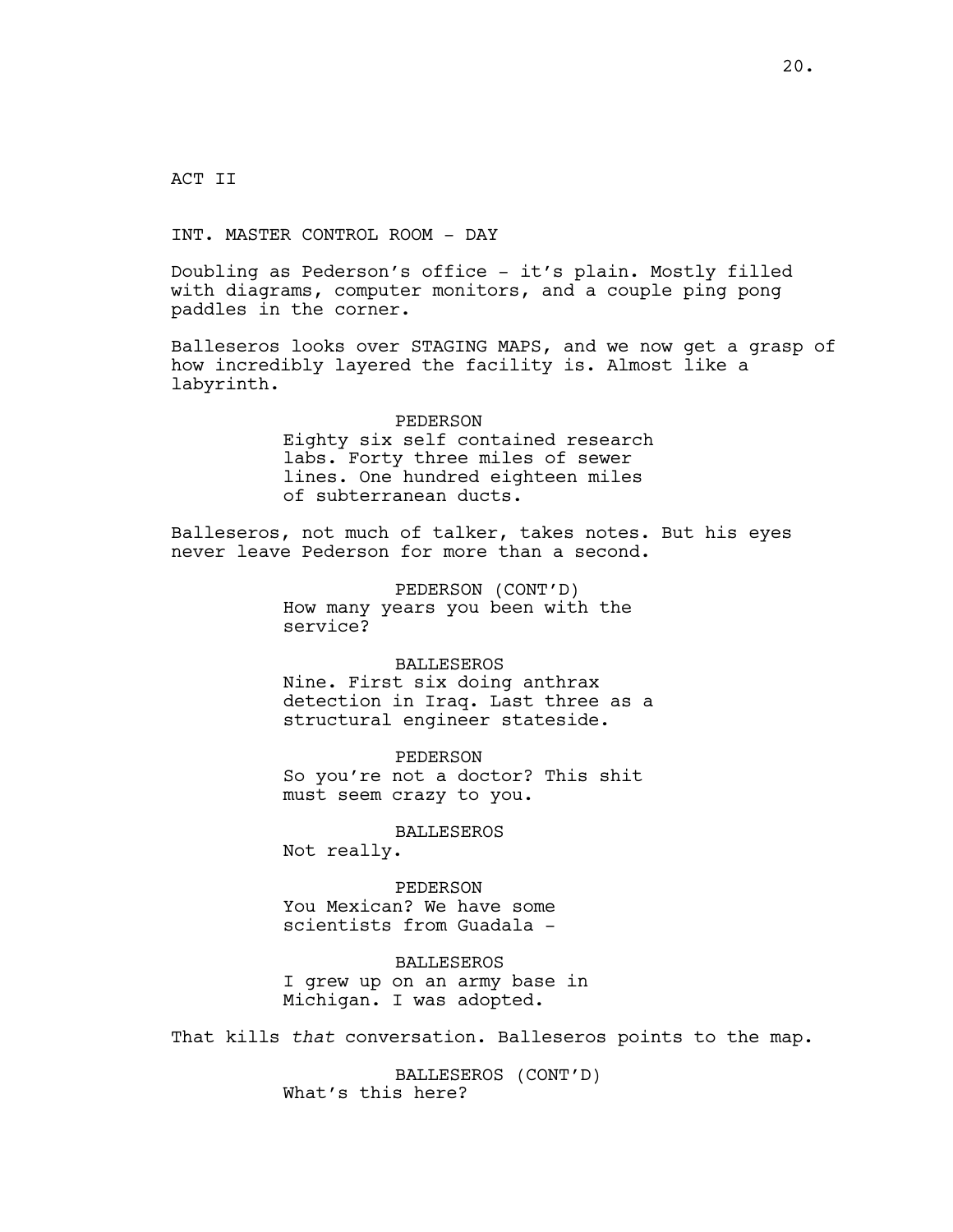PEDERSON

That room's been redesigned in the past six months. Emergency exit used to lead straight out. It's been sealed for security reasons. (off Balleseros's look) Bears and shit.

Ballerseros lets it go. For now. They go back to the map.

BALLESEROS And these hallways?

PEDERSON All negative air pressure. The facility was exactingly built to prevent cross contamination -

And here's where we switch to 3D CSI MODE. We now see the entire facility, transparent, from above. And from above it looks *very* different and *ten times as big*.

> PEDERSON (O.C.) (CONT'D) As you saw, individuals pass freely throughout Level One, or Living Zones -

The LEVEL ONE zones light up ORANGE. We see simulated people, think The Sims, moving through those areas, talking, eating -

> PEDERSON (O.C.) (CONT'D) - but are forced to detox themselves in decontamination chambers before and after passing into a Level Two, or Work Zone -

These ZONES light up BLUE. Movement is orderly and spaced out, almost like a conveyor belt.

> PEDERSON (O.C.) (CONT'D) Eighty percent of our personnel conduct their projects in Level Two zones, making it the largest area for possible cross contamination. Certain experiments with unpredictable or unstable byproducts call for scientists to work in Level Three Zones -

These ZONES, significantly smaller, light up in RED. Movement is sparse, restricted, and staccato. This is what we didn't see behind those doors.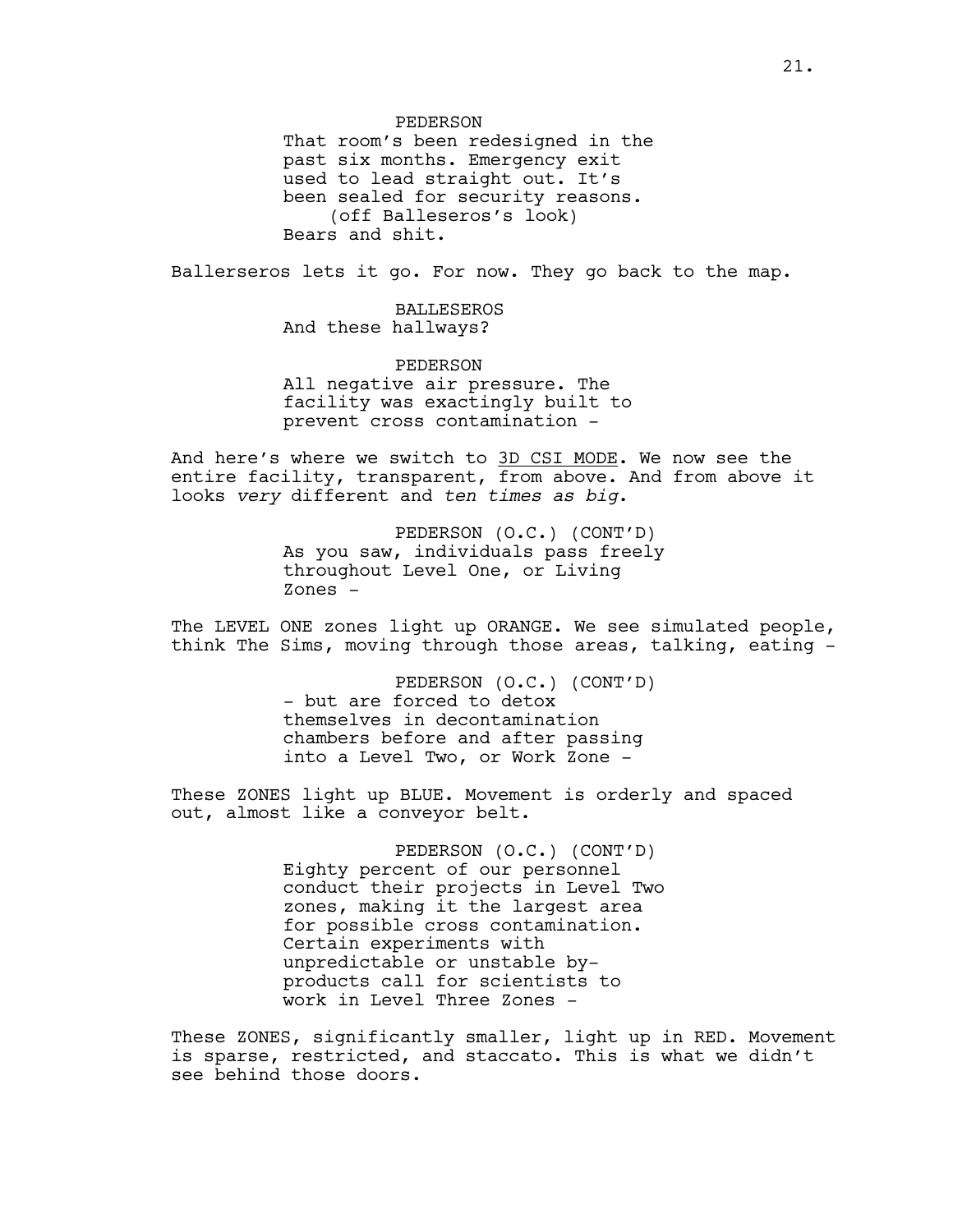PEDERSON (O.C.) (CONT'D) - which is where you'll be spending most of your time here. These areas are subject to regular ultraviolet eradication with neither staff nor equipment leaving without redundant tox screens.

BALLESEROS (O.C.) No level Four?

PEDERSON (O.C.)

No.

The discerning viewer will remember this contradicts what we saw in the teaser.

> BALLESEROS (O.C.) Air supply and disposal?

> > PEDERSON (O.C.)

Class R.

We ZOOM in on a MAN COUGHING.

PEDERSON (CONT'D) In a normal building a pathogen can roam freely throughout a ventilation system -

We follow a VIRUS moving throughout the entire facility, dodging and weaving like a boy in a water slide, going from room to room, person to person -

> PEDERSON (O.C.) (CONT'D) But our system filters out all bugs known to earth in the duct joints -

Literally THOUSANDS of ULTRAVIOLET DUCT FILTERS light up throughout the map, KILLING virus particles as they pass by -

> PEDERSON (O.C.) (CONT'D) - and disposes any chemical byproduct into a discharge tank outside of the facility -

We see remnants pass up and out through additional ducts, get eradicated and burned again, then get pushed out of the building into a large quadruple reinforced STEEL TANK held at one thousand degrees below zero.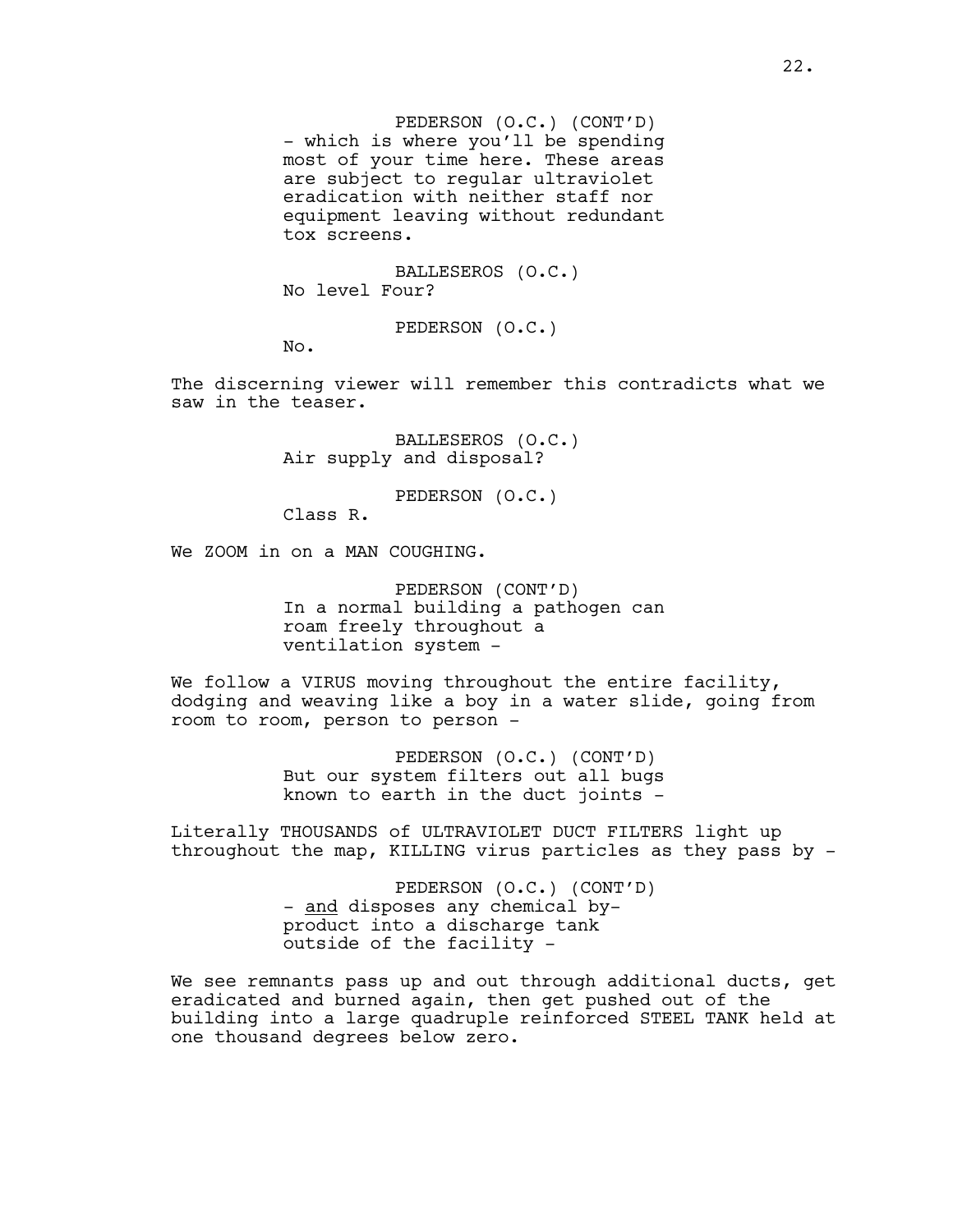PEDERSON (O.C.) (CONT'D) - where if by some miracle of God something still lived, it would freeze to death immediately. In, or outside, the tank.

> BACK TO THE ENGINE ROOM -

Pederson looks pleased with himself.

PEDERSON (CONT'D) Another advantage of working up here.

BALLESEROS I'd like to see this exit duct.

PEDERSON Of course you would.

The two men stand up, start to exit.

PEDERSON (CONT'D) It's nice to be working with another military man on this. You and me, we think the same.

Off Balleseros face, we're not so sure...

INT. HATAKI'S OFFICE - DAY

Sleek. Large. The few visible items are expensive. Along the glass table - PHOTOGRAPHS of all STAFF, including nationalities, detailed MANIFEST SCHEDULES, and specialities.

Hataki watches Walker pick through them.

WALKER

Men mostly.

HATAKI Intentional. Gender uniformity leads to less sexual interaction.

The irony of this isn't lost on Walker, or Hataki.

WALKER (sarcastic) You don't want little arctic babies roaming the halls? This place could live on forever.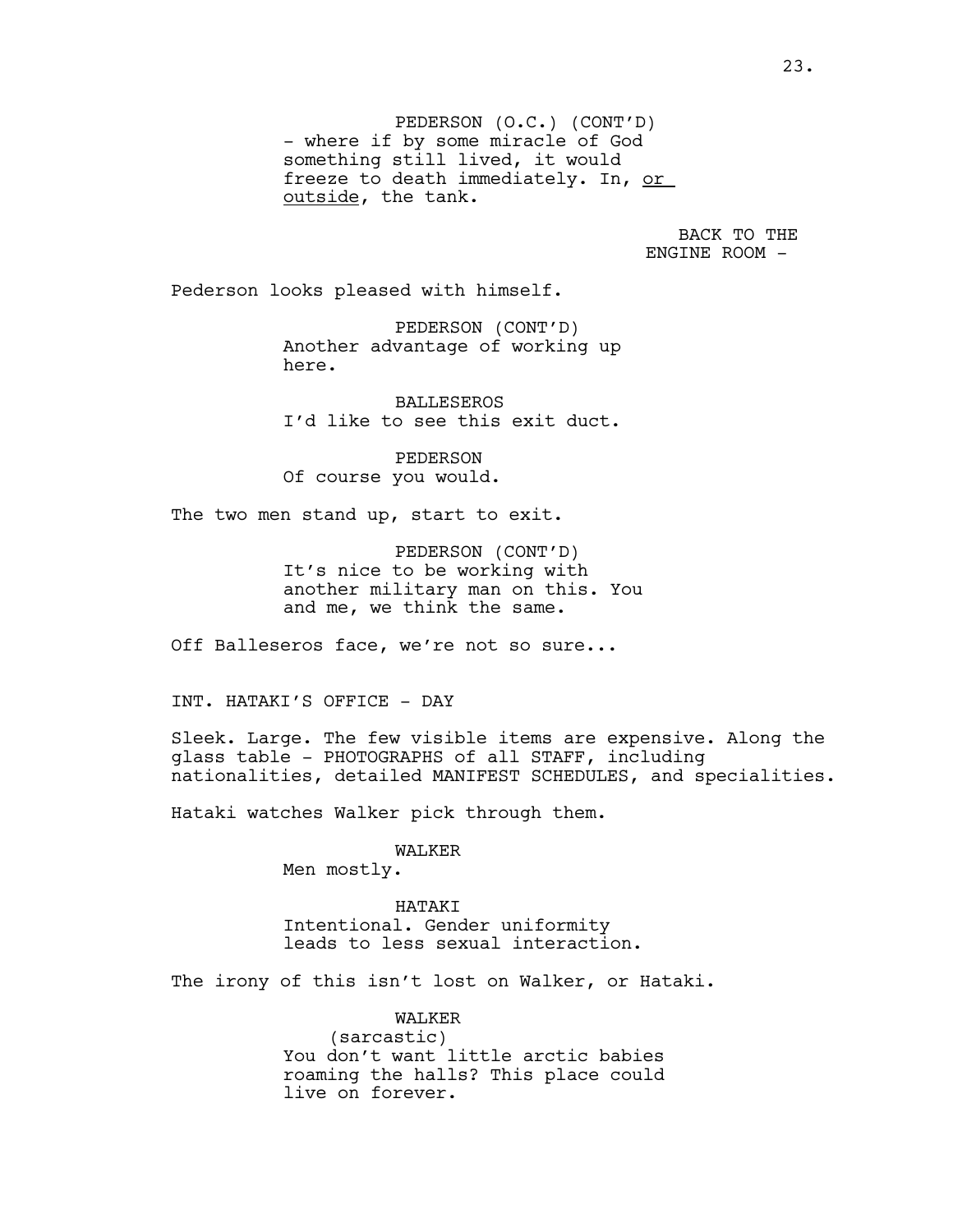Hataki stares back deadpan - as if she doesn't understand the import of what she just said.

## HATAKI

It was an American idea. (then, brushing over it) I expected your team would want to meet with the infected survivor first. Isn't that standard?

### WALKER

(continuing to work) Suspected infectees will say whatever it takes to get them out of confinement. Better to go in with a theory than let them form one for you. (then) Farragut has his process. We've had good success with it in the past.

Walker lifts a photo, makes a notation.

WALKER (CONT'D) (smiling) Besides, you guys already asked him the obvious questions. Right?

It sounds rhetorical, but something about the way Walker asks, it's like she's always probing - but with a smile. Hataki, too smart for games, doesn't respond.

> HATAKI So you've worked with Farragut before?

WALKER With. Under. Around. We're friends too.

She consults her chart again.

WALKER (CONT'D) Our dead patient worked in the infectious disease unit. Our surviving patient, Mark Ligoria, in the aerosol group. How often do staff from these departments interact?

HATAKI Almost never. Break times are designed to inhibit interaction during the work day. (MORE)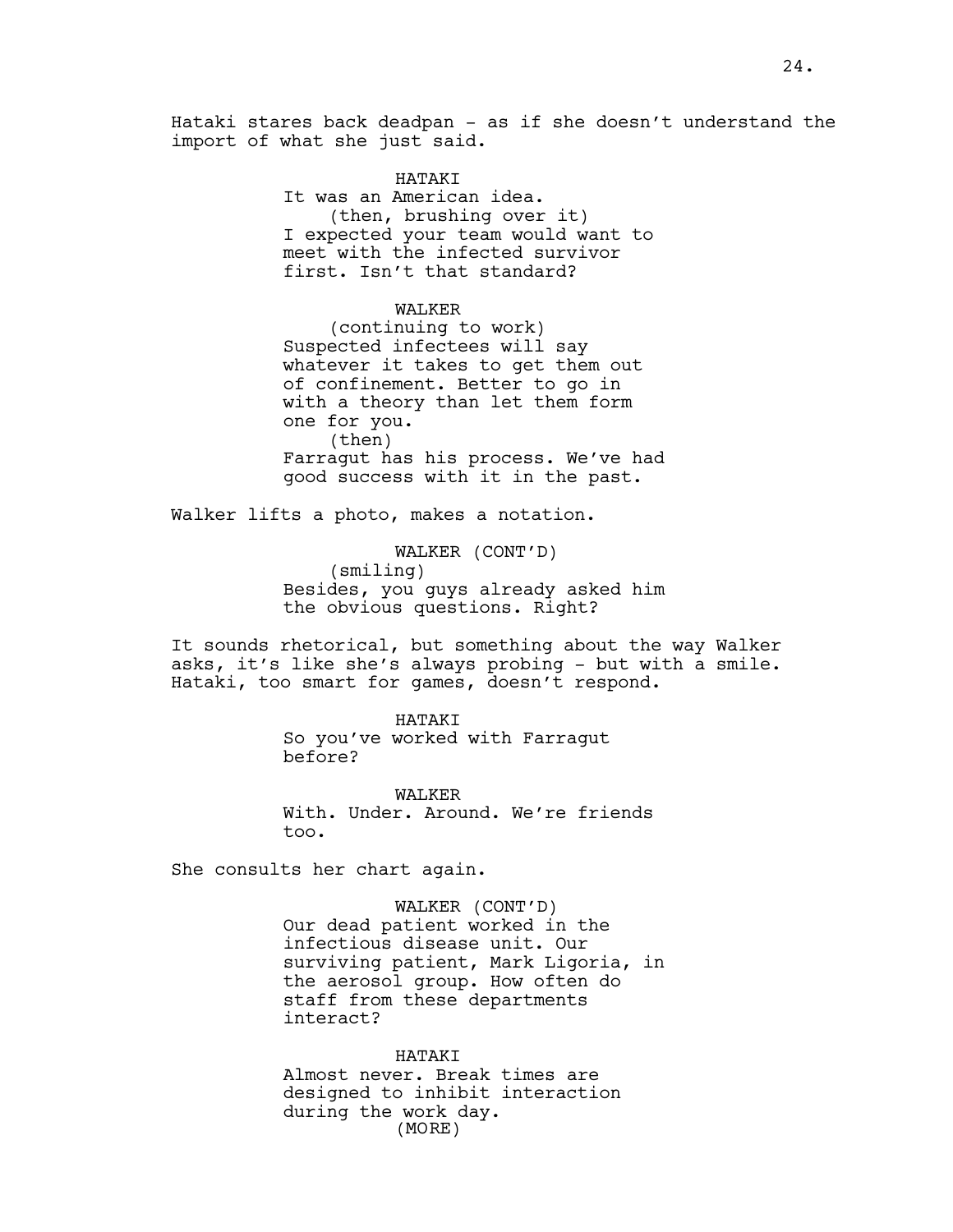## HATAKI (CONT'D)

No one needs to know what anyone outside their group is working on.

WALKER Except you and Pederson. (re-checking the schedule) What about the vaccine group? How mobile are -

HATAKI You don't think we've considered baton theory?

Walker stops for a half second - she was thinking that - but doesn't give him the immediate satisfaction.

> WALKER I think it's clear from the manifest schedules that a pathogen would have had ample opportunity to spread via -

Back to CSI MODE.

It's a more simple version of the overhead map we saw before, except now Simulated People are milling about the entire facility.

> WALKER (O.S.) (CONT'D) - a baton like method.

We see one Doctor with a BATON, which he passes like a virus, to another Doctor walking perpendicular across him. After each pass, the Baton starts to immediately fade, until it's passed again.

This keeps happening, moving the Baton, before it can die, across the entire facility in a matter of seconds. Truly infecting no one except the FINAL CARRIER.

BACK TO OFFICE -

HATAKI Except, as we've said, it's not airborne. We're certain because we remove the air carrier mechanism from all of our cultures. So unless you're suggesting all these 'baton passers' kissed each other in passing, the likelihood of a fomite method of transmission seems negligible. It's a theory predicated on the idea that we're being careless or underhanded. (MORE)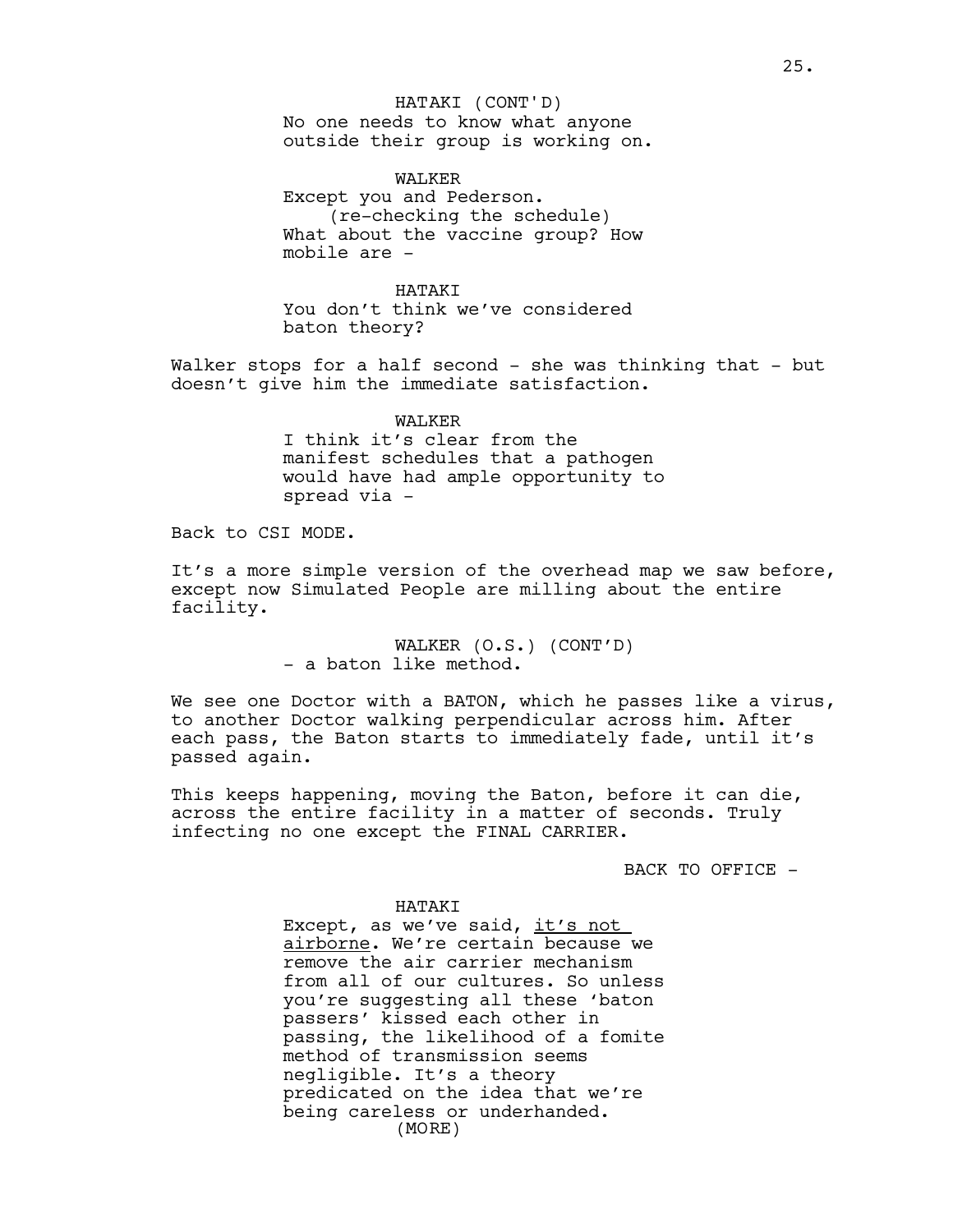## HATAKI (CONT'D)

(then)

I gather you've come into this with a anti-corporate bias.

WALKER Have you found anything to sell?

#### HATAKI

No. But that's the thing, we have money for decades. So I can be patient. The military wouldn't have known what to do with microwaves if we hadn't shown them the frozen pizza.

Hataki smiles. There's something oddly charming about the man, he certainly seems to believe his own words.

# WALKER So you're making better microwaves...Thank God.

### HATAKI

God has no say in what we're doing.

Hataki sees her face, playfully laughs it off. He then gestures to a window overlooking one of the factory floors. DOCTORS mill about - moving test tubes, calibrating machines.

Next, Hataki beckons to an opposite, smaller window, which overlooks the very empty Arctic tundra.

> HATAKI (CONT'D) The best thing about this part of the world - no press, no politicians, no distractions. That almost justifies the expenditure in itself.

## WALKER

For years no one's visited, or left the base. And then three days ago, the...Brazilians?

### HATAKI

Most of our investors never make the trek up here. But certain parties invested particularly heavily. They were curious and we complied.

WALKER Complied with what? What did they want to see?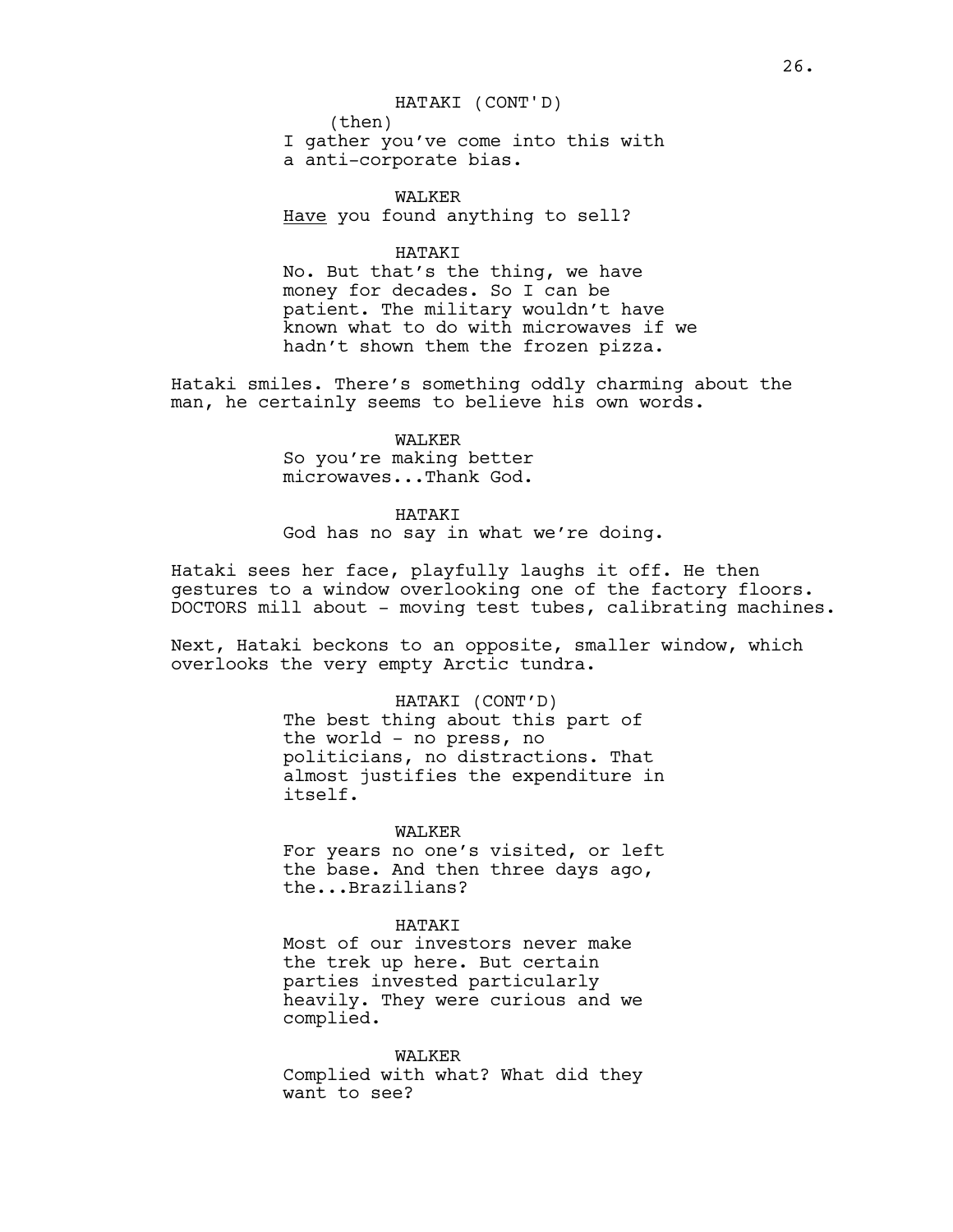Hataki shifts in his seat.

HATAKI Evidence that we existed, and that their money was going to good use.

Then, nipping it in the bud before she can follow up -

HATAKI (CONT'D) Our position on travel is a safety issue, surely one that the CDC tries to employ as well, Kate.

Walker, pleasant despite the use of her first name, smiles back, holds up six photos from the pile, led by one of DR. YEMI BABINGTON (black, late 40's).

## WALKER

Paul Farragut, our patient zero, had the highest probability of interaction with these six, who could have formed a human viral chain to Ligoria. Quarantine them and prepare them for questioning.

She drops the photos, and exits.

INT. FARRAGUT'S BROTHER'S ROOM - DAY

Our Farragut enters, stands there silently. It's an empty dorm, with a few shirts hanging in the closet, a pair of shoes under the bed, but otherwise empty.

Farragut walks over to his brother's desk. If he's having an emotional reaction, he's hiding it. It could be a strangers room...

He opens the drawer. A few PENS, a SCREWDRIVER, and a NOTEBOOK. Farragut flips through the first few pages - random notes, scribbles. He shuts the drawer.

He moves over to the bed, sits down. Looks underneath nothing. Opens the night stand. At the bottom of it -

A PHOTO of his BROTHER (then 12) with his PARENTS, all making a cake. Farragut stares at the photo, and for the first time, he looks affected. But not half as affected as when -

He looks up, and sees ANOTHER PHOTO, FRAMED, by the headboard. It's of his BROTHER (10) and HIMSELF (6), FISHING.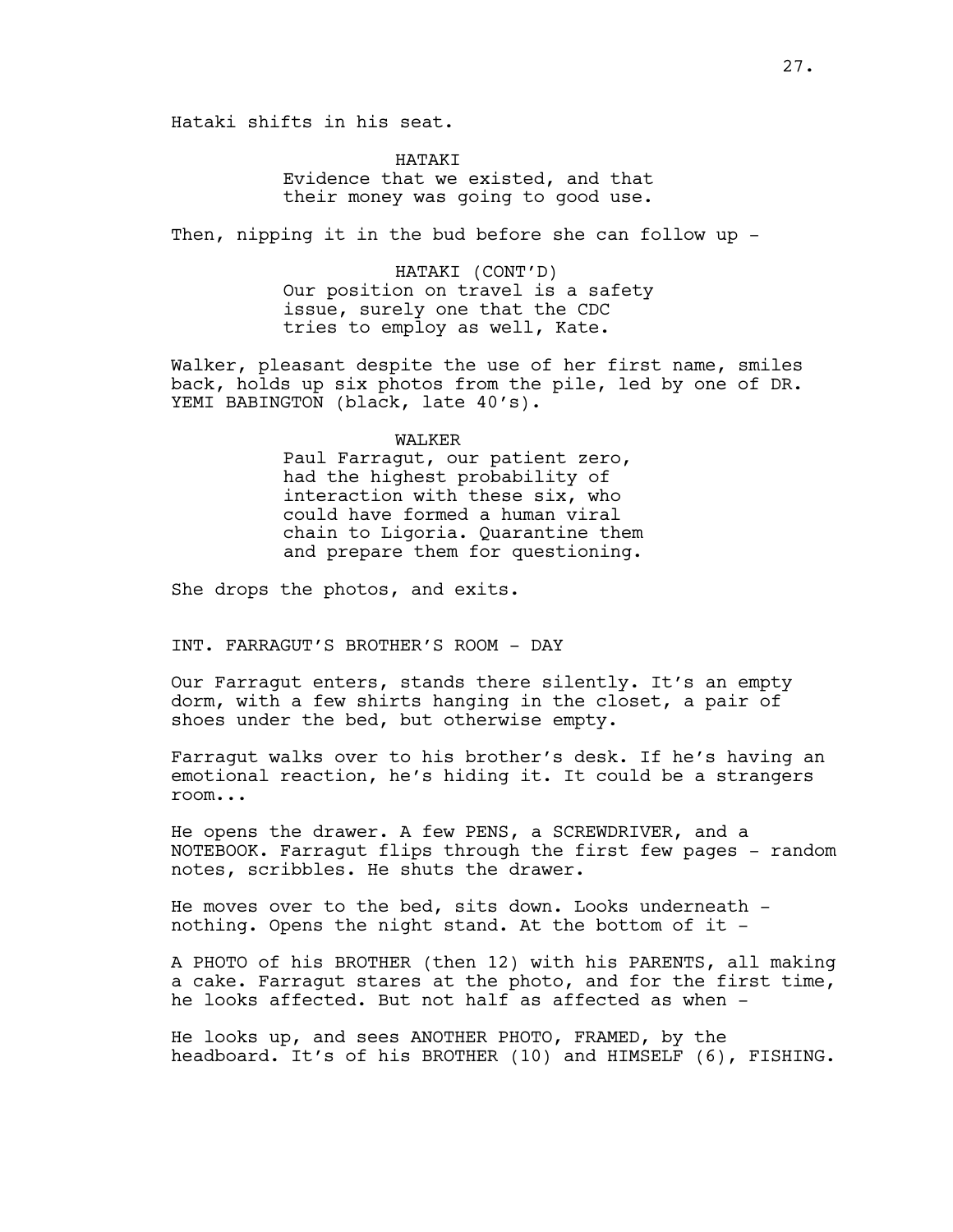Farragut picks it up and stares. This from a guy he hasn't spoken to in two decades? It makes no sense. And weirder still -

Why would he put a photo of their parents *in a drawer* and a framed picture of Farragut *out on top*?

Farragut looks even closer. It's not clear he even remembers this photo? Farragut inspects the edges of the frame, and that's when he discovers...

They're loose? Farragut picks at them with his fingernails. He goes back to the drawer, takes out the screwdriver. And like the surgeon he is, he delicately pries the frame open, pulls out the photo, to see -

Bizarre WRITING on the back. Almost like it's some kind of *made up* language. *Or code*?

Farragut runs back to the drawer, pulls out the notebook. He turns through the pages, faster and faster, until - ALL THE PAGES are written in this code.

## HUNDRED OF PAGES.

And then, in the middle of it all, ONE single line written in plain text -

### THE HELIX PROJECT.

A NOISE from behind him. Farragut drops the picture frame, SHATTERING it, spins and sees -

Walker, standing there, staring at him. She walks over, sees the photo, right side up, covered in glass.

WALKER

You okay?

## FARRAGUT

I...

But Walker isn't looking for an explanation. She's never seen his this vulnerable.

> WALKER You want a minute?

FARRAGUT You don't understand.

WALKER If it was my brother, I'd want a -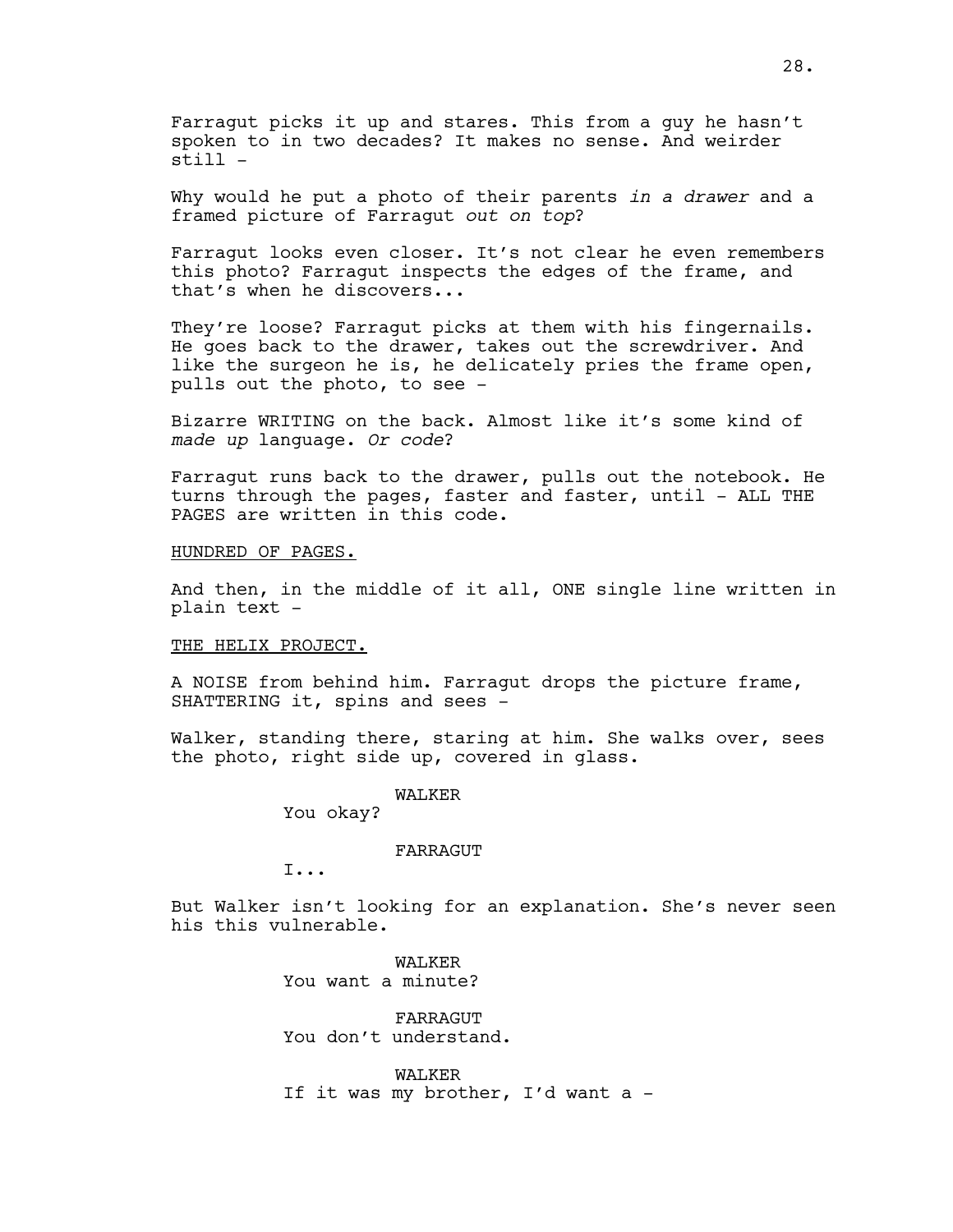## FARRAGUT It was my brother who called us.

Both stare at each other, confused.

WALKER How is that possible?

FARRAGUT I don't know.

WALKER Why wouldn't he call you directly?

FARRAGUT We're not friends. We're not anything.

She picks up the photo of the two boys.

WALKER Well this picture suggests otherwise. (then) And right now, so does your face.

Farragut turns, sees his face in the mirror. She's right - he does look distraught. *He's not sure how to emotionally deal with this.*

> WALKER (CONT'D) Are you sure you don't want a minute?

Farragut's face hardens.

FARRAGUT What I want, is to wrap this up by tonight, and be with my wife by tomorrow.

WALKER You've never backed down from a mystery before.

FARRAGUT Tonight, Walker. We're on that plane by tonight.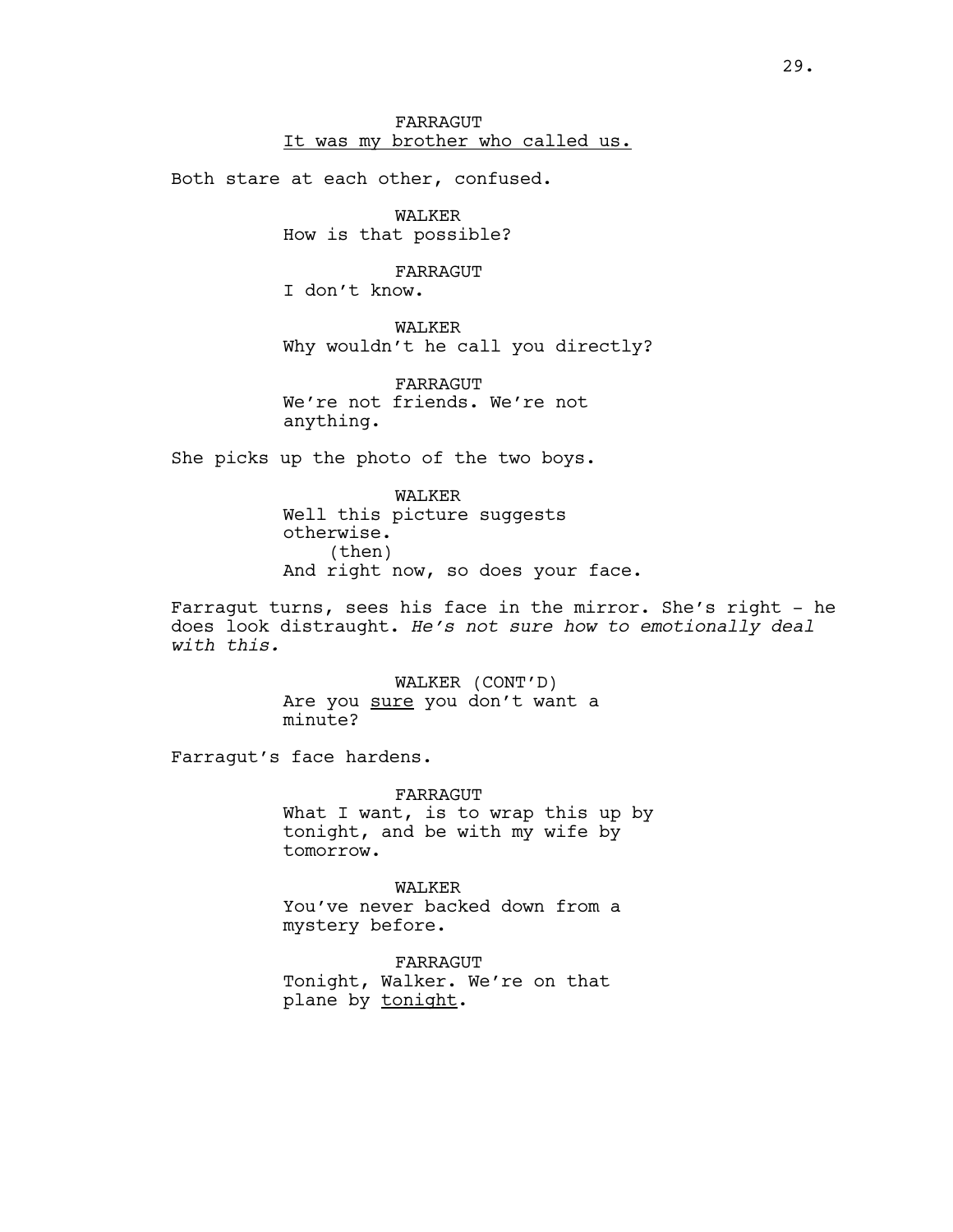Farragut sits at a table with Walker. She clearly wants to keep discussing the connection with the brother, but one look from Farragut's face wards her off.

## WALKER

Fine. (then) Where's Ballerseros then?

FARRAGUT

Late.

WALKER

Figures.

FARRAGUT Meaning what?

WALKER Meaning we know nothing about him.

FARRAGUT He's just doing his job. And nobody likes to inject themselves with needles. We're the freaks.

She relaxes - he's always a step ahead of her in the conversation.

> WALKER Speaking of, where is Jordan?

FARRAGUT Preparing the samples.

WALKER

She do okay?

FARRAGUT Better than you your first time.

WALKER And the...remains?

FARRAGUT

Too early to say. Based on what I saw in the bag, the virus is foreign to anything we've ever seen before. Looks man made.

WALKER Big pharma messing around in the snow.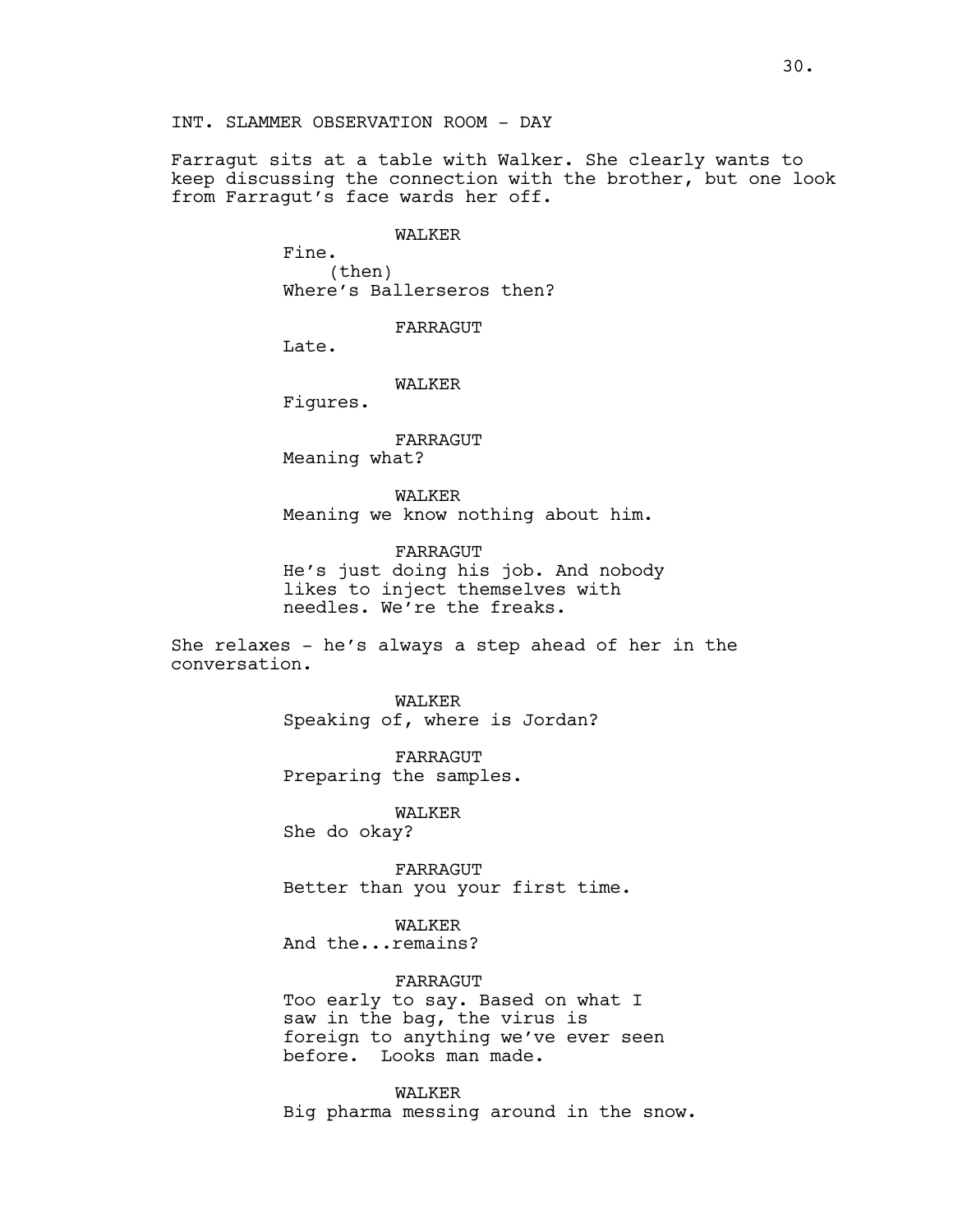### FARRAGUT

Don't read into it. You know what else is man made? Tylenol. People die from over-the-counter meds all the time. He could have been sick before he even arrived here. (then) You find anything?

WALKER

Six transmission candidates, one especially good one. An African Doctor. (then) Why am I assigned to -

#### FARRAGUT

Because you're good at coaxing information out of men. I imagine it has something to do with the one way nature of the attraction.

Walker tries to suppress her smile.

FARRAGUT (CONT'D) This stuff always has more to do with people than pathogens. You know that. These interviews are our best chance of solving this thing.

WALKER The first one starts in an hour.

FARRAGUT Then let's get this over with.

And with that, Farragut hits a switch, revealing DR. MARK LIGORIA on the other side of the glass. The man is catatonic, but stable. He's loosely restrained by leather bands reassuring given the man has the build of a professional wrestler, and the stare of a dead man.

## WALKER

Look at his eyes.

FARRAGUT Disease crazy? Or "crazy cause they locked me up here and no one's told me anything"?

Point made. Farragut hits a button, speaks into a microphone -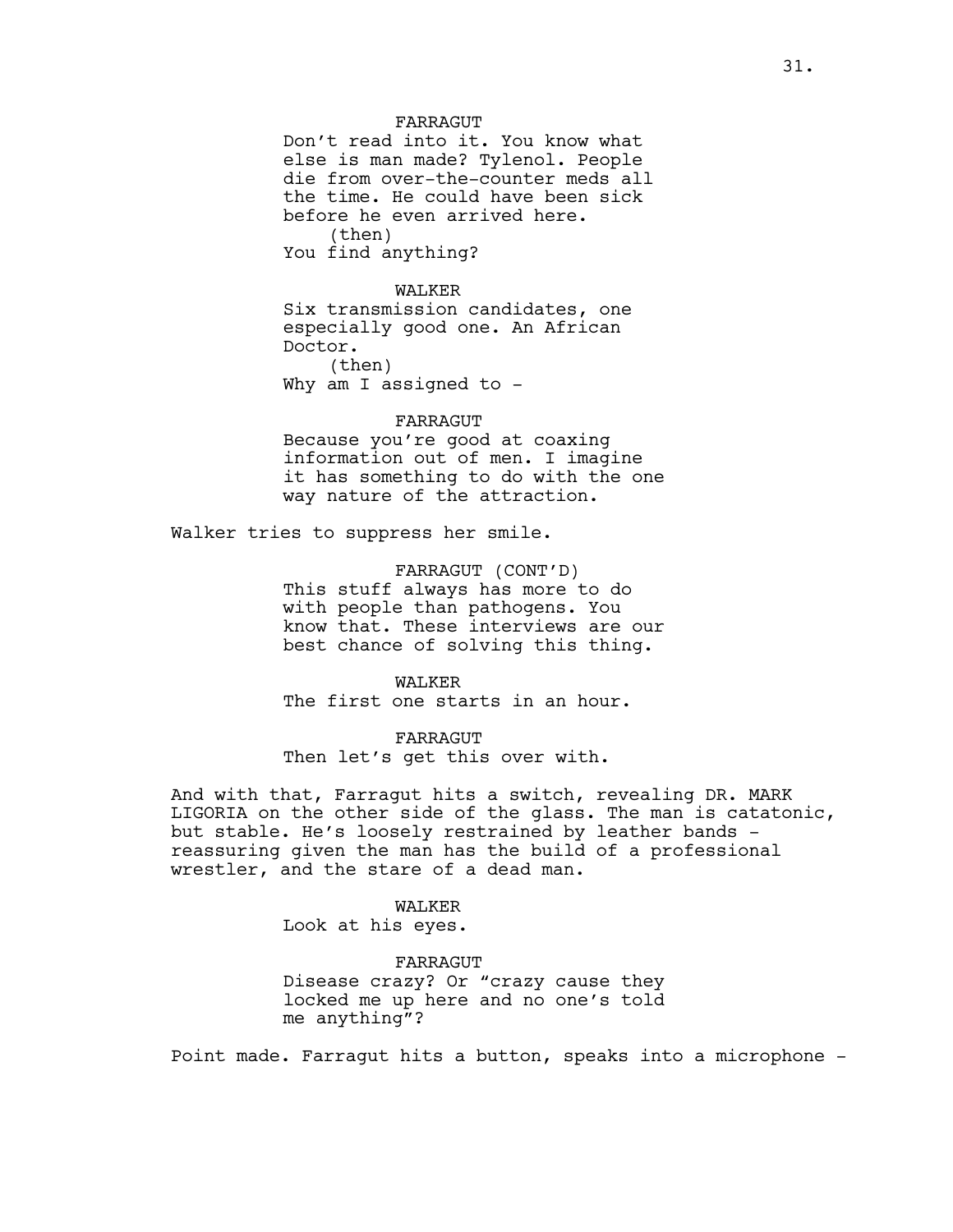## FARRAGUT (CONT'D)

Dr. Ligoria, my name is Dr. Alan Farragut, of the United States Center for Disease Control. My colleague, Dr. Katherine Walker, and I have reviewed the account you gave Dr. Hataki, and we have some follow up questions. If you understand what I'm saying, please respond in the affirmative.

The man lifts his eyes.

FARRAGUT (CONT'D) You stated that you had zero interaction with Dr. Paul Farragut in the week prior to noticing your initial symptoms. Is that correct?

The man nods.

# FARRAGUT (CONT'D) And in the report you describe those initial symptoms as minor hallucinations, feeling numb to pain, followed by slight hemorrhaging in the gum line, and a progressive fever. May I ask why you took twelve hours to report your condition to your superiors?

The man leans forward, scans the room, mumbles something.

FARRAGUT (CONT'D) Could you repeat your answer?

He looks around again, MOUTHS something unclear towards them.

WALKER Could be dysphoria brought on by dehydration.

Farragut nods, but he's not convinced. Hits the mic again.

#### FARRAGUT

Was there any possible exposure to unidentified elements in the days leading up to your outbreak? Possibly a compound in transition.

More mumbling. Walker leans over, hits the button.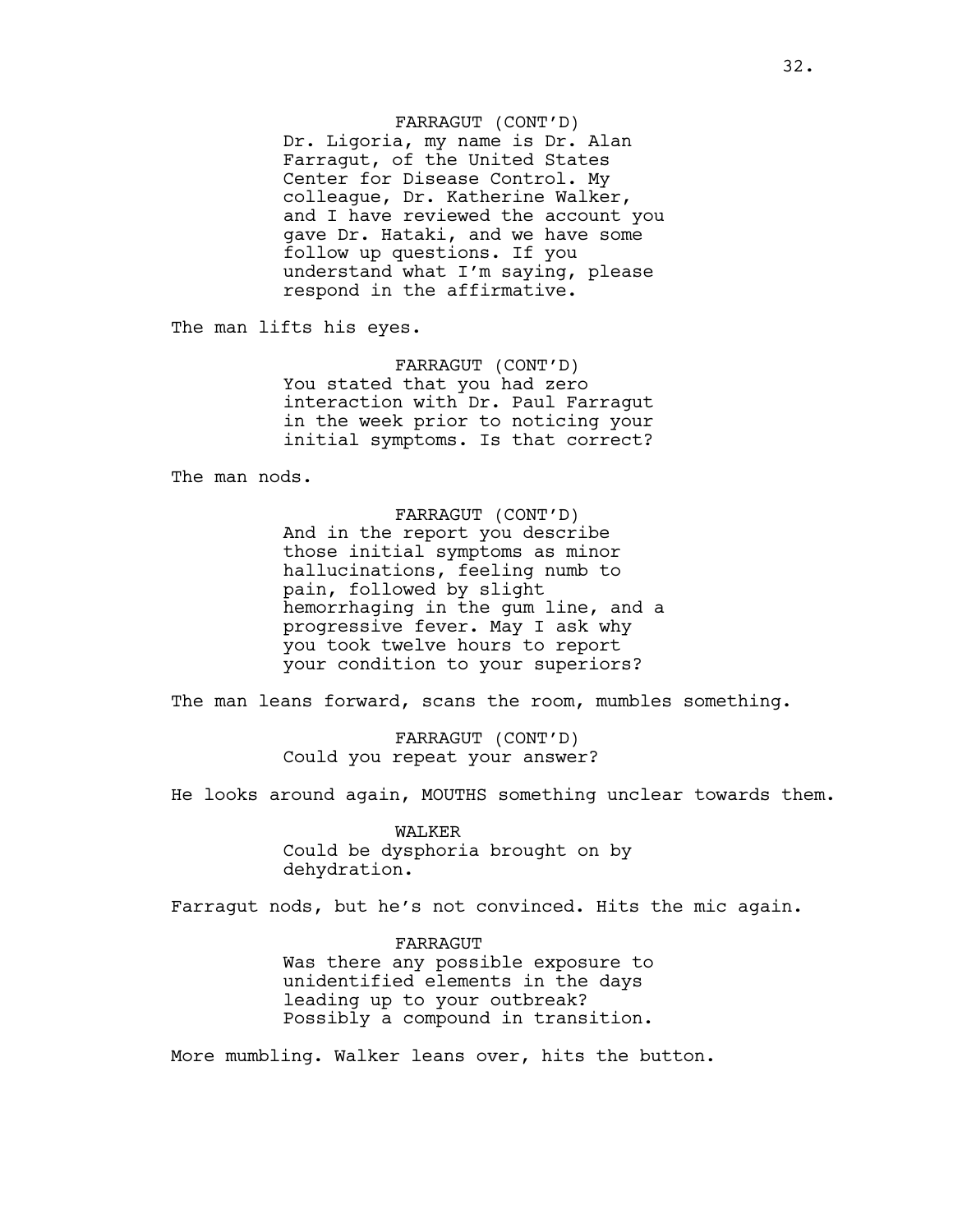WALKER

Dr. Ligoria. You have symptoms similar to Dr. Paul Farragut from organics, but for some reason they're manifesting themselves differently in you. Do you have any idea why that might be?

More of the same. Ligoria then leans back, closes his eyes. Walker's nonplussed.

> WALKER (CONT'D) A doctor with a bad attitude?

> > FARRAGUT

Or just tired.

Farragut then stares even more closely. The man is still mumbling, but it almost looks...calculated? Like he's intentionally rocking his head to avoid someone seeing.

Farragut stands up, looks through the glass, around the room. Nothing but water bottles and an observation camera. Then, the mumbling stops, and dark thick saliva starts to spill from Ligoria's mouth.

> WALKER Nothing in his indication should cause that.

More saliva. The man goes limp. Farragut's curious.

FARRAGUT I'm gonna go in for samples.

EXT. AREA 32 BASE - DAY

Balleseros, now dressed in snow gear, follows Pederson along the outside wall. The place truly is a fortress, with no views inside save the evenly spaced three-inch metallic glass windows every ten meters.

And inside those windows - long empty hallways that appear to have been abandoned for years. It makes no sense and it's scary as shit. Balleseros turns away and looks up, sees huge CLOUDS forming, but says nothing. Pederson sees his face.

> PEDERSON Weather here changes every few hours. It's nothing.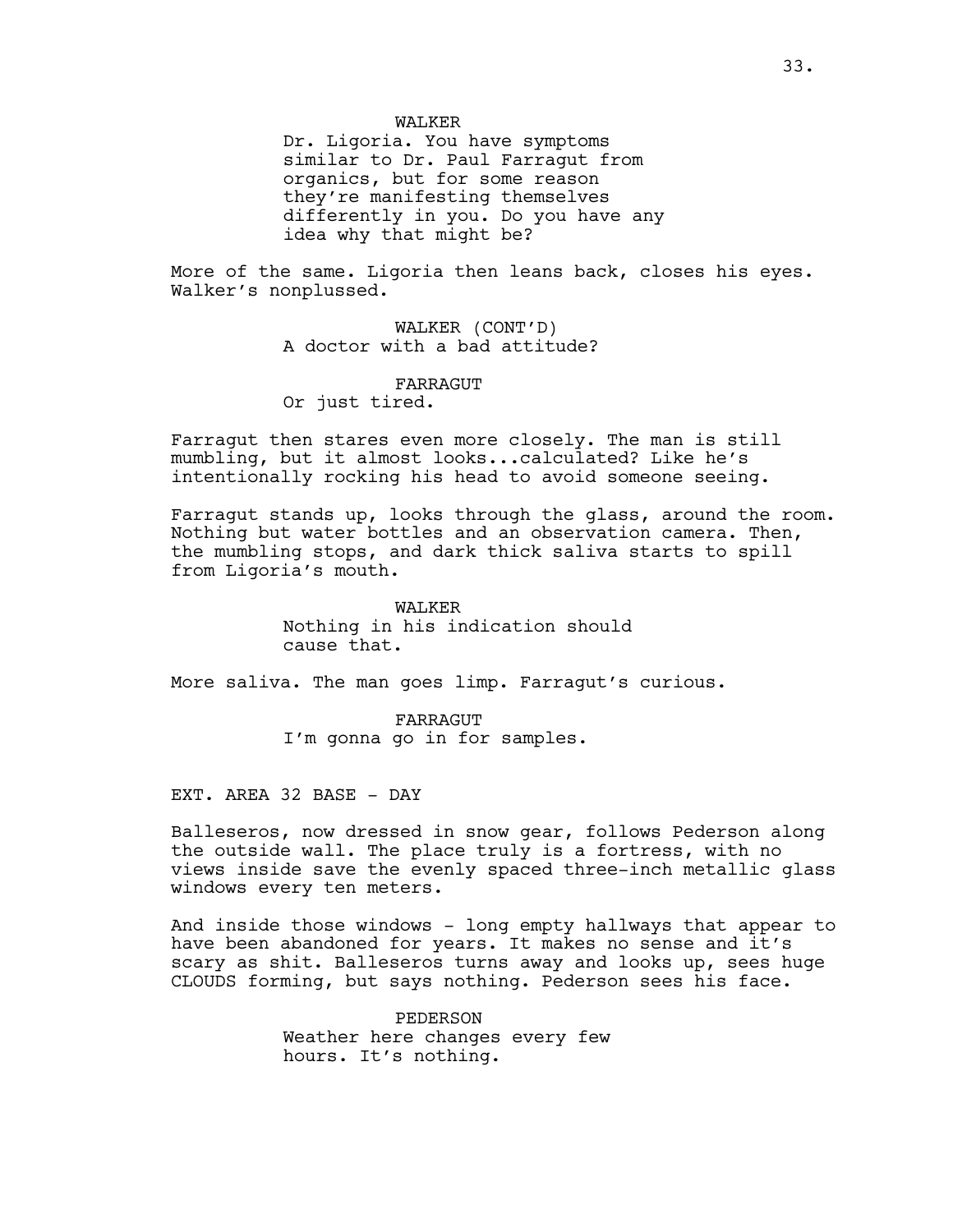They keep walking, Balleseros's eyes warily alternating between Pederson, the integrity of the walls, and the vast tundra behind him. The stark white landscape is disorienting.

> PEDERSON (CONT'D) We have a saying up here, staring is scary. Keep your eyes in front of you. You get lost, you're dead in twenty minutes.

They round another corner, and arrive at the EXIT DUCT. As described, it leads to an enormous disease REFUSE TANK surrounded by BARBED WIRE.

> BALLESEROS Worried about thieves?

PEDERSON No one's that stupid. Damn bears.

Balleseros looks again, suspicious. Even we think wires don't seem like the right kind of deterrent for twelve hundred pound polar bears.

Balleseros pulls out a METAK gauge gun and examines the duct. It's a complicated piece of engineering, but it looks fine. He moves around to examine the other side when he sees -

A COPPER TUBE, two feet in diameter, leading into the ground.

BALLESEROS What the hell is that?

PEDERSON Plumbing. What did you think we did with the shit?

Balleseros walks closer, kicks at the surface ice around the pipe where it enters the ice pack, slowly clearing a view.

> BALLESEROS I thought the sewage pipe empties into the north side. Map J.

Pederson's impressed, and wary, of this guy's memory.

PEDERSON Right. But that's for human waste.

Balleseros gets down on his knees and scrapes away the surface snow entirely. And that's when he sees it - through three feet of ice, the water below is BROWN.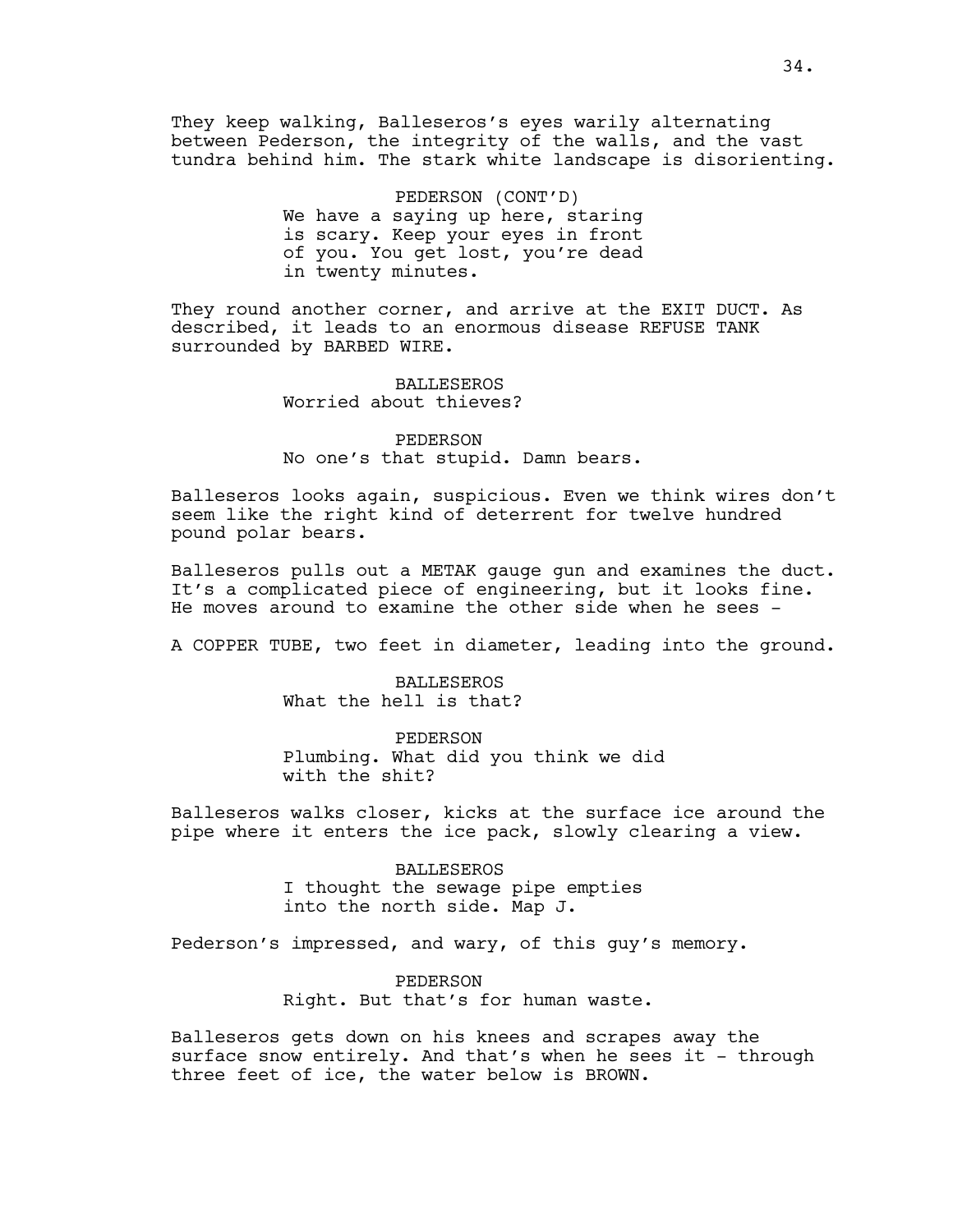Balleseros looks up, alarmed.

INT. DIAGNOTICS LAB - DAY

In absolute silence - Jordan, remarkably calm as she's back to doing what she does best, carefully places samples into petri dishes with a quartz eye dropper.

The work is tedious *and* beautiful, with little explosions of light erupting each time two mixtures collide. And there's a rhythm to the work, like playing the drums. Except these drums could explode and kill you. And everyone you know.

She finishes the final dish in the row, lifts the tray, and begins to walk toward the STEEL OBSERVATION CABINET when -

> VOICE (V.O.) How are things going?

Jordan spins, sees Dr. Hataki behind her. Takes a breath.

JORDAN Good, sir. We should have a better idea in six hours.

HATAKI

Four. That processor accelerates the growth mechanism by thirty percent.

Jordan's never heard of such a thing.

HATAKI (CONT'D) We developed and built it here using tri-polar magnetism. It forces the cells to divide quicker by literally ripping them apart.

JORDAN

Is that...safe?

## HATAKI

We were actually looking for a way to *slow down* the process. This was a necessary step in getting there. (off Jordan's uncertainty) Relax. We used to develop and test things like this in space all the time. But there's no political will for that kind of research anymore.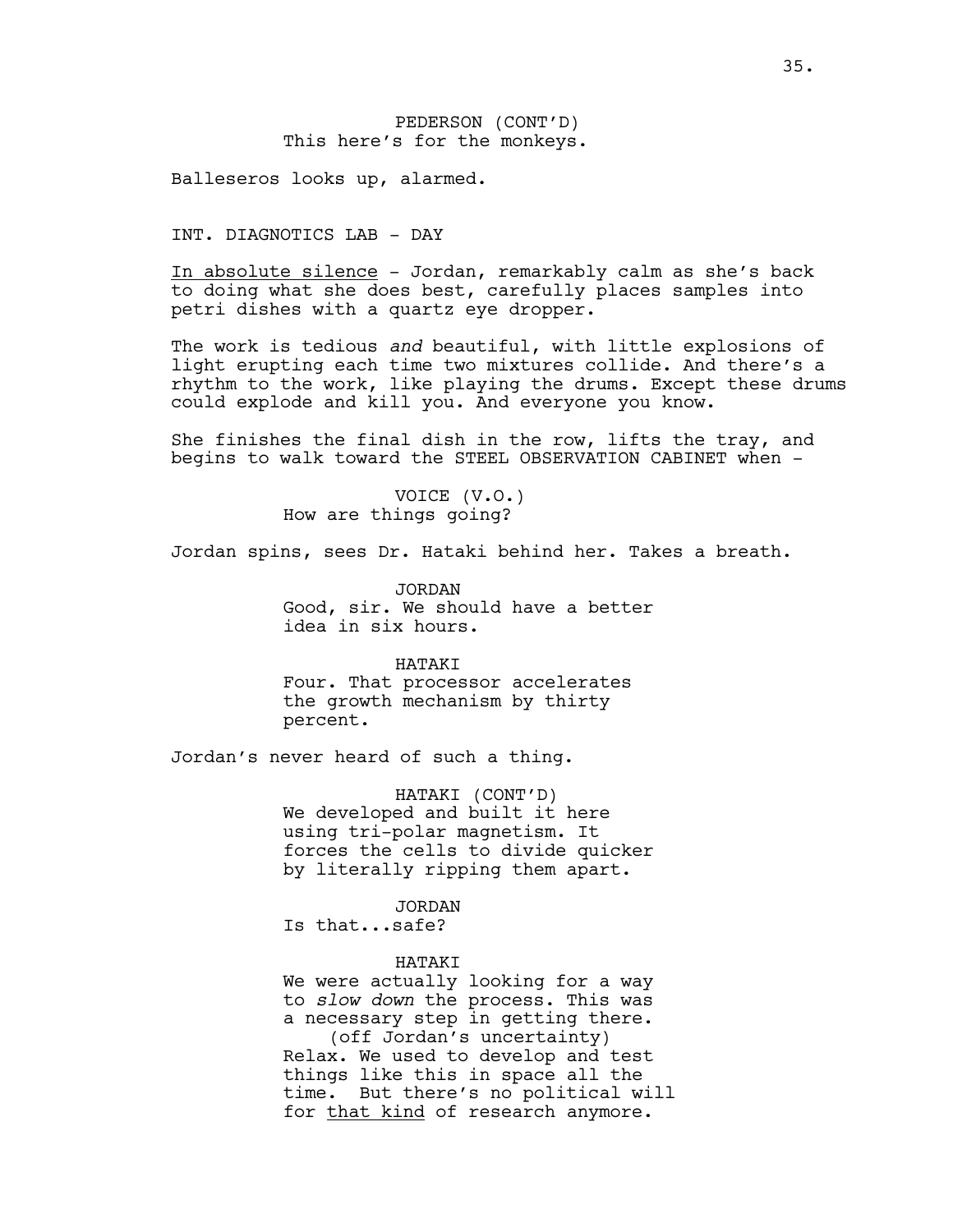Jordan's still not sure what kind of research he means. But before she can ask -

> HATAKI (CONT'D) We wanted to save mankind too, we just didn't have the tools yet.

Jordan wants to smile, this is exciting for her. But...

JORDAN Sir, should you be in here? Protocol -

HATAKI Sorry. I'm not a government man myself, and, well, you can hardly blame me for being curious. I'll get out of your way.

But rather than move, Hataki just stands there, watching Jordan, who can feel Hataki's stare over her shoulder.

Finally, Hataki walks back by the culture cabinets, hovers for another few seconds with his back to us, and exits.

Jordan, now disquieted by the encounter and slightly nervous again, goes back to her work, inserting a long needle into the sample sack -

MATCH CUT TO:

INT. SLAMMER - DAY

Farragut pulls a LONG SYRINGE out of a stocked TOOL KIT. We pull back - see Farragut in a full RACAL suit, standing five feet from Dr. Ligoria, who's back to murmering incoherently.

From up close, Farragut sees the man's sweat. It's almost... black? Black sweat? Farragut speaks to Walker through his mic -

> FARRAGUT Giving subject ten cc's of anesthesia to faciltate the extraction process.

- then inserts the syringe into the left side of the man's lower spinal cord. Ligoria calms down, goes limp again.

> FARRAGUT (CONT'D) Pulling five cc's from the spleen to test for lymphatic infection.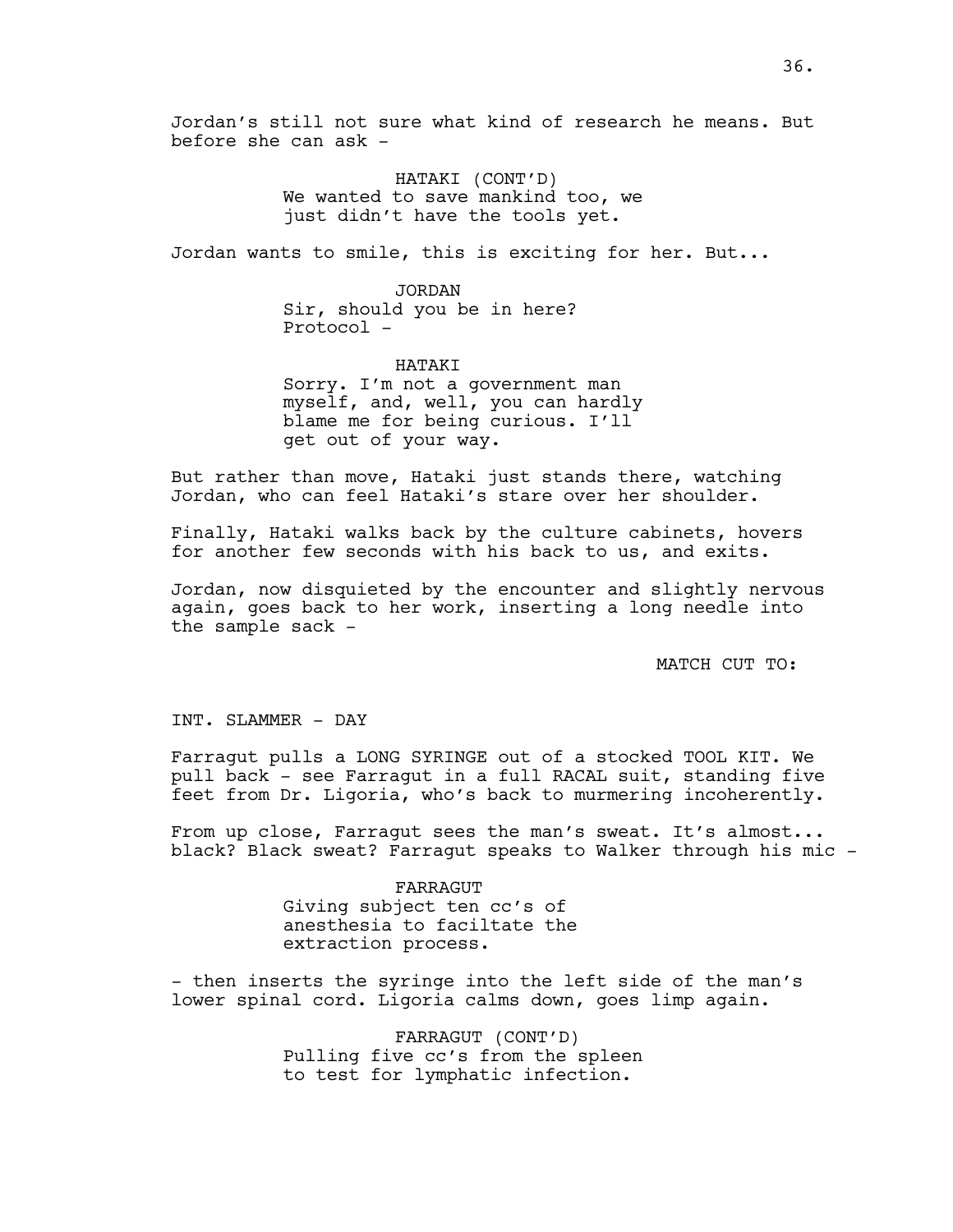Farragut pulls out another thinner syringe, and expertly inserts it into the man's side. The chamber behind the needle slowly fills with milky fluid. Farragut begins to pack up, takes another look at the fluid, and frowns.

> FARRAGUT (CONT'D) Pulling a redundant sample directly from the lower jaw.

Farragut leans in towards the man's head. Unlike the rest of Ligoria's body - which is strangely as smooth as a teenagers his face does appear affected. The lines around his eyes are too deep. For a man of *any* age.

Farragut pulls out a new syringe, starts to insert it below the jaw when  $-$ 

Ligoria's eyes flash open. He lunges for the needle with one hand and grabs Farragut's neck with the other. Walker scrambles at the window -

> WALKER Oh, God. Shit.

Farragut keeps wrestling with him, blood now trickling out of Ligoria's neck.

#### FARRAGUT

Let go. Let go.

But Ligoria's not letting go. Instead, he's turning Farragut's head AWAY from the security camera.

> WALKER Requesting permission to use sedation gas.

From Farragut's POV - the men's faces are inches apart. Farragut is hampered by the suit, but Ligoria is equally hampered by the arm restraints and anesthetic.

> LIGORIA (Italian accent) It's in the cage.

FARRAGUT Calm down. Let go.

Farragut desperately tries to hold onto the needle - the TIP is less than a CENTIMETER from his own NECK - while not poking and infecting himself.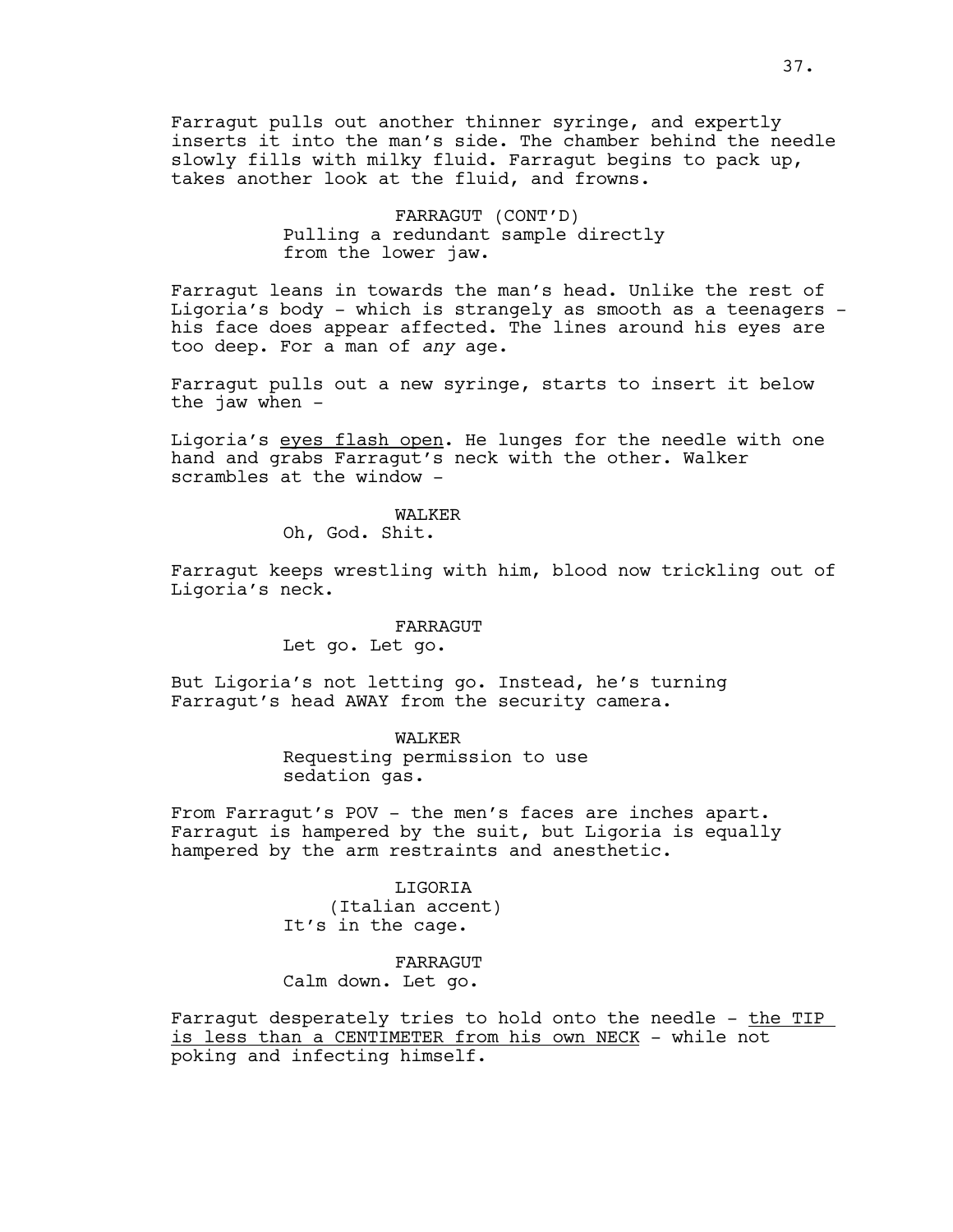Ligoria pulls harder and the men TWIST, the needle now hidden somewhere amongst their contorted bodies. Balleseros charges into the observation room. Sees what's happening.

## BALLESEROS

What the -

WALKER (intercom to Farragut) Again, permission to use gas?

But Farragut, still scrambling to control the needle, shakes his head no.

BALLESEROS

Do it anyway.

WALKER But Ligoria's our best lead.

Balleseros pushes past Walker towards the control panel.

BALLESEROS Over-riding internal chain of command. Will trigger gas in five, four -

BACK ON LIGORIA AND FARRAGUT

We're right in their faces.

LIGORIA (whispering) I never wanted to live like this. It's too much. They'll try and tell you I'm crazy -

Farragut looks into the man's eyes. He looks exactly that.

BACK ON WALKER

Who's debating whether to stop Balleseros. Two panels in the ceiling open, two gas mains drop, ready to go.

BACK ON LIGORIA

LIGORIA (CONT'D) The cages -

BALLESEROS

Initiating -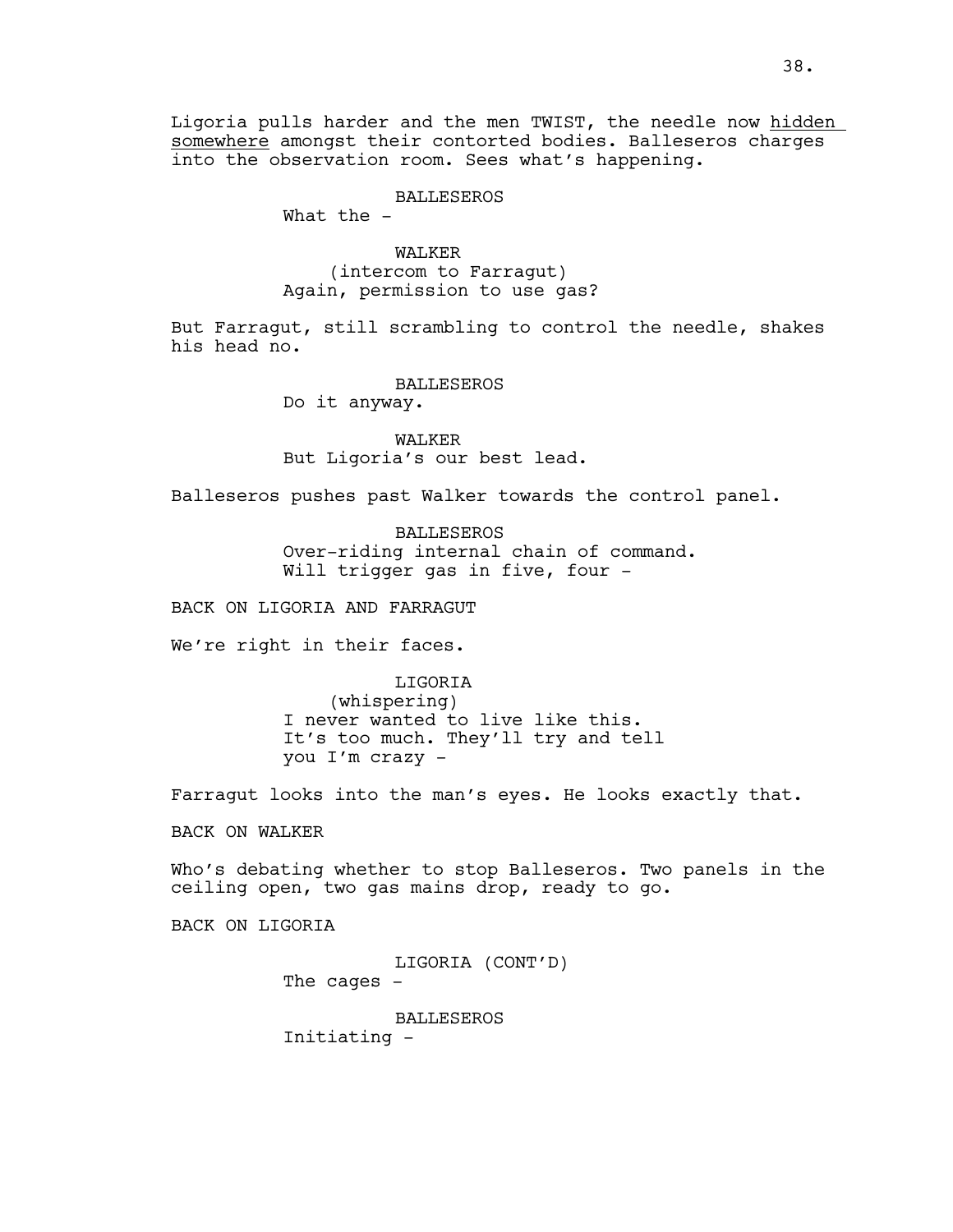FARRAGUT (to Walker) Wait. It will kill him. Our *only* lead.

LIGORIA (whispering frantically) The little men. The zool.

FARRAGUT (to Ligoria) That doesn't make sense -

LIGORIA I knew you wouldn't believe -

Ligoria takes control of the needle, but Farragut turns him over and shoves his neck into the corner of the operating table. Blood shoots faster from Ligoria's cut. He groans.

Farragut cracks Ligoria's wrist sideways, takes the needle back, and falls backward, out of his reach, just as Walker hits the emergency shut off valve.

> WALKER Get out of there, now.

Farragut, dripping in sweat, backs out of the room, and collapses.

INT. SLAMMER DECONTAMINATION HALLWAY - DAY

Farragut, now de-suited, enters the room. Walker, Jordan, and Balleseros wait. Farragut removes tools from his kit and places them in defined slots along the wall as they speak.

> WALKER What the hell happened?

FARRAGUT The suit's intact. I'm fine.

WALKER But what happened? The anesthesia should have -

FARRAGUT Slow metastic process. Might be why he's still alive. Samples should confirm that.

WALKER Wait. You got the samples?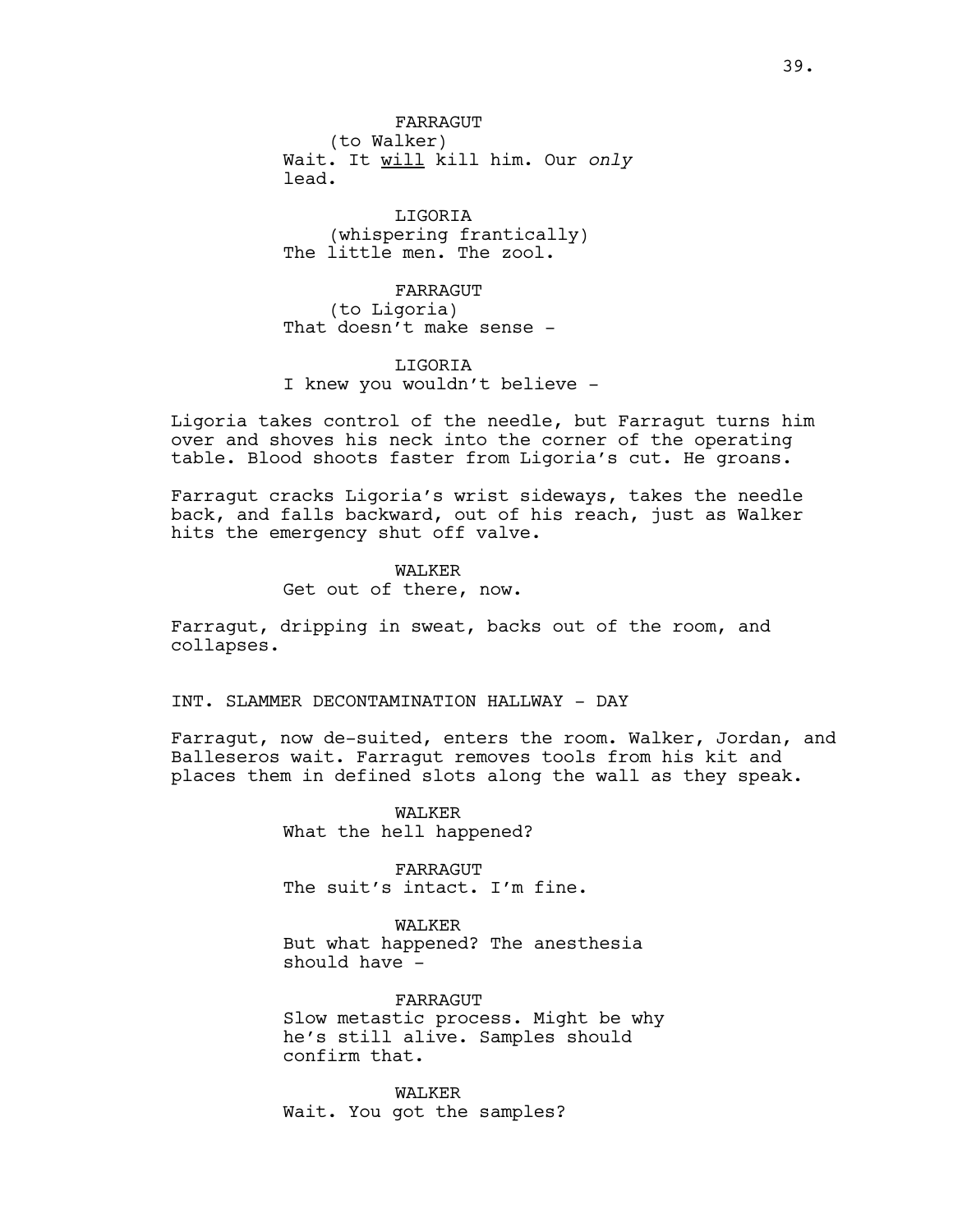FARRAGUT They're off to the lab as we speak.

Smiles all around.

FARRAGUT (CONT'D) (to Jordan) You okay running tissue cultures on Ligoria?

JORDAN (almost defensive) Of course.

# FARRAGUT

(to Balleseros) And can we trust the integrity of the delivery mechanism inside this building?

## BALLESEROS

Actually, that's why I came back early. We can't trust anything. They're using Monobos as test subjects.

#### JORDAN

So?

FARRAGUT The 'so' is why didn't they tell us.

### WALKER

They think it's non-relevant. How many are we talking?

## BALLESEROS

I don't know. (pausing) But it's intentionally mismarked on the maps as a fuel center. And the room's been redesigned. In the past two weeks.

Complete silence - t*his is no oversight*. Something clicks on Farragut's face. He glances back towards Ligoria - *what was it he said?* Another frown.

Farragut keeps placing tools along the wall until he realizes one is missing. From the wall, it looks like it would have been some kind of tiny bone saw. He checks his kit again.

It's empty.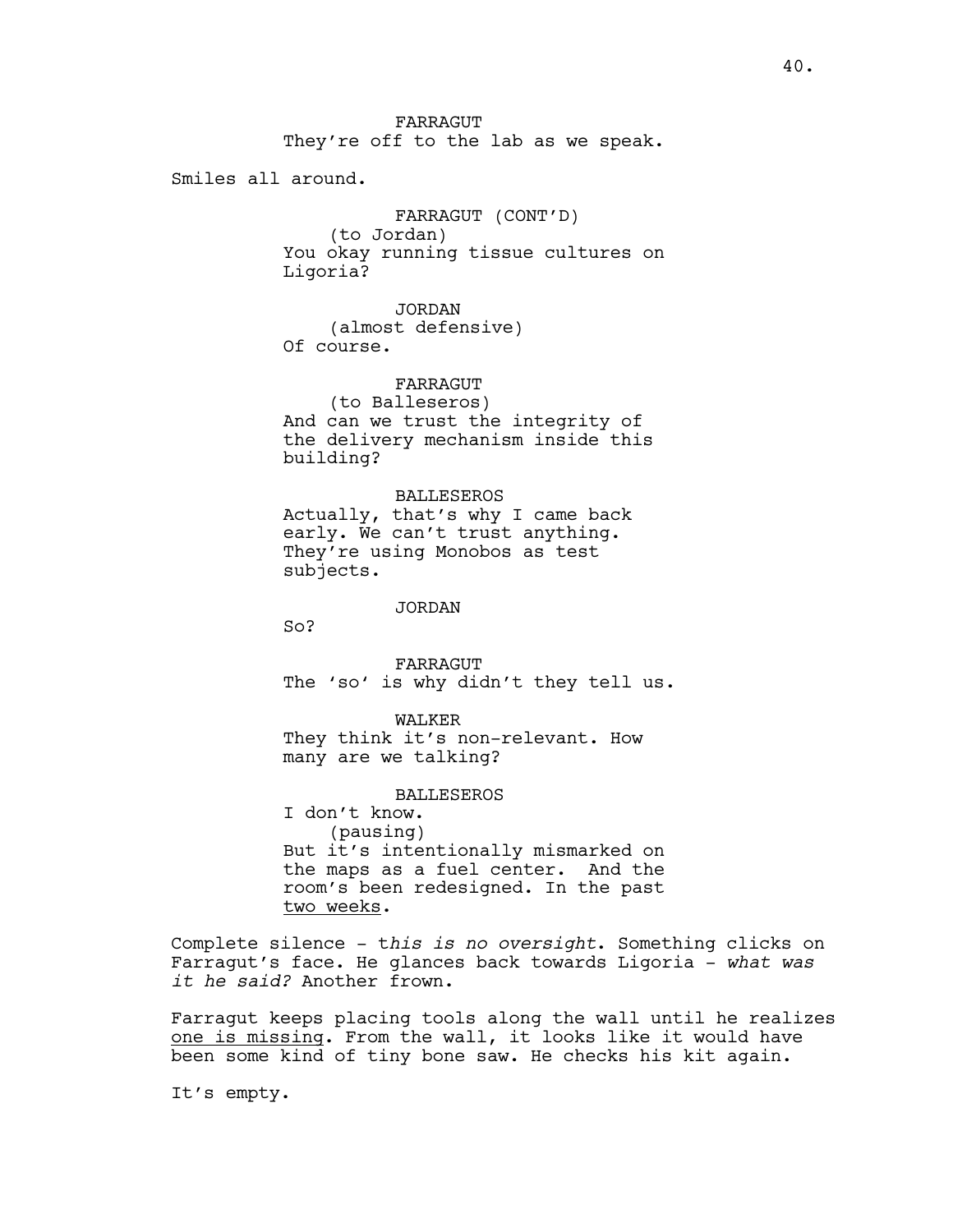## FARRAGUT

Shit. Go check on -

Farragut and Company run -

INT. SLAMMER OBSERVATION ROOM - DAY

Ligoria's gone. And from the ceiling, a PANEL'S MISSING.

He's escaped. *You gotta be fucking kidding me.*

CUT TO BLACK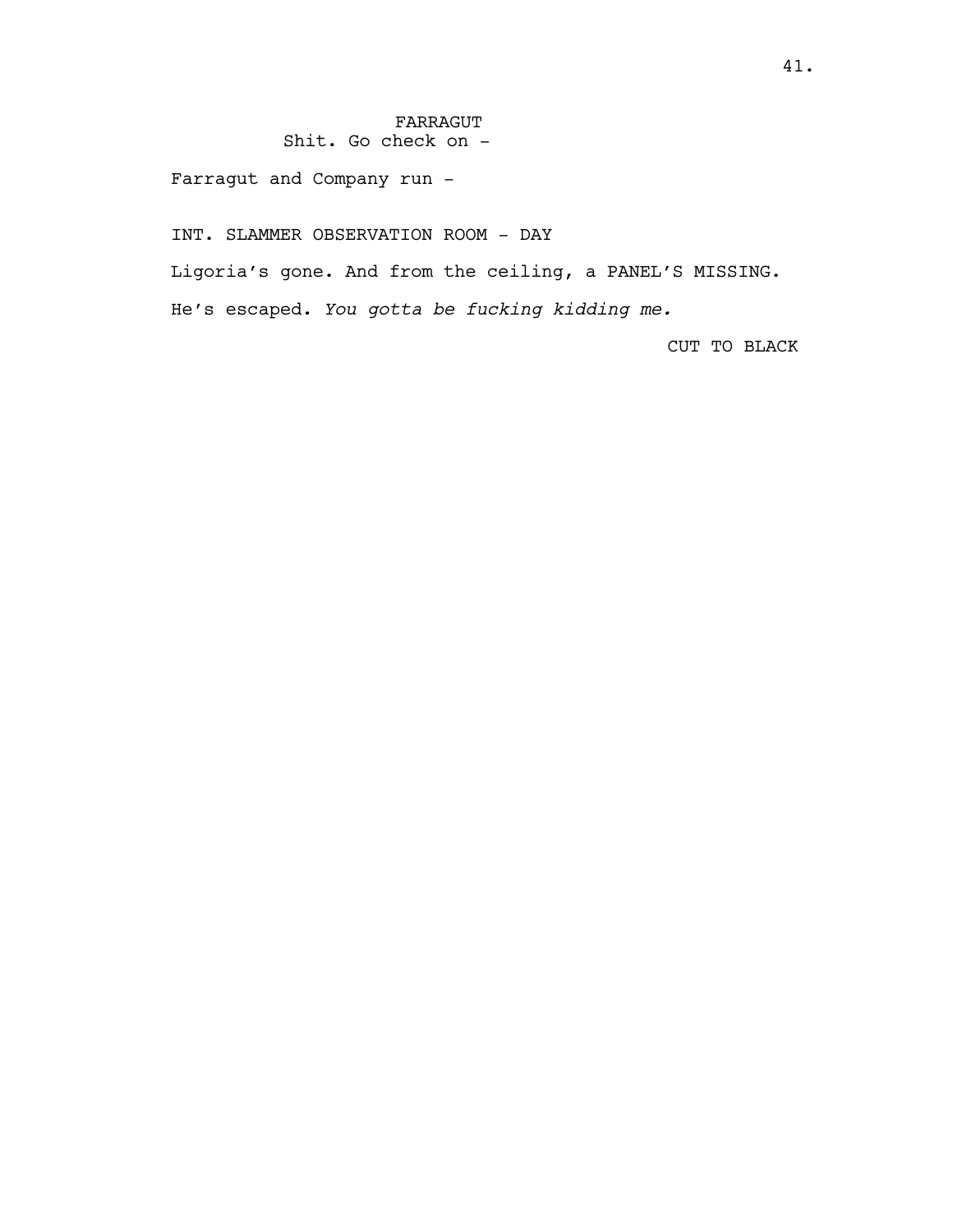INT. HALLWAY - DAY

Our team, Pederson, and Hataki scramble down a corridor.

PEDERSON How could you leave him in there with a bone saw?

## WALKER

The man attacked and stole it from his kit. We couldn't even see -

PEDERSON Is it not protocol in the CDC to check your inventory before leaving an area?

Point made. But Farragut's mind is elsewhere.

## FARRAGUT

How could a man break out of a slammer with just a saw? And it was a fifteen foot jump to the ceiling.

This hits everyone. It does seem impossible.

## PEDERSON

I don't know, Farragut, perhaps he's just smarter than us. But we'll never know for sure, because he sawed off the room's security camera before exiting.

Hataki stops in front of a locker, pulls out a key, opens it, and removes a local OVERHEAD MAP.

## HATAKI

(calming them down) What matters is we find him. Navigating the ducts is almost impossible *with* a map and equipment.

PEDERSON Not to mention a healthy dose of sanity.

Hataki shoots Pederson a look. Farragut catches it.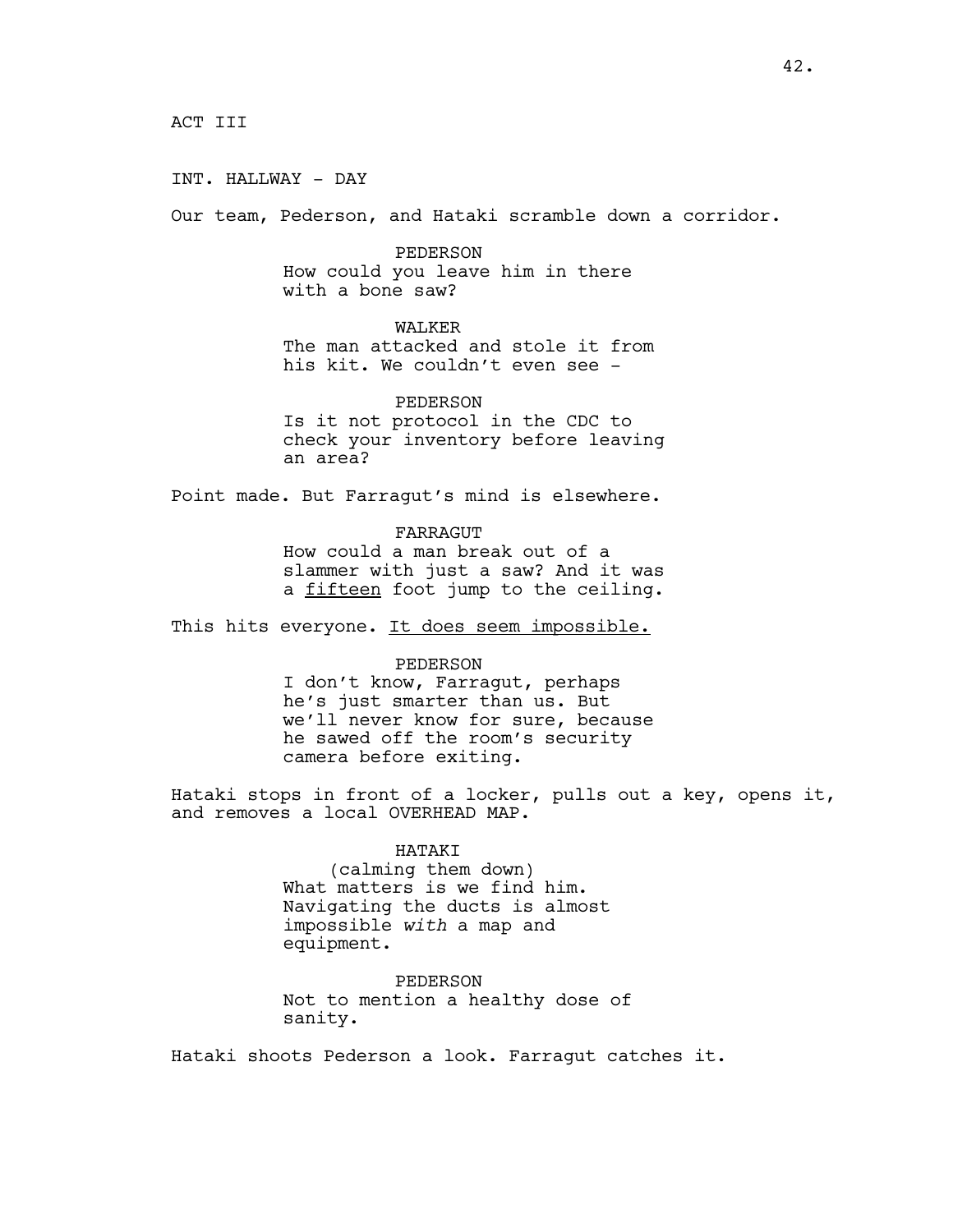(nipping it in the bud) Ligoria was an aggressive scientist prone towards risk taking. But all the great ones are. You'd agree to that, wouldn't you, Dr. Farragut?

Another shot and it lands. What does Hataki know? But there's no time for that now. Hataki's finger stops at a point on the map right below a BLUE DUCT.

> HATAKI (CONT'D) Without oxygen supplementation, he couldn't have made it further than here. (then, to Pederson) Do it.

Pederson, showing his first sign of hesitation since we've met him, grits his teeth, then reaches into that same locker, which we now see has a large EMERGENCY CONTROL BUTTON.

FARRAGUT

Wait. What are you -

But it's too late. Pederson hits the button, and immediately, overhead, the sound of SCREECHING. Like a jet engine.

# PEDERSON (over the roar) Flooded it with phosgene oxime. If he wasn't dead before, he sure as hell is now.

Slowly, the screeching winds down. Our team stands in shock. Finally -

## WALKER

I'll go get him.

### PEDERSON

No, you won't. That stuff could kill an elephant. It'll take three hours for the oxime to clear out. We'll get him then, but right now we have other problems.

# BALLESEROS

Like the monkeys?

Silence again. But Hataki's prepared -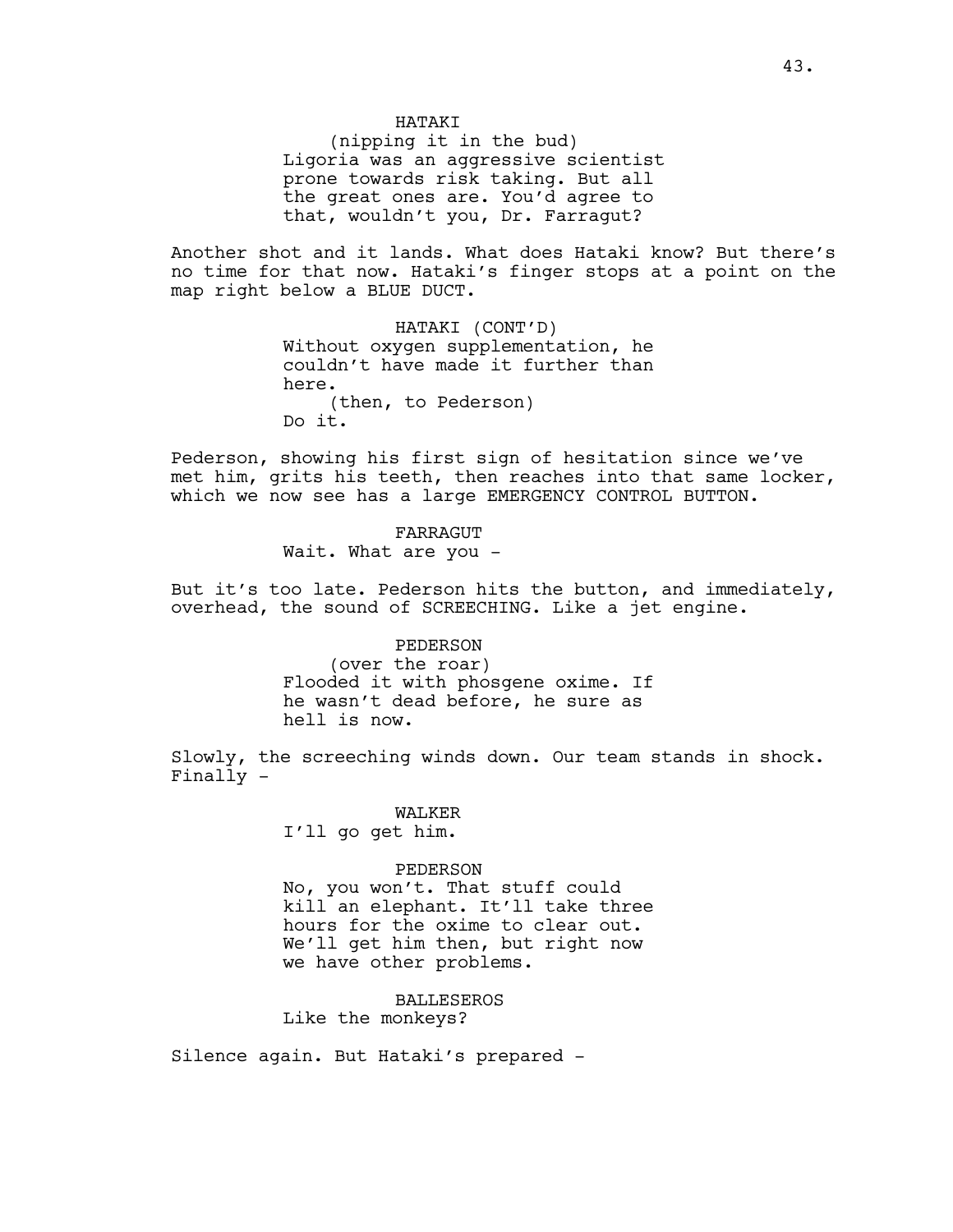#### HATAKI

We should have mentioned them, but we didn't because as of now, we've never actually used them. The monkeys are to test compounds before they enter a human space, but neither of our infectees had any contact with them, and as your man here discovered, they are on a completely separate eco maintenance system. Hence, zero interaction.

### FARRAGUT

I'd like to see them anyway.

Hataki and Pederson exchange a look.

HATAKI

Why?

INT. HALLWAY - DAY

Walker and Jordan walk towards the east wing. Walker's pensive. This is also the first time the two women have been alone together. There's tension. Experience versus new blood.

> JORDAN You don't *actually* think this could be a retrovirus?

> WALKER The presence of monkeys makes it more likely than ever. Retroviruses *love* to jump species.

Jordan's not on board.

#### WALKER (CONT'D)

Look, you didn't see Ligoria. His eyes were empty. His body mechanics marred. You ever seen what a retrovirus does to a central nervous system?

JORDAN I may have seen just that two hours ago. But it's hardly concrete evidence of a -

WALKER

True. For that we'd also need to see it hijacking healthy DNA. Which is why you need to work faster.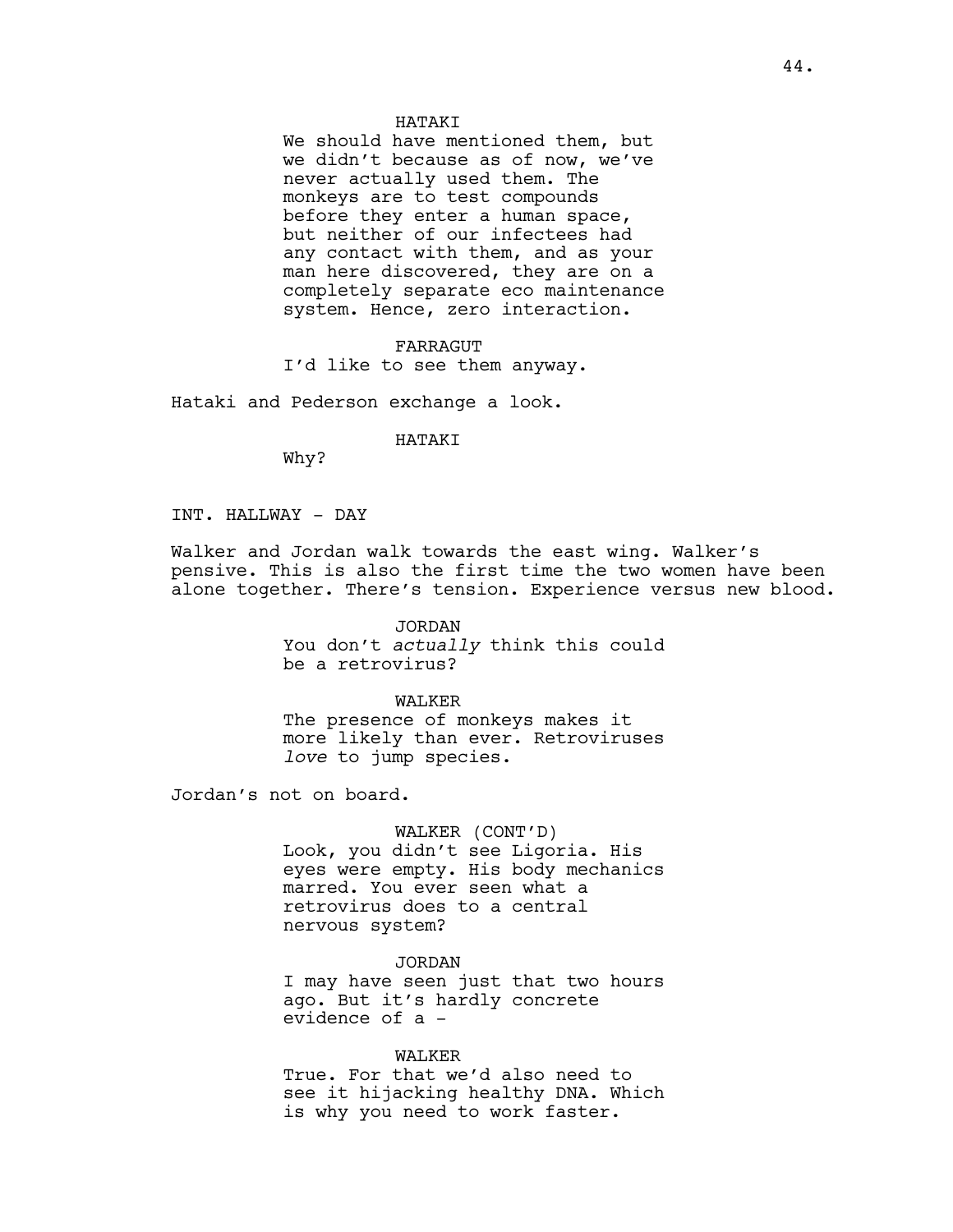But Jordan's not buying it - Walker's explanation or the idea that Jordan's somehow slowing them down.

> JORDAN You're seeing what you want to see. Things die. In fact, *everything* dies. Doesn't mean it's a conspiracy.

Walker looks the girl over - *is she seriously lecturing to her*? They come to a fork in their path.

> WALKER Your first cultures should be ready in ten. You should go.

Jordan stares at her, then storms off.

INT. SURVEILLANCE ROOM - DAY

Walker sits in small room, going over surveillance footage, preparing for her first interview. Splayed across the table are photos of the six possible human carriers from earlier. But right in front of her is -

Yemi Babington, the same African doctor featured earlier. He's also the doctor Walker's currently watching on black and white footage taken a week before.

In it, the conservatively dressed doctor walks quickly down a narrow hallway, which would be unremarkable, except that the man STOPS, every two or three seconds, to look beside him.

Which makes no sense because -

The entire hallway is sealed. And empty.

Walker stops the footage, rewinds it, plays it again. Then another time. What the hell is he looking at?

She pauses it. ZOOMS in on his face. Is he crazy, paranoid, tired, or just...

A THUD from above Walker. She looks up, startled, as her headphones fall from her ears.

*What the fuck was that?* 

She waits for it to come again, but...nothing. Exhausted herself, Walker puts her headphones back on, starts a new video.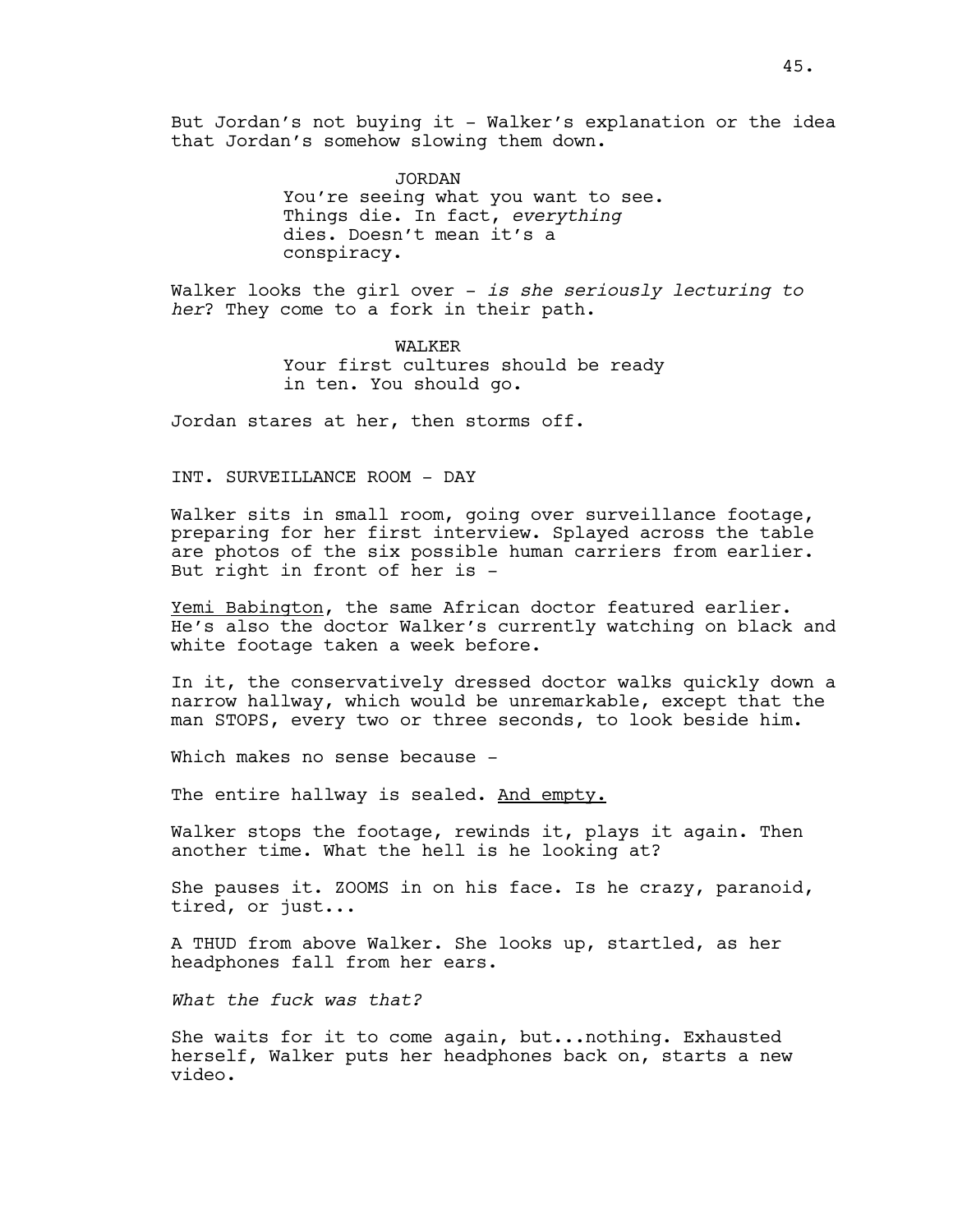But then, from above her, the *tiny* sound of banging. Walker takes off her headphones, looks up -

HARD CUT TO:

# FARRAGUT (O.C.) Can you stop banging on that?

Pull back to reveal -

INT. SIMIAN CONTAINMENT FACILITY - DAY

Farragut and Balleseros, in SEMI-PROTECTIVE HAZMAT SUITS, walk through stacks of screeching, hideous MONKEYS. The room is beyond enormous - with rows so long they fade into a blur.

Farragut stares at the animals while Balleseros checks a cage by tapping it with a wrench.

> BALLESEROS I guess we found our 'bears'.

FARRAGUT West African Monobos. More expensive because they're harder to catch. Harder to catch because they're smarter. They're also markedly less interested in sex than their counterparts.

Balleseros nods, unconsciously touches his mouth.

FARRAGUT (CONT'D) You need a cigarette or something?

Balleseros is surprised he noticed the tick.

BALLESEROS I'm quitting. You quitting? (then) Takes a smoker to know one.

FARRAGUT Yet another thing I've forced my wife to suffer through. Sailing, smoking, and sc -

BALLESEROS

Sex.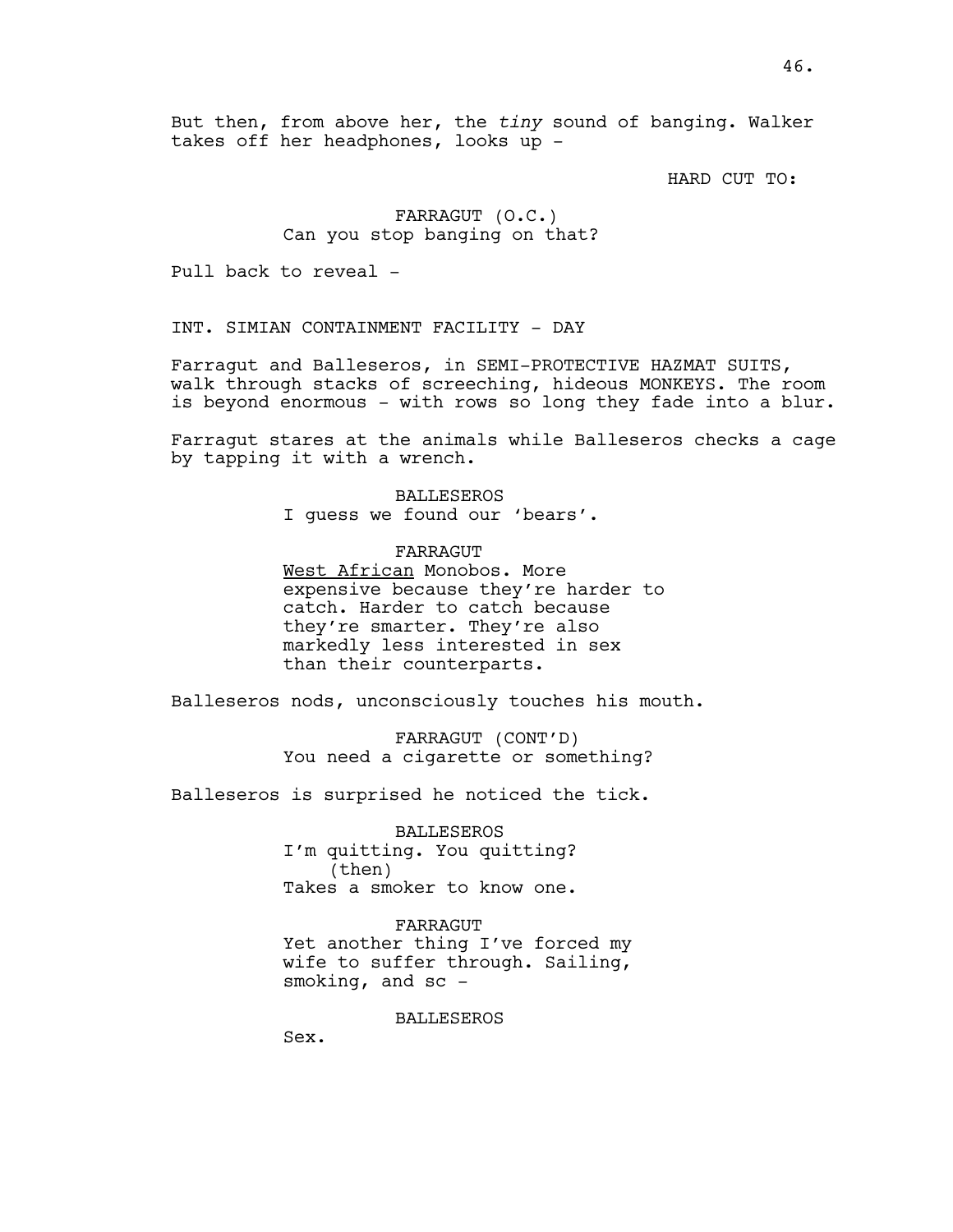Both men smile at the quiet moment of comic relief, and the subject is dropped. They keep walking.

> FARRAGUT (CONT'D) I'm not really used to having a chaperone. Why are you here?

BALLESEROS I'm checking the design specs.

FARRAGUT I mean here here. Why were you sent here with us?

Balleseros stops, stares at Farragut through the cages. He starts to give a rehearsed line, then changes his mind.

> BALLESEROS I'm not sure. (then) Yet.

And with this one line, Balleseros, strangely enough, might be the only other man in the facility Farragut trusts. Farragut then leans in towards a cage, takes a monkey's hand, and rotates it back and forth. It looks fine.

> BALLESEROS (CONT'D) I'm gonna go check the other wing. You gonna be okay without my...supervision?

Balleseros smiles, walks off. Farragut moves on to the next monkey.

INT. LAB - DAY

Jordan removes another culture from a tray, examines it through a ELECTRON MICROSCOPE, records her observations in a  $MIC -$ 

> JORDAN Sample 9t shows normal cellular division and growth.

Jordan carefully puts it back, pulls out the next sample.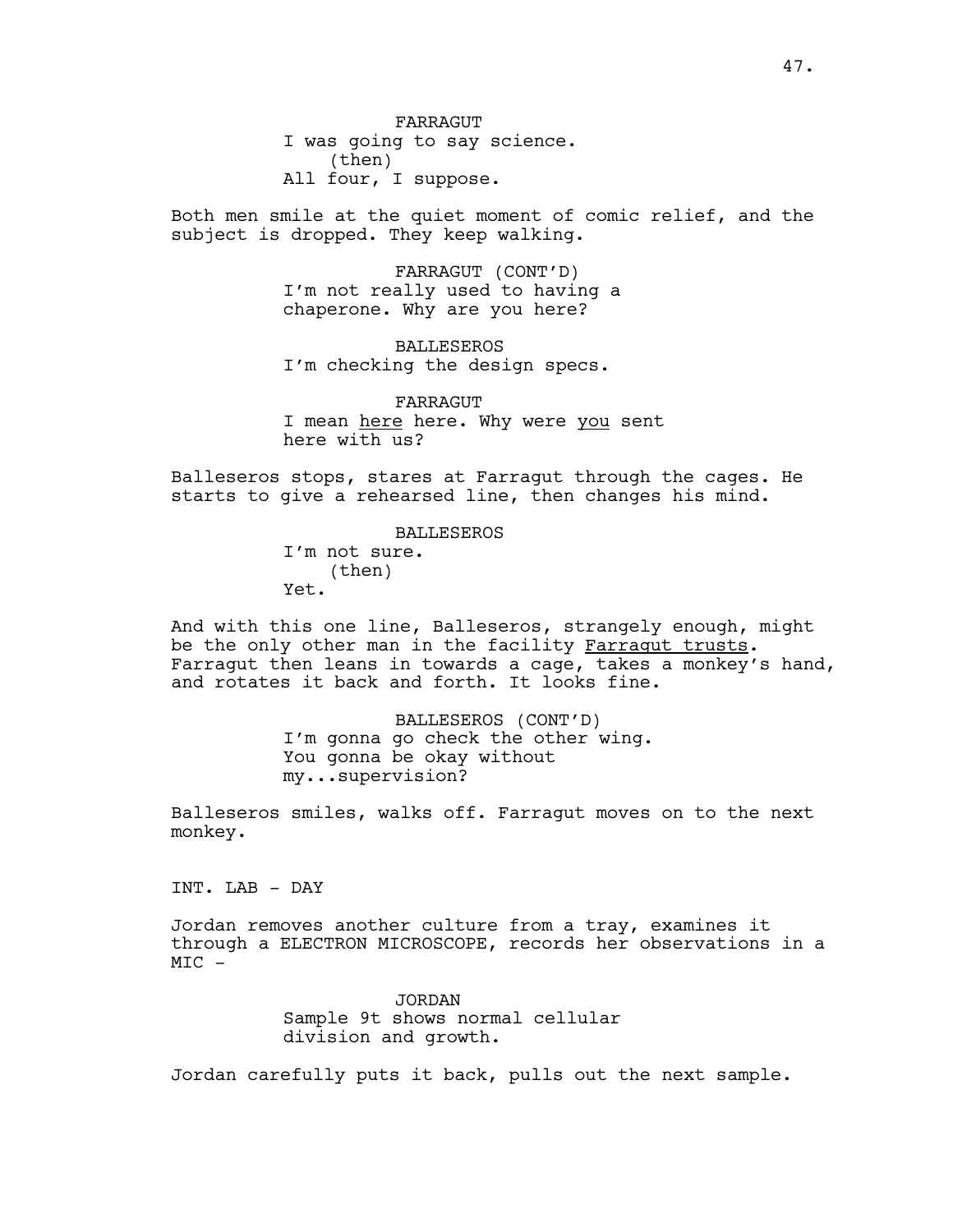JORDAN (CONT'D) Sample 10t, again normal, but...no signs of cross-reactivity? The host's immune system had no idea what to do with it, strongly suggesting an artificial compound -

Jordan, more excited now, puts it back and pulls out another -

JORDAN (CONT'D) Sample 11t shows more division. Except...it's flawed.

Jordan stands up, alarmed.

JORDAN (CONT'D) It's as if it was *designed* to retard cell death, but poorly designed. Allowing for too many internal mutations. (almost to herself) But why?

Jordan goes to find the 12th tray when - she realizes  $it's$ missing. She searches the outlining trays, confused.

She starts going through the surrounding cases, the same that Hataki was hovering over earlier. Starts to panic. Losing shit is not okay in this kind of work. And on her first assignment.

JORDAN (CONT'D)

No. No.

Jordan spins, looking everywhere, when - she catches the side of her right containment suit on the edge of one of the cabinets, opening a very tiny RIP.

But she's too frantic to notice. She goes back to the shelves, still looking.

EXT. SURVELLIANCE ROOM - DAY

Walker slowly enters the hallway, looking up, down, everywhere. She takes a left, moving slowly, waiting for the noise again.

But the slower she walks, the longer the hallway starts to seem, and the softer she moves, the quieter. Impossibly long. Impossibly silent.

This is her first time moving alone through the complex. And alone, this place is a hundred times creepier.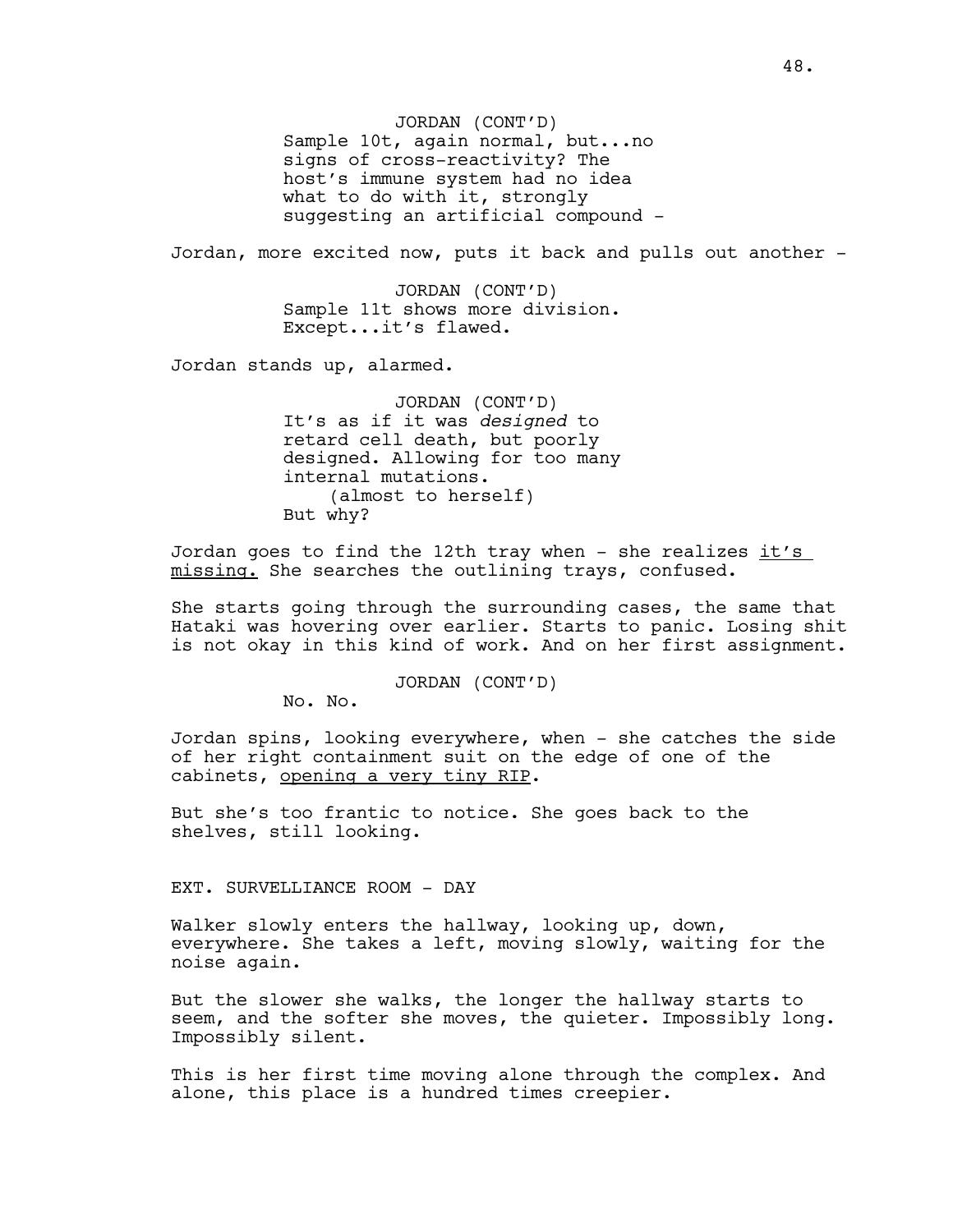Walker looks behind her again. Nothing. Above her. Nothing. Below her - her own feet on the oddly dim floor. And then -

A STRANGE SHADOW FROM ABOVE. She starts up, begins to SWING her arm defensively when -

She sees Farragut. Standing there with a note pad. Silent.

FARRAGUT I guess we're both scaring each other today.

He sees her balled up fist, ready to strike, and smiles.

FARRAGUT (CONT'D) Everything okay?

Walker catches her breath, shakes her head yes.

Above them, in the FAR distance, the ever so slight sound of the beginning of a THUNDER STORM.

> FARRAGUT (CONT'D) Good. Because Jordan's found something.

INT. LABORATORY - DAY

BLACK through a MICROSCOPE -

JORDAN (O.C.) This is it at 100xp.

The lens OPENS. CLOSE UP of a TISSUE SLIDE. Pink. Bushy.

JORDAN (O.C.) (CONT'D) And this is it at 10,000xp. Note the telomeres at the ends.

PUSH IN a hundred times closer on ONE CELL. The ends are frayed like bunches of WIRES - not that different than the split ends of a human hair. Except more radiant. And twisted.

> WALKER (O.C.) Let's just tray three trays forward.

The same cell, but this time it looks stuffed with writhing little spaghetti threads. Filling like a water balloon -

> JORDAN (O.C.) These cells are dying way too fast.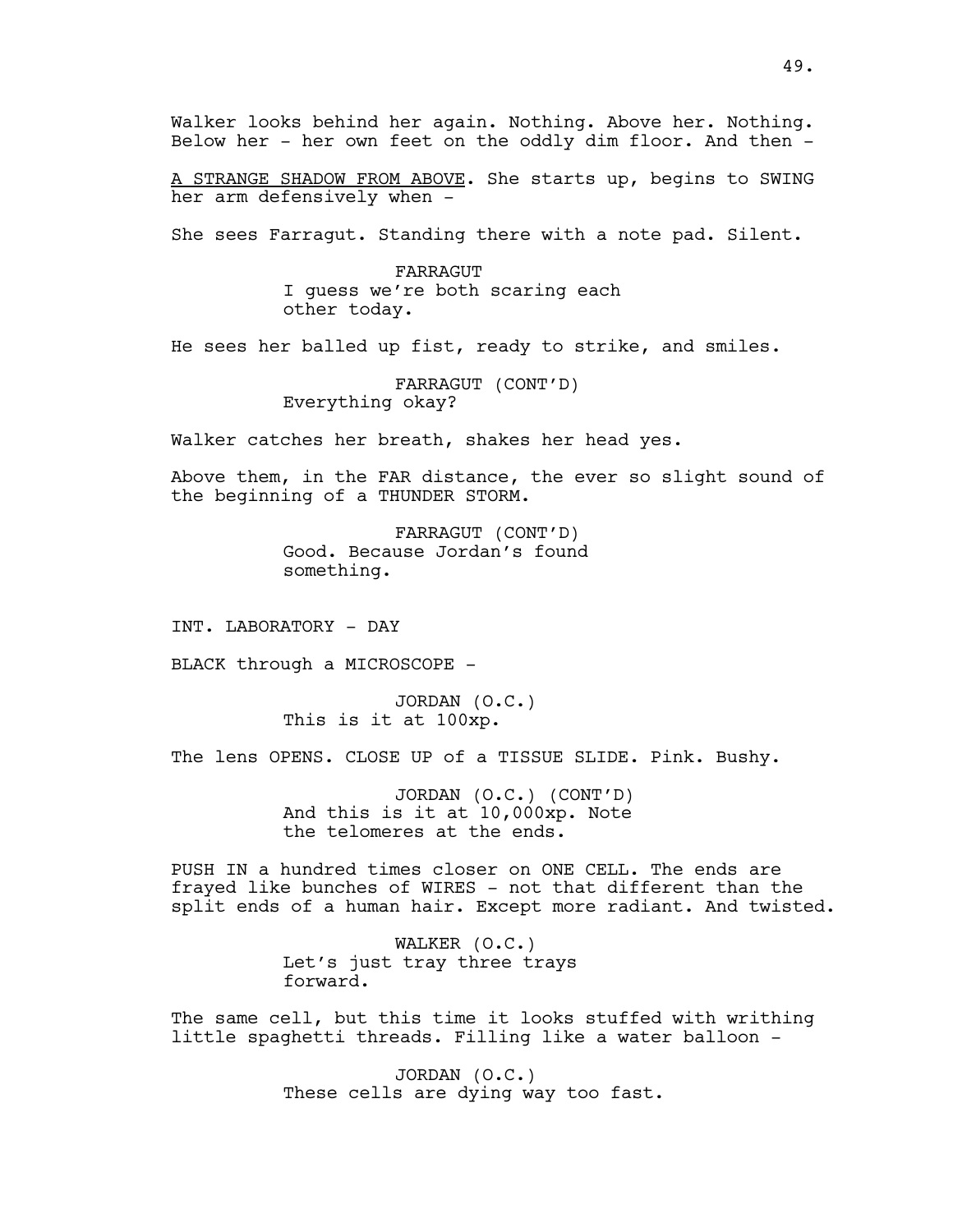WALKER (O.C.) And the remaining ones are copying themselves far too rapidly. (then) It goes against everything we know about disease pathology.

They skip three trays forward again. More fraying. Another CLAP of thunder from the sky as the storm continues to form.

> FARRAGUT (O.C.) That's because it's a man made retrovirus.

WALKER (O.C.) Three more.

Now the ends are completely frayed, and the cell looks to be on the verge of exploding.

> WALKER (O.C.) (CONT'D) Dear God. It's mutating faster than...anything I've ever seen. I don't understand how they got it to do this -

JORDAN (O.S.) Magneticism.

BACK ON OUR TEAM

WALKER

What?

JORDAN Hataki told me they'd created a device that increased the rate of cellular division by -

WALKER Told you? Told you when?

JORDAN

In the lab.

WALKER (can't believe it) Why was Hataki in the lab with you?

Silence. Jordan's embarrassed, because she knows Walker's right.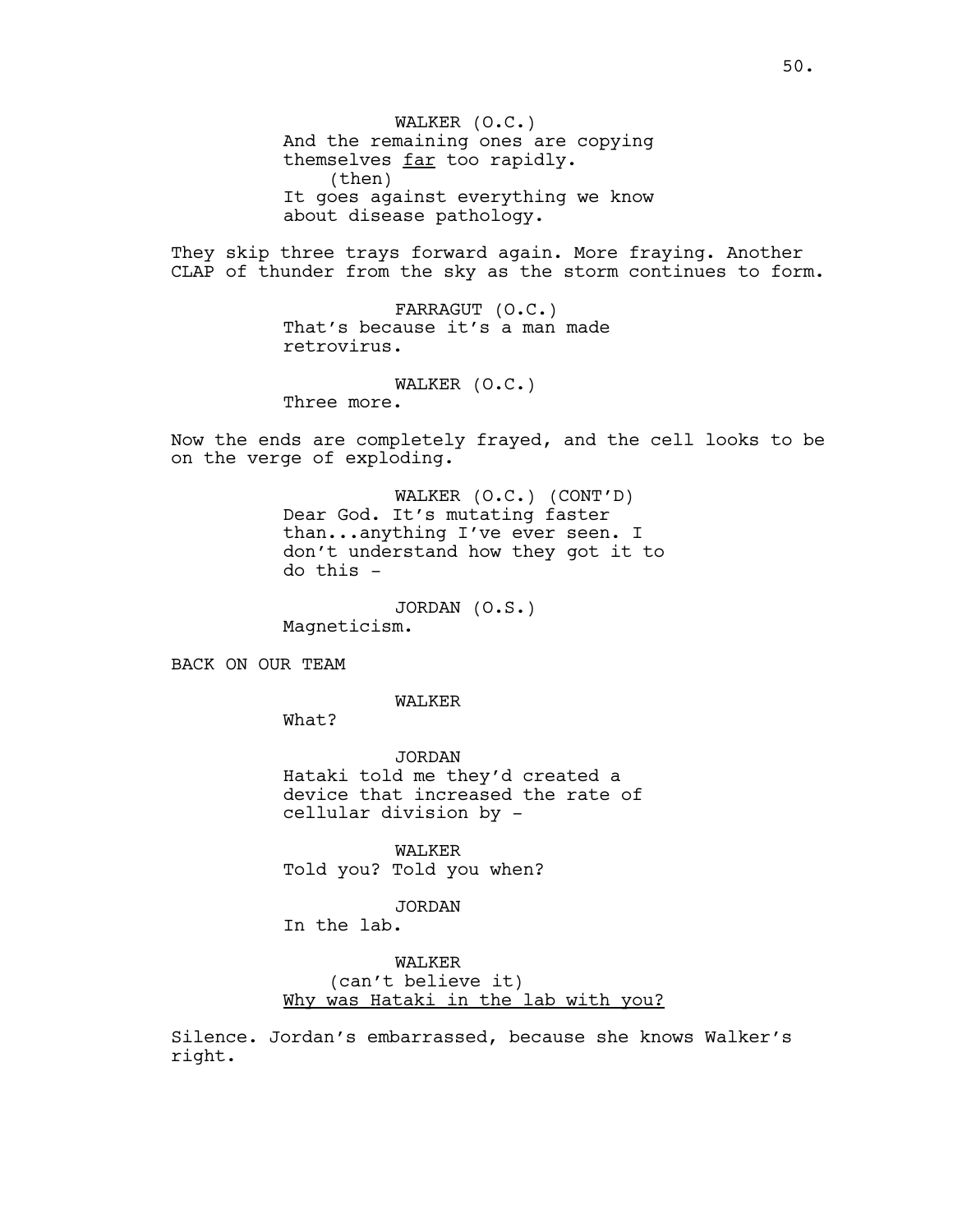Silence. Jordan tries to recover -

## JORDAN

I should have Ligoria's blood ready within the hour. We can use it to compare -

But the mention of Ligoria sets off a different alarm in Walker's head.

# WALKER

Wait a second. Ligoria's still up there. We can't have him bleeding out all over -

Farragut instantly knows where she's going with this.

FARRAGUT Don't even think about it. It's too dangerous.

WALKER It's a goddam retrovirus.

The two stare eachother down. But finally, with this mountain of evidence mounting, Farragut gives in.

They're done fucking around.

FARRAGUT

Do it. (then) I need to call my wife. We're not going anywhere.

INT. AREA 32 INTERNATIONAL RESEARCH BASE - NIGHT

The sounds of the storm are growing.

Scientists move about taking precautions to secure the structure. There's an orderly way to their movements, but this storm feels anything but normal. Lamps swing. Floors rumble.

And in the midst of it -

Farragut runs, looking for a phone. He stops someone -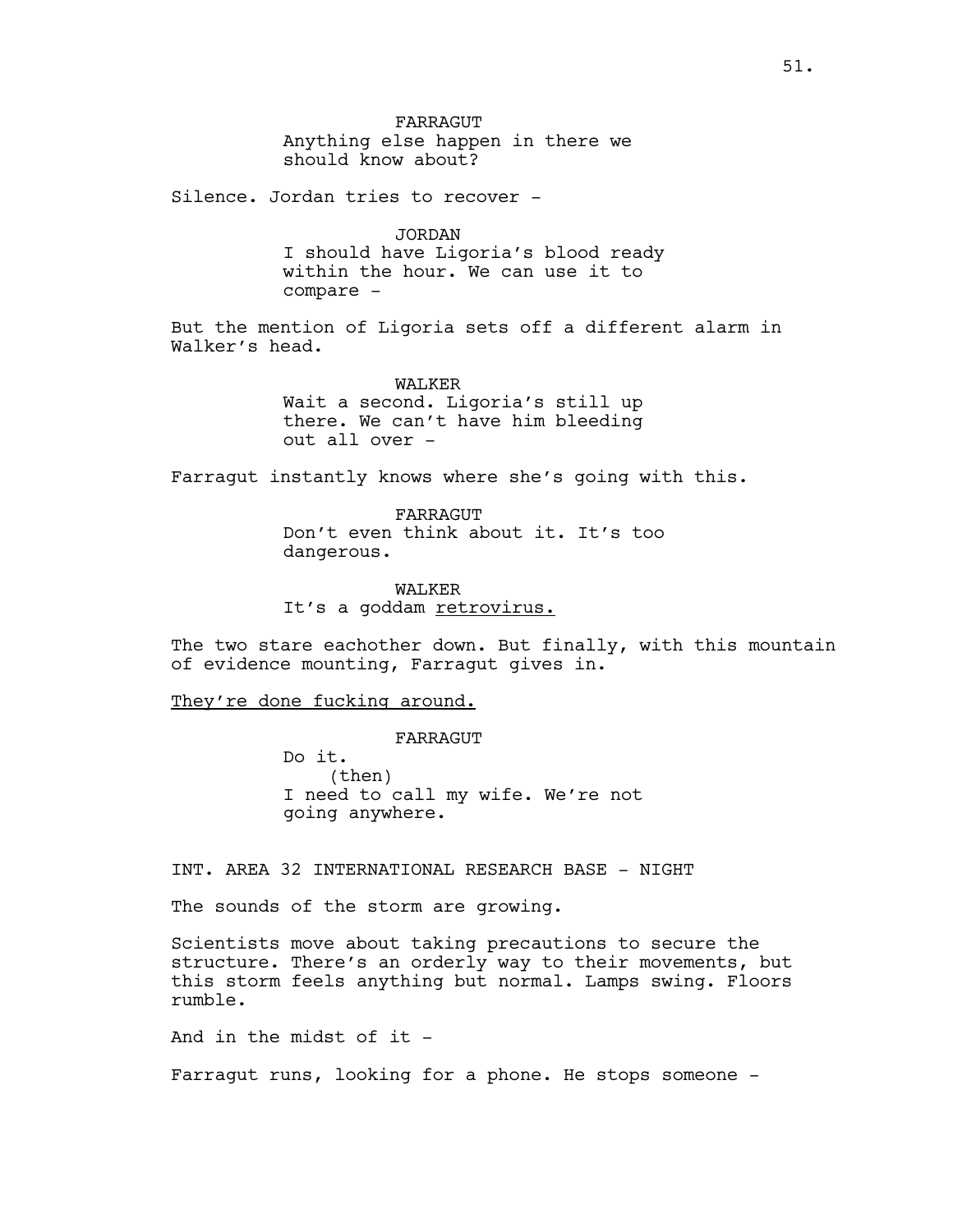But the SCIENTIST brushes him off, keeps moving his cart into a steel cabinet.

Farragut tries again with someone else, but again, no response. These people are in the middle of a well rehearsed drill, and they seem to be immune from distractions.

> FARRAGUT (CONT'D) (louder) I need a line out. I need a -

Farragut grabs a larger scientist, who stares right back. As it's an international base - it's not even clear whether half of them speak English.

Farragut turns another corner, sees a -

SATPHONE built into a wall. He grabs it, tries to dial out. NOTHING. Tries again. Nothing. Tries again, when -

Pederson grabs him by the arm, turns him around. Farragut throws him off.

> PEDERSON Just what are you trying to -

FARRAGUT I'm calling my wife. I'm telling her we're staying.

Pederson's face flashes from concern, to anger, and finally, to amusement.

PEDERSON

Stay as long as you want, friend. But communications for the whole base are down. You aren't calling anyone...

INT. MONKEY CONTAINMENT WING - DAY

Balleseros's eyes move from monkey to monkey, scanning them. They're remarkably, even scarily, human. But again, they look fine. He marks his clipboard for each one he passes.

He looks down the long aisle way, there's at least fifty just in this column. But it doesn't faze him. Balleseros keeps working his way down the line.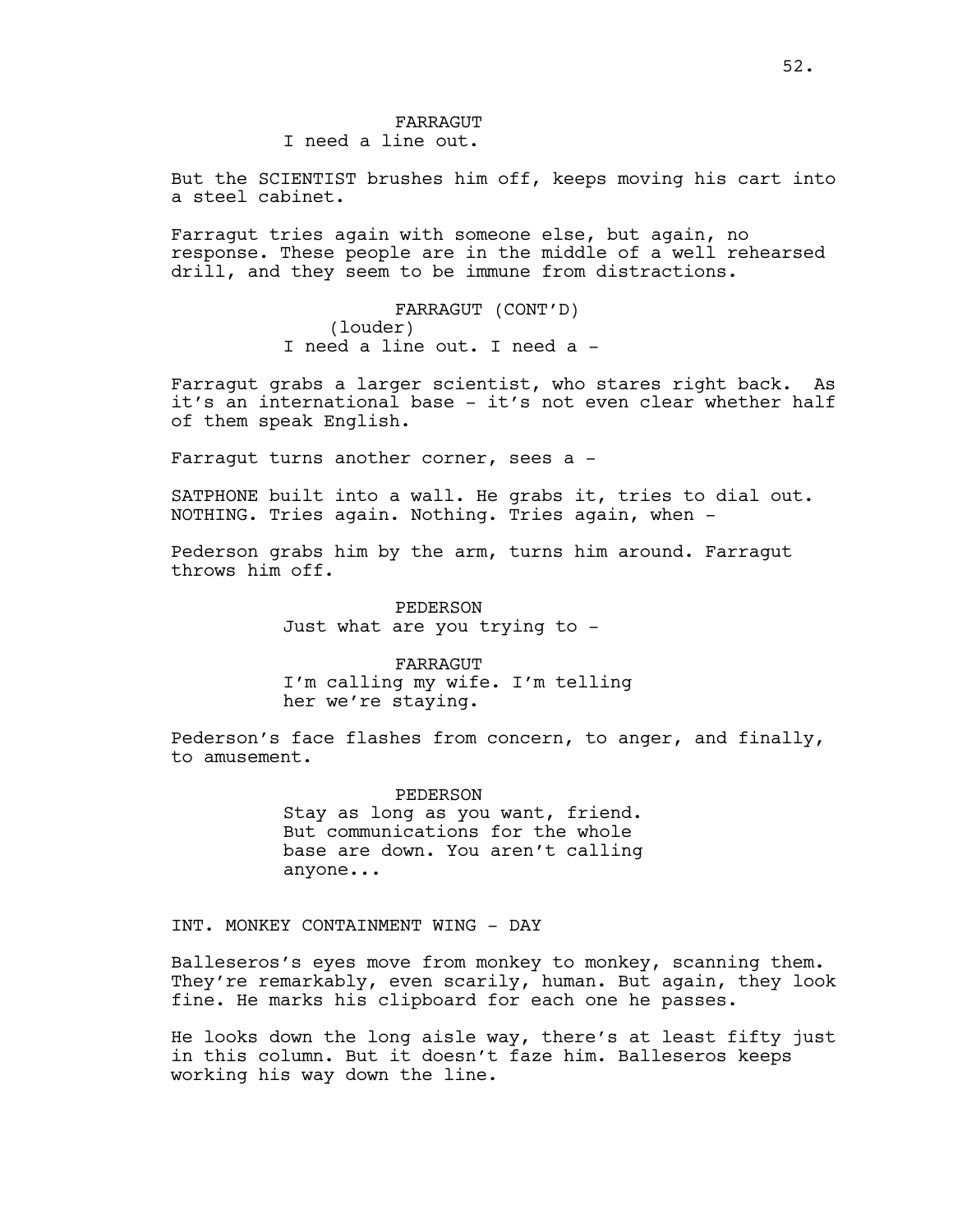Hands, feet, eyes, mouth. That's the order to scan for disease and that's the order he does it in. It's methodical. And boring.

Ballerseros comes to the end of the row, starts to turn towards the next when - he hears MONKEY SQUEAKING behind him.

Lots of it. He debates whether to skip to that section, decides against it. Starts with the row in front of him.

Hands, feet, eyes, mouth. Hands, feet, eyes, mouth. Hands -

More SQUEAKING. It's deafening. Balleseros starts to ignore it again, but can't. He turns around and heads towards that section, but instead of finding monkeys, he finds...

EMPTY CAGES. All of them. Confused, Balleseros walks closer. Examines the cages. They're all closed, locked, clean. Except -

When he looks even closer, some of the locks have been...switched? This would be lost on most of us, but Balleseros is a structural engineer. He turns them over, and now he's sure of it.

He sees SCRATCHING on the rear of the next cage. Rust everywhere. He looks closer - these cages look...*incredibly old? Wildly old.* He keeps moving.

A newly painted ceiling on the next one. New walls on the following one. They've all been repaired. And they been repaired to look like they've never been broken.

Ballerseros stands up. *What the hell happened here?* The squeaking returns. Balleseros runs over and sees ONE MONOBO still remains.

Balleseros approaches it. The monkey stops screaming, stares back, then squeaks out a few softer sounds. Almost like it's trying to...communicate?

Balleseros just stares. It's like looking into the face of a child. And this child is scared. Ballerseros checks the Hands. Normal. Feet. Normal. Eyes. Scared, but...normal. Mouth -

The monkey doesn't want to open it's mouth. Balleseros pulls out a CRANK TOOL, uses it to grab the animal's jaw, and forces it open. Revealing -

It's gums are FALLING APART. BLACK BLOOD and DROOL spill out everywhere. Balleseros stumbles back -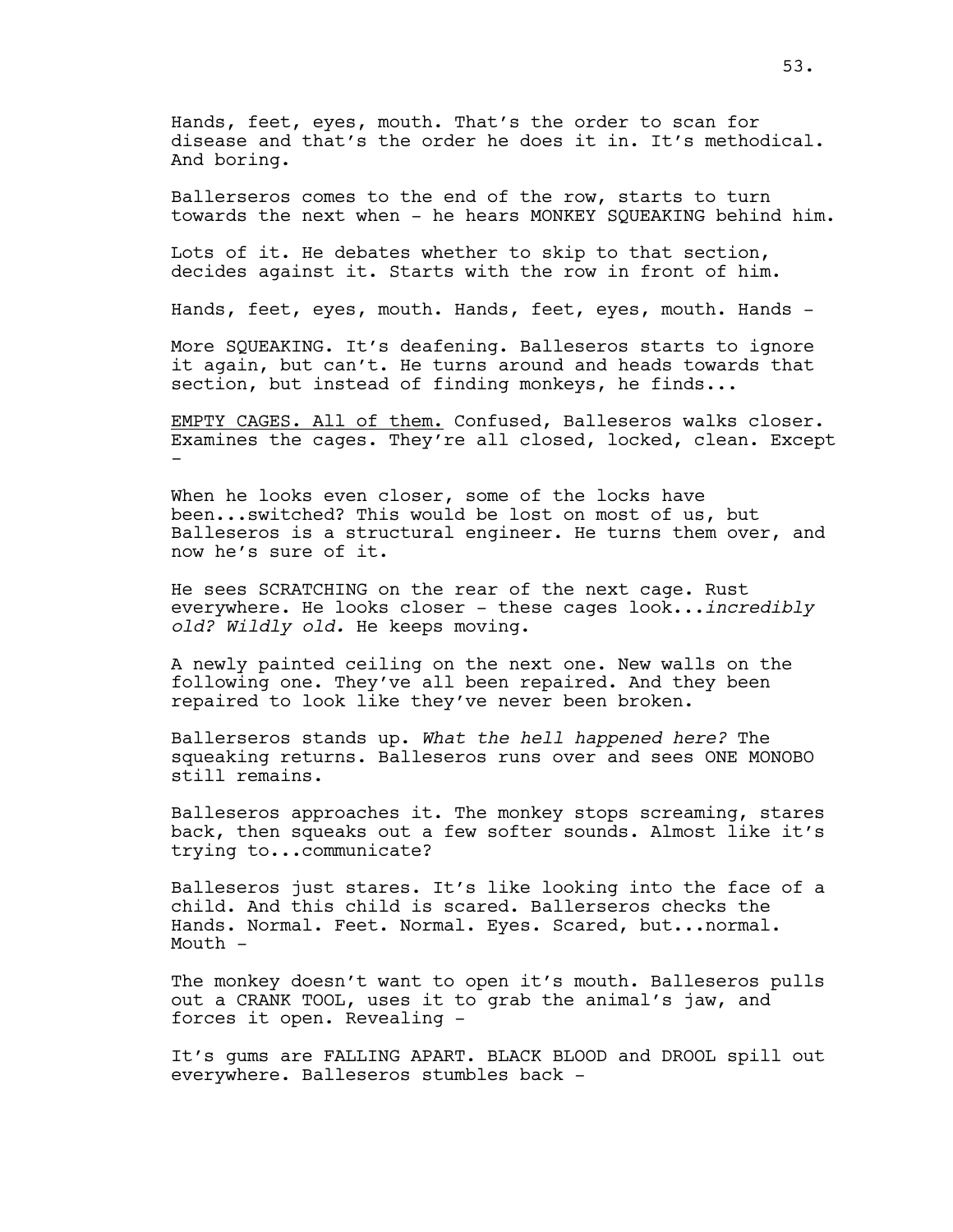## BALLESEROS

## Jesus Christ.

- then calms down. Stares at the monkey, who smiles back morosely. A blood smile. But weirder still - it's TEETH are incredibly long and...rotting? As if it's been alive for...

The monkey then points towards another WALL, and makes a rough *lifting* movement with it's arms. Balleseros stands up, sees the wall. Goes over. Examines it.

It's a false wall, designed not to attract attention. It's also the new wall Balleseros saw on the map in the beginning. Balleseros checks his surroundings, and pulls it up.

## INT. ANOTHER HALLWAY - DAY

Balleseros walks down the hallway. Unlike the rest of the base, this part feels abused. As if it was recently trashed.

Ballereros comes to the end, sees a door. Not an electronic sealed door, but an older one with a lever and steel crank shaft. Balleseros takes a deep breath, and turns the wheel.

The door opens -

## EXT. AREA 32 INTERNATIONAL RESEARCH BASE - DAY

He's outside. The storm is getting crazier and crazier. He can barely breath. But then, he sees it -

Literally THOUSANDS of MONKEYS, as far as the EYE CAN SEE, FROZEN in the snow. Caught in the act of...escaping?

Ballerseros falls to his knees. He's never seen anything like it. We've never seen anything like it. These animals were RUNNING FOR THEIR LIVES.

Balleseros turns to his left, sees -

Hataki, in full outdoor gear, staring at him. At this moment, Hataki doesn't look in charge at all.

**BALLESEROS** 

Dear God.

INT. LAB - DAY

Jordan continues working with the cultures, while simultaneously scanning the room.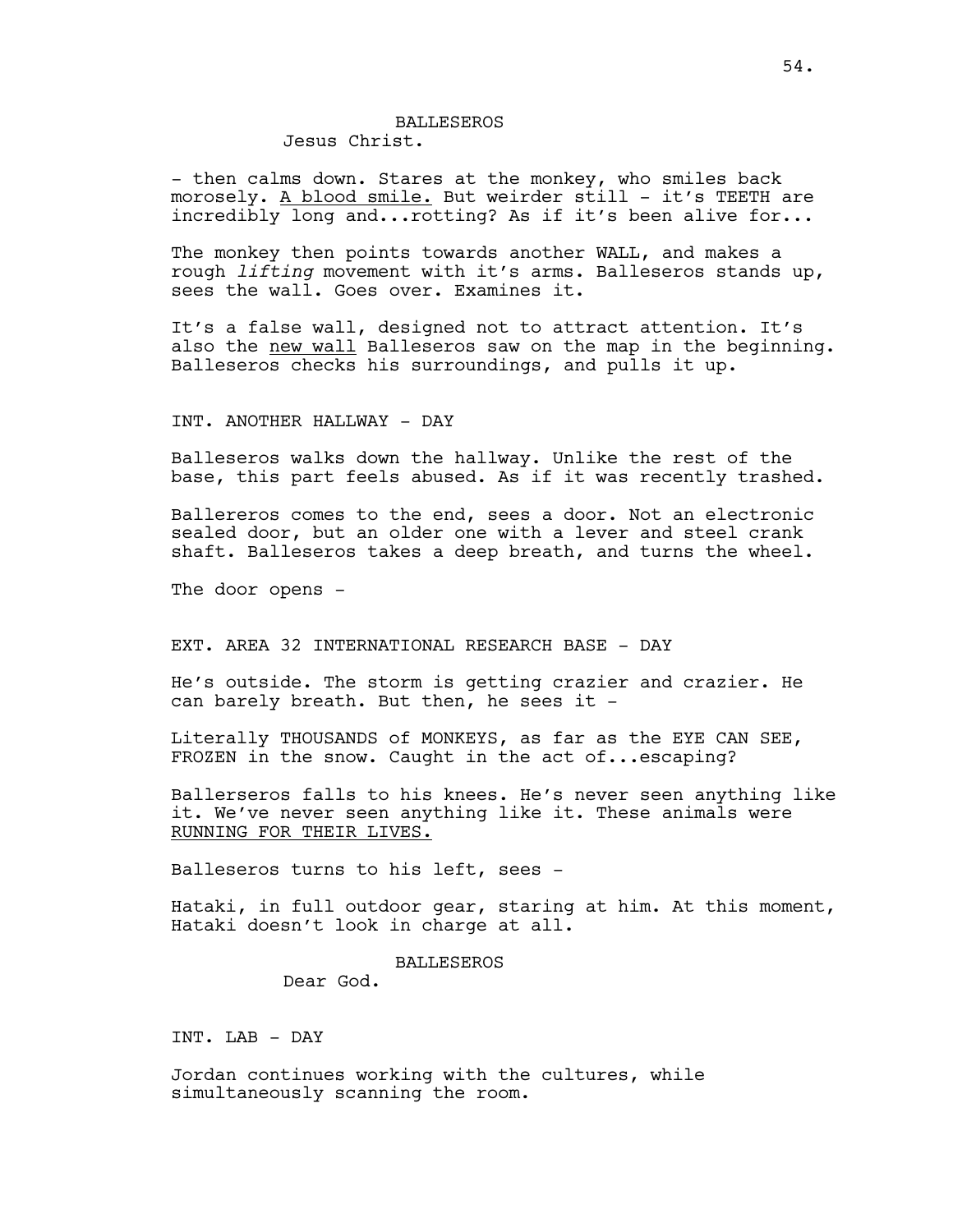She's not paranoid, just wary. Losing another tray would be a disaster. She tries to focus. Catalyzes each dish with a dropper.

> JORDAN (to Mic) Adding thoractate to tray seven W -

When Jordan sees -

A FLY buzzing about the room. A fly? The room is positively pressurized. It's...impossible.

Jordan takes a step back, follows the Fly as it buzzes throughout the room. It moves in large swooping motions, stopping here and there to rub its front legs together.

Jordan's confused and scared. This fly could ruin the sterility of the room. But the fact that she let in a fly, a second mistake, could ruin her career.

She keeps watching it. It's as if the fly is...mocking her? Buzzing louder and louder. Too loud. And then...it lands on Jordan's MASK.

The two stare at each other, almost daring the other one to act. The fly is making FACES at her. Jordan's starts to sweat. Is this really happening? She closes her eyes and -

OPENS THEM.

The buzzing is gone. And so is the fly. Jordan looks around the white sterilized room. No fly anywhere. As if she...imagined it all.

Jordan blinks again, goes back to the trays. Relieved, but at the same time, almost shaking.

> JORDAN (CONT'D) (to Mic) Adding thoractate to tray eight -

And then, a BANG from above. Then another. THEN ANOTHER.

It sounds scarily close to what Walker heard earlier. But this time it's way LOUDER and more distinctly like...like someone is walking up there?! CIRCLING HER.

Jordan freezes again. Is that who took the tray...? First the fly, then this?!

Jordan shakes it off - her mind must be slipping.

She just needs to stay focused -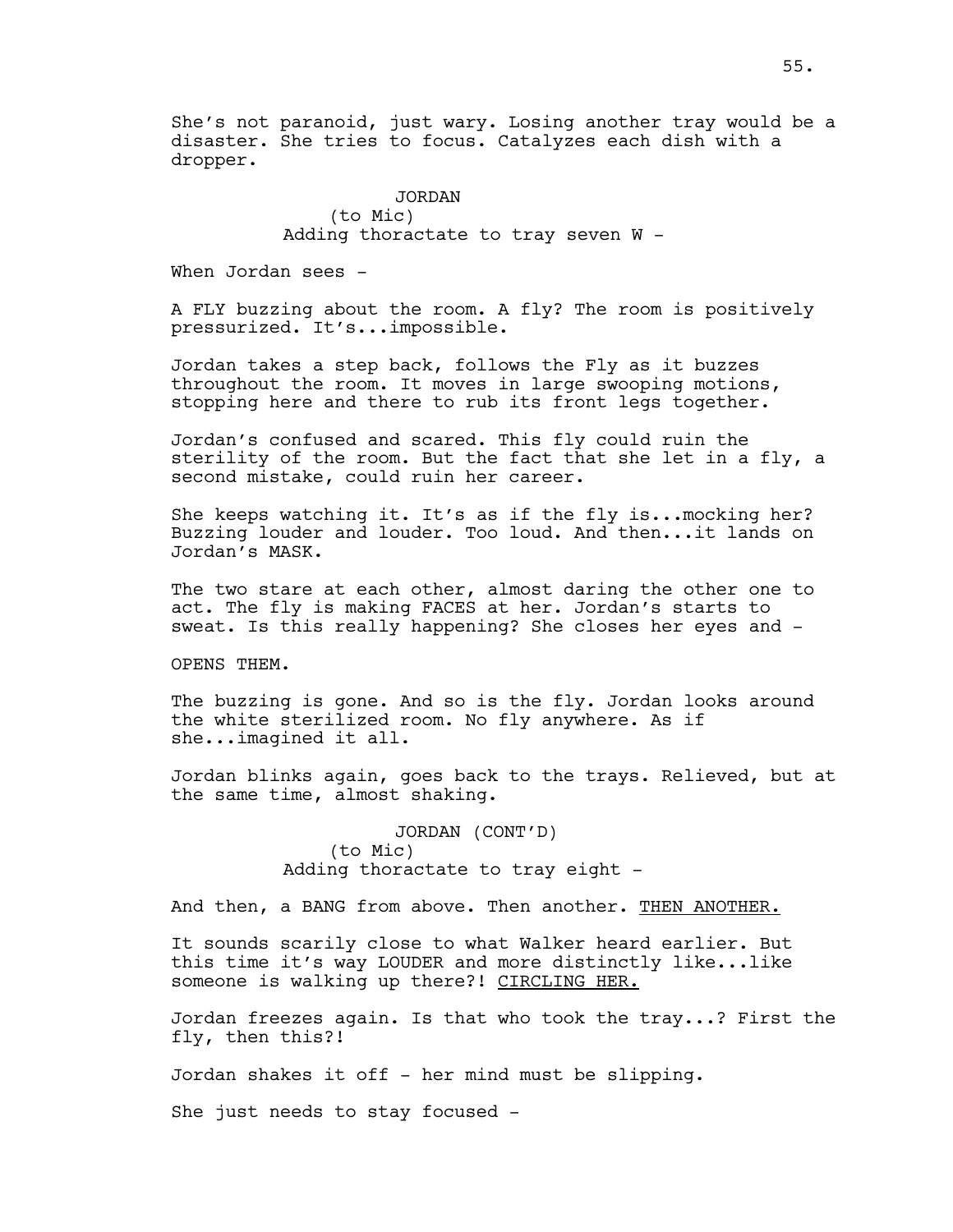And then, she COUGHS again. And this time, from her mouth, we see the slightest hint of GREY mist gather on her mask.

MATCH CUT TO:

## INT. TOTAL BLACKNESS

Breathing through an oxygen mask. More comes into focus...

A WOMAN in a Racal suit. Crawling on her stomach. More focus -

It's Walker. Sweating profusely.

She pants as she moves, checks her hands. In her left, the MAP from earlier. On the map, marked, the spot where Ligoria is.

And in her other hand...a DISSECTION KIT. And that's when we realize -

She's up in the *fucking* DUCTS.

Walker strains to round a corner, her suit barely making the bend. Another long hallway.

THUNDER from above. But this time it's painfully loud. What kind of storm is this?

She keeps moving, but her movements are out of rythm with thunder, making each lunge forward more and more awkward.

A CRACK of LIGHTNING causes the vents to REVERBERATE. Walker looks down at her body. She's shaking.

A slight incline starts in the vents. We get closer to her face. Sweat everywhere. Almost fogging up the mask.

It could be from fear, but the grit in her teeth suggest determination. Or something even deeper.

More thunder. The sound of WIND whipping the building. And then, the worst possible scenario -

The vent starts to NARROW. She twists and turns, winding her way up the increasingly cramped space like a snake.

The fact that she's still even moving is incredible.

One last corner. Walker's beyond exhausted, and so is her oxygen supply. She's breathing WAY too hard.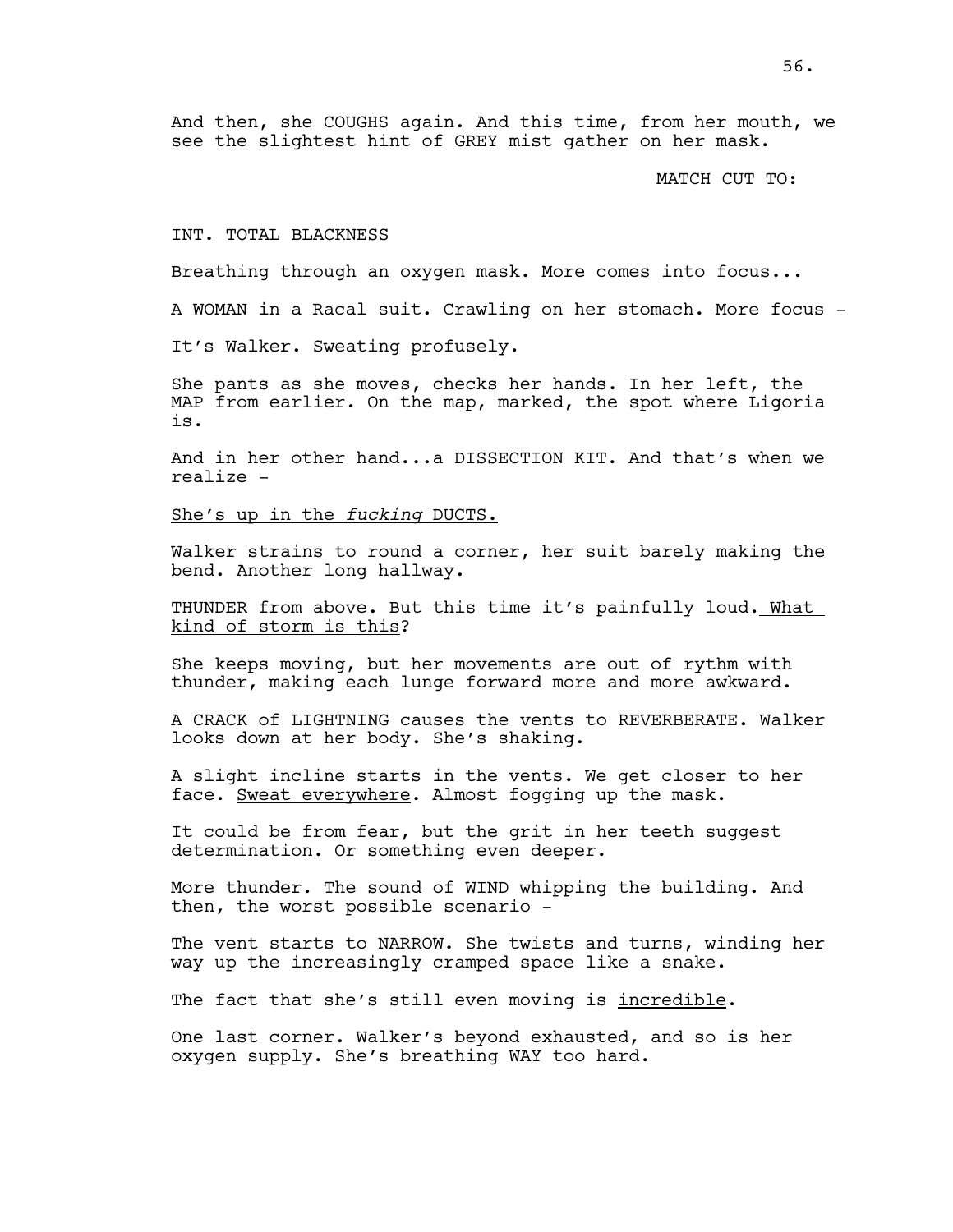She takes a final deep breath, bends her body, hears a massive CLAP of THUNDER. She contorts herself around the final corner, ready for anything. Except...

NOTHING?

He's fucking gone.

And Walker's face - *horror.*

CUT TO BLACK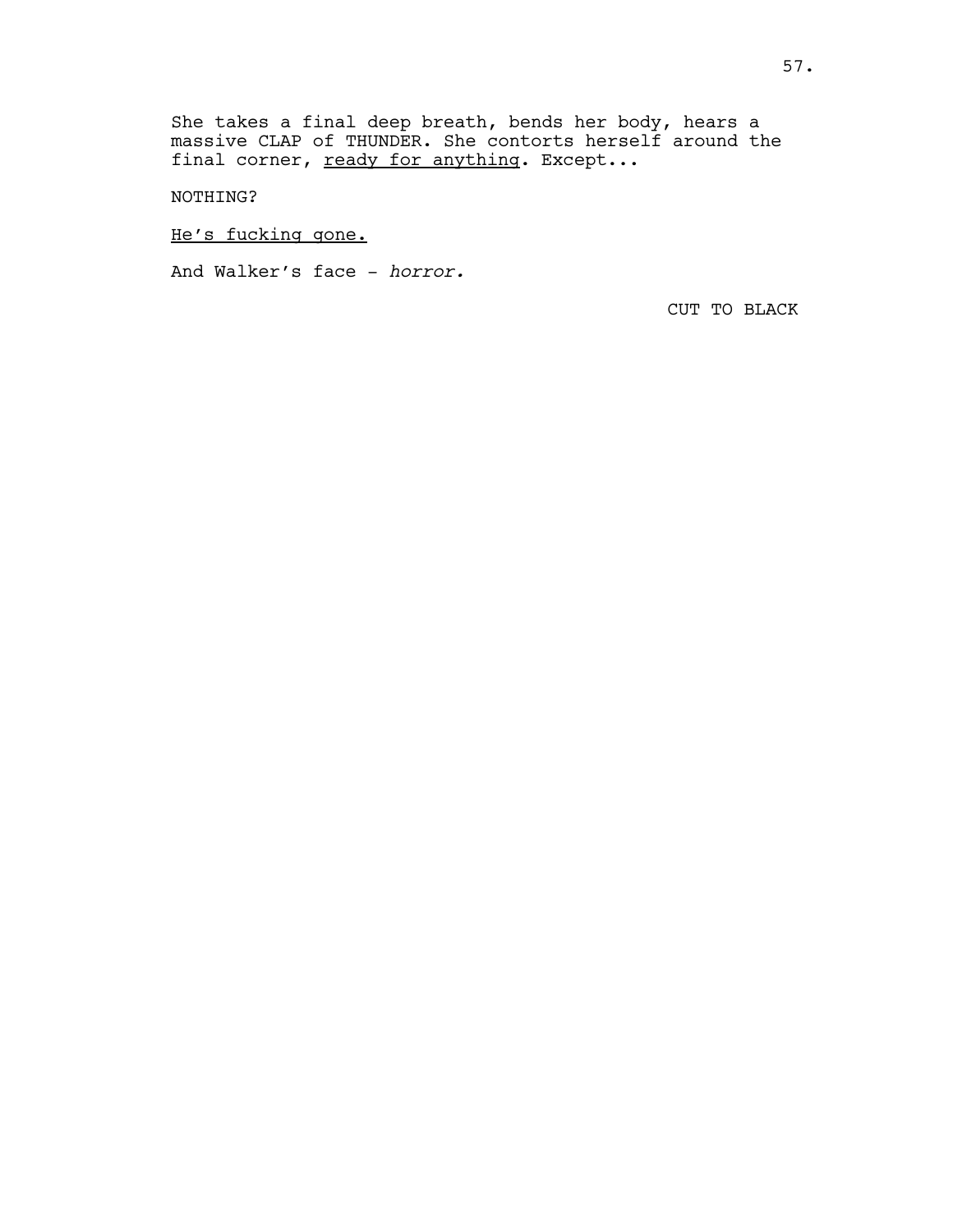EXT. OVERHEAD SHOT OF THE BASE -

The MOTHER of all storms. As bad as it sounded, it's a hundred times worse. Think HAIL the size of BOWLING BALLS. ICE CHUNKS the size of CARS.

It's strangely beautiful.

And scary as hell.

INT. MAIN HALL - DAY

Farragut and Walker charge down the hallway.

FARRAGUT You're sure?

WALKER I searched the entire duct.

FARRAGUT If he's alive -

WALKER But it's not possible. Oxime affects the cell lining the second it passes through the skin. He has to be dead.

WALKER (CONT'D) You're not listening to me. You saw the first tissue set. We may not understand this thing, but we absolutely know it kills anything it gets inside.

Farragut stops, something big has occurred to him.

FARRAGUT

You're right.

WALKER I know. This thing *rips* people to shreds -

FARRAGUT Which means Ligoria might be infected by something *different*.

Silence while they both take this in.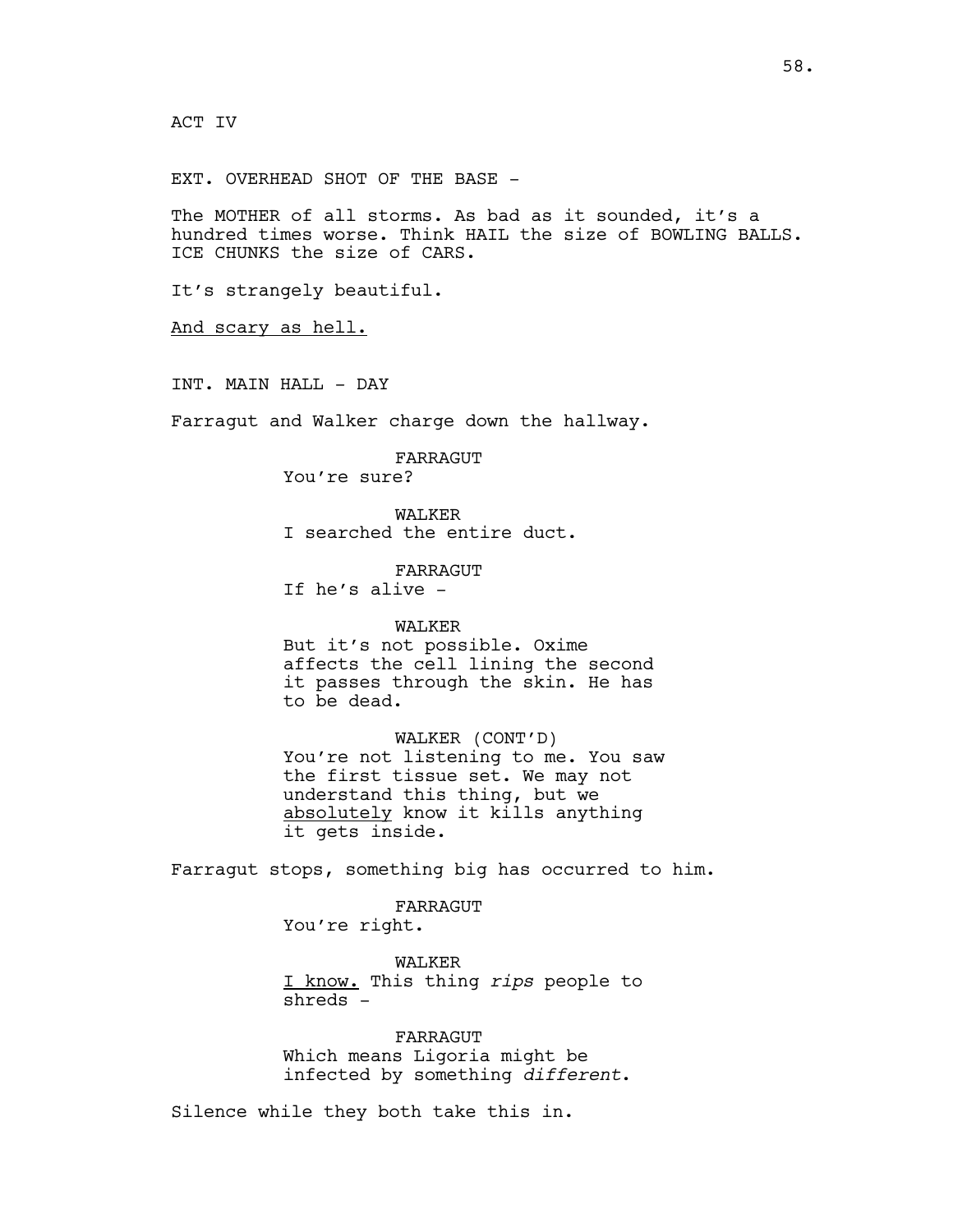WALKER The markup was the same -

FARRAGUT So we do a second one. Because if he's still alive, then this *thing*  is something we've never seen before.

This hits both of them. Hard. Farragut turns to Walker.

FARRAGUT (CONT'D) Find Babington.

WALKER He's in quarantine.

FARRAGUT Go now. We need to know how this thing spreads and we need to know immediately.

Walker starts to run off, then turns back.

WALKER

And you?

FARRAGUT Me? I need to go back to the goddam microscope.

INT. LEVEL 1 LIVING FLOOR - NIGHT

Walker scrambles through groups of scientists trying secure the facility as the storm escalates.

She works her way down two steep set of stairs, scans her ID card, and enters

INT. QUARATINED AREA - NIGHT

A row a metal doors, each blocking a separate room, except -

They're all OPEN. Walker runs over. Worse - they're all EMPTY.

But there's no sign of struggle. It's as if they were... let out to help?

Angry, Walker runs back out into -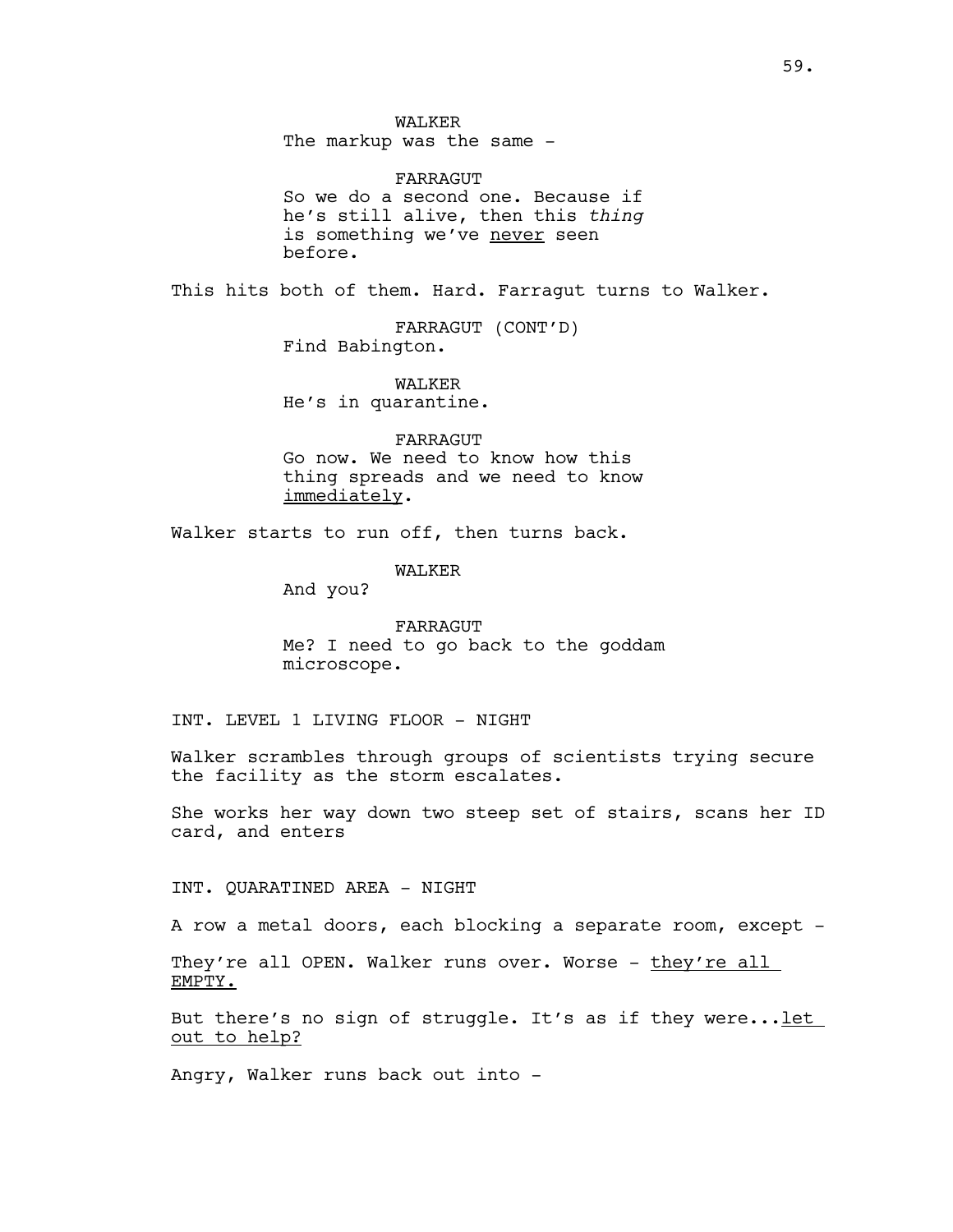INT. MAIN FLOOR - DAY

She weaves in and out doctors like a running back, stopping over and over to scan the facility.

But because of the chaos, NO ONE is where they're supposed to be. All doors that should be closed are open. All rooms that should be full are empty.

*Where the hell is he?*

She takes a left, passes through the -

INT. DINING HALL - NIGHT

Plates of FOOD sit along tables, abandoned by the diners now working their stations.

It feels like a ghost town. She passes through the also empty kitchen, into the -

INT. BOILER ROOM - NIGHT

Rows of PISTONS and WATER TANKS creak as they move up and down. Almost like a maze.

Walker picks her way through it, and in the distance, sees  $-$ 

A BLACK MAN with his back to her, playing with a THERMOSTAT.

She darts towards him, hurdling around two boilers, spins him around.

BLACK SCIENTIST

What the -

But it's not him.

WALKER

Shit.

BLACK SCIENTIST Who the hell are -

But she's already off to -

INT. DORMITORY - NIGHT

Walker runs past more empty rooms, looking for Babington's. Finally, she finds it.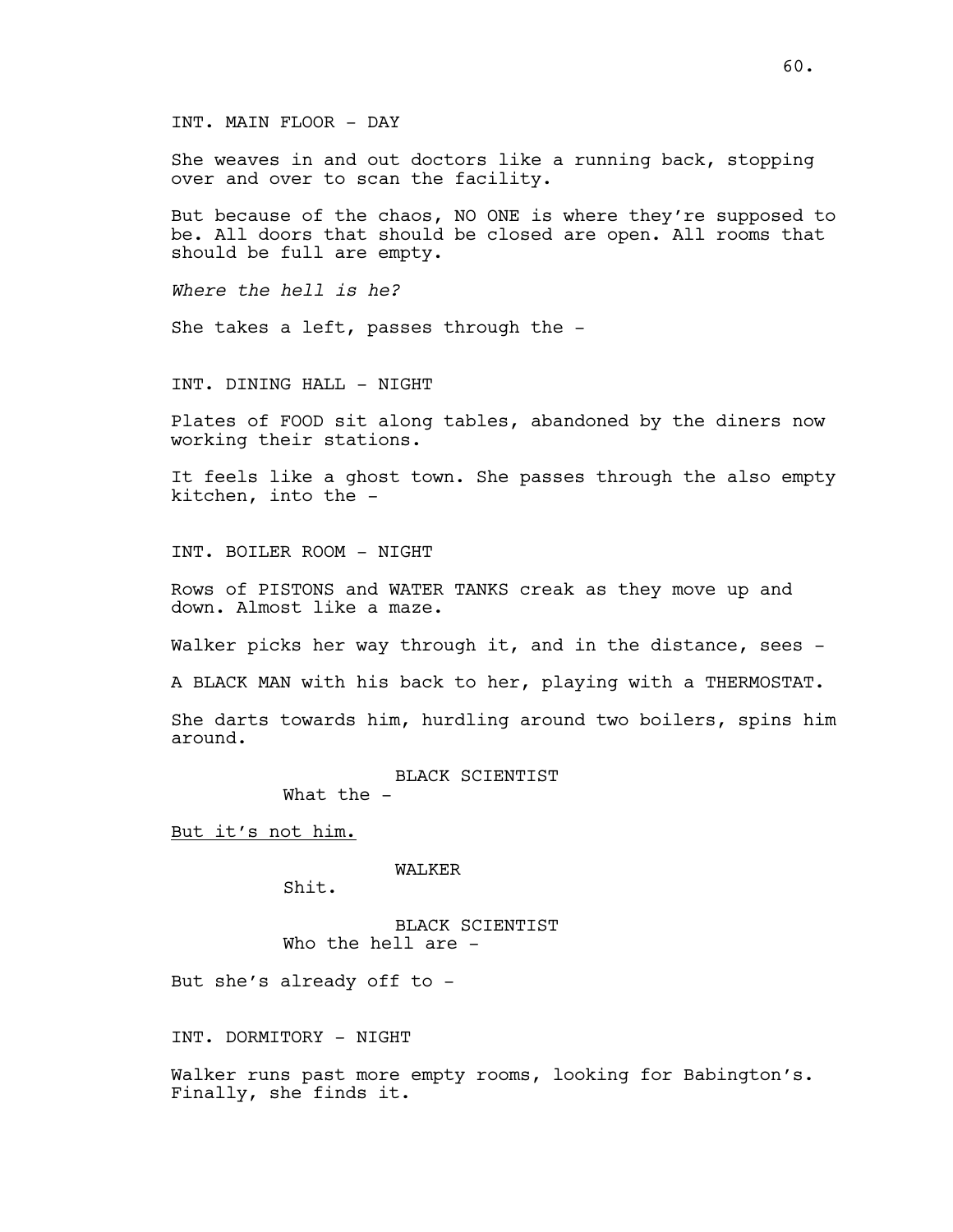LOOKS IN -

It's empty. Someone under the sheets. Not moving.

Walker whips off the sheets to see -

DIRTY LAUNDRY.

She exits - keeps moving. Faster and faster. But where else to look?

She runs up a ladder, looks over the entire floor. This place is way too big. She's starting to give up when -

She sees a communal bathroom. Heads in -

INT. BATHROOM - NIGHT

Walker scans the room - white, huge, bright overhead lighting. It's rare to see a shared bathroom this empty.

Eerie almost.

A FAUCET runs in the distance.

She walks towards it. Peering around as she moves. It's so quiet compared to what's going on outside. And with each few feet she sees HERSELF, over and over again, in a different above sink mirror.

She sees her own eyes. She looks rawer than ever.

And fierce.

She stops in front of the faucet, turns it off. But...WATER is still running somewhere. She scans the row of faucets. All off.

She then turns, sees -

BABINGTON. COVERED IN BLOOD. Lying DEAD under a still running SHOWER.

Walker gasps, falls to her feet.

She looks up. A panel in the roof's been displaced. As if someone's climbed back up.

Shaking, she moves closer to the naked body. It's been punctured in two different places. And ORGANS have been removed. This can't be happening.

And then, she sees it.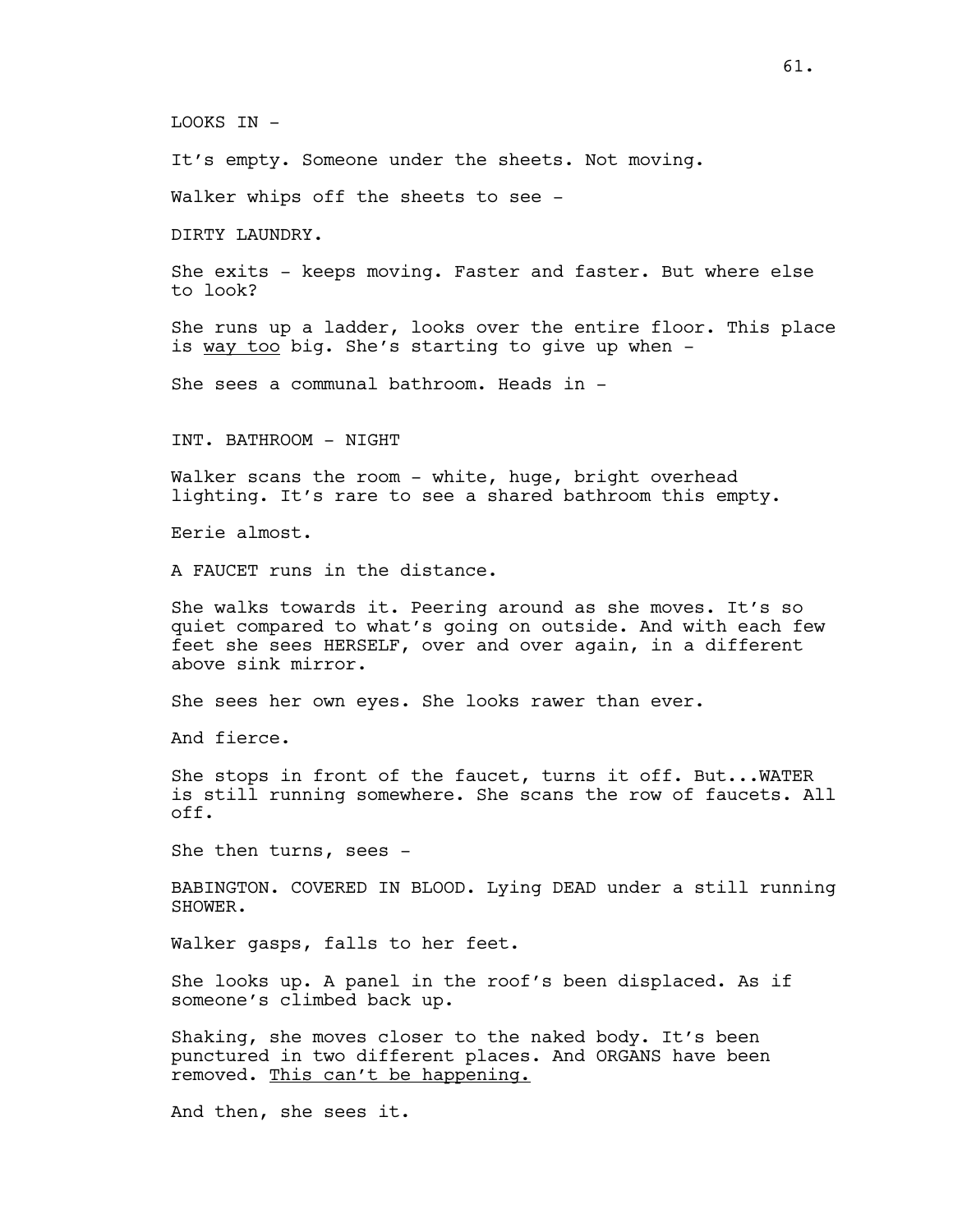A BONE SAW. *Farragut's* BONE SAW.

Also covered in blood. Left. Like a calling card.

INT. APEX LABORATORY - DAY

It's a new lab to us, with high ceilings, and an especially large discharge duct in the upper corner of the room.

Farragut stares down a microscope through his gas mask. It's like he's in love with whatever he's looking at...

ON SLIDE

We're zoomed in at  $1,000,000xp$ . And what we see is - a SIMPLE, PURPLE, VIRAL STRAND. And yet...it's stunning.

Farragut talks into a MIC -

FARRAGUT (O.S.) Six hours ago my team and I arrived at Area 32 to explore the possibility of a retrovirus. We found one.

He keeps staring while the virus ROTATES LIKE A BALLERINA.

FARRAGUT (O.S.) (CONT'D) One hour ago evidence suggested that the virus may have mutated into two highly similar but distinct strands. Strand A appears to be killing cells at a rate we have never seen before. I am currently looking at Strand B.

Farragut zooms in further.

As we move closer, it turns RED, dancing FASTER AND FASTER twisting, swirling, thrusting. Almost like it's...POSSESSED.

> FARRAGUT (O.S.) (CONT'D) Strand B is distinct in that while structurally similar to A, it is *not* killing the cells, but rather, catalyzing them.

And while ten billion of these could fit on our finger nail, it's quickly becoming the most terrifying thing we've ever seen. More twisting. More gyrating.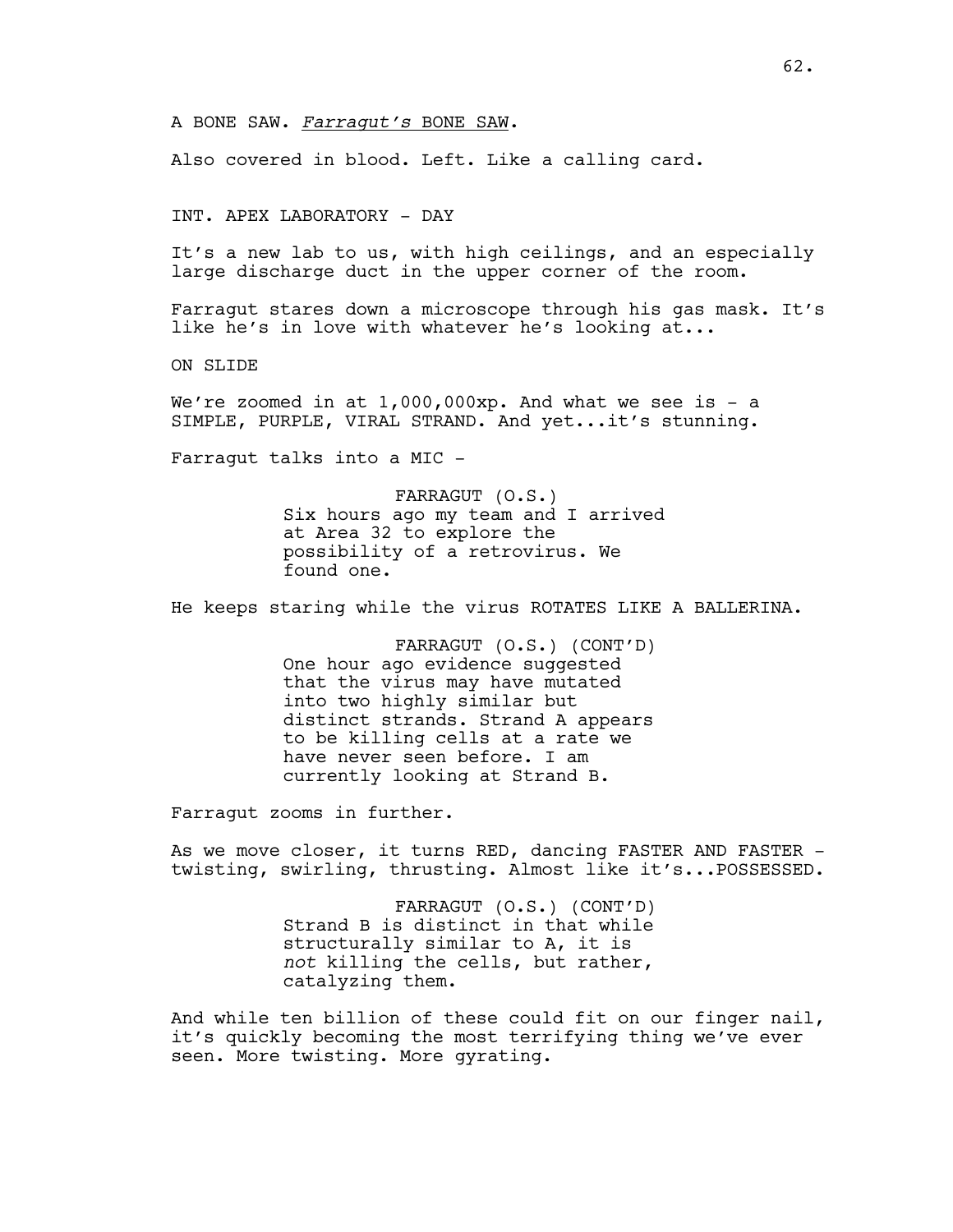FARRAGUT (CONT'D) We have evidence that Strand A was responsible for the death of Dr. Paul Farragut and is a *designer* retrovirus capable of killing a subject within twenty four hours. Strand B, meanwhile, has given Dr. Mark Ligoria abnormal physical strength, in additional to some kind of immunity to lethal toxins. Causing to him live...when he shouldn't have.

The thing looks fucking DEMONIC.

FARRAGUT (CONT'D) Both variants of the virus are robust, and both appear to be mutating at a radical and unpredictable rates.

Farragut takes a deep breath. ZOOMS in even closer on one of the holes. From this magnification, it's huge. Like the MOUTH OF HELL  $-$ 

> FARRAGUT (O.S.) (CONT'D) And now, I believe it's mutating again. Right in front of my eyes.

Faster. Uglier. Spinning like it's on FIRE. Perpetually. Forever.

Farragut LOOKS UP -

He can't believe it. He slowly, almost shaking, leans back towards his mic.

> FARRAGUT (CONT'D) I now have reason to believe that Area 32 is a research facility for experimentation in the field of life extension. Possibly... permanent extension. (then) Which could potentially make killing this thing...

Farragut can't believe he's saying this.

FARRAGUT (CONT'D) - next to impossible.

 $THEN -$